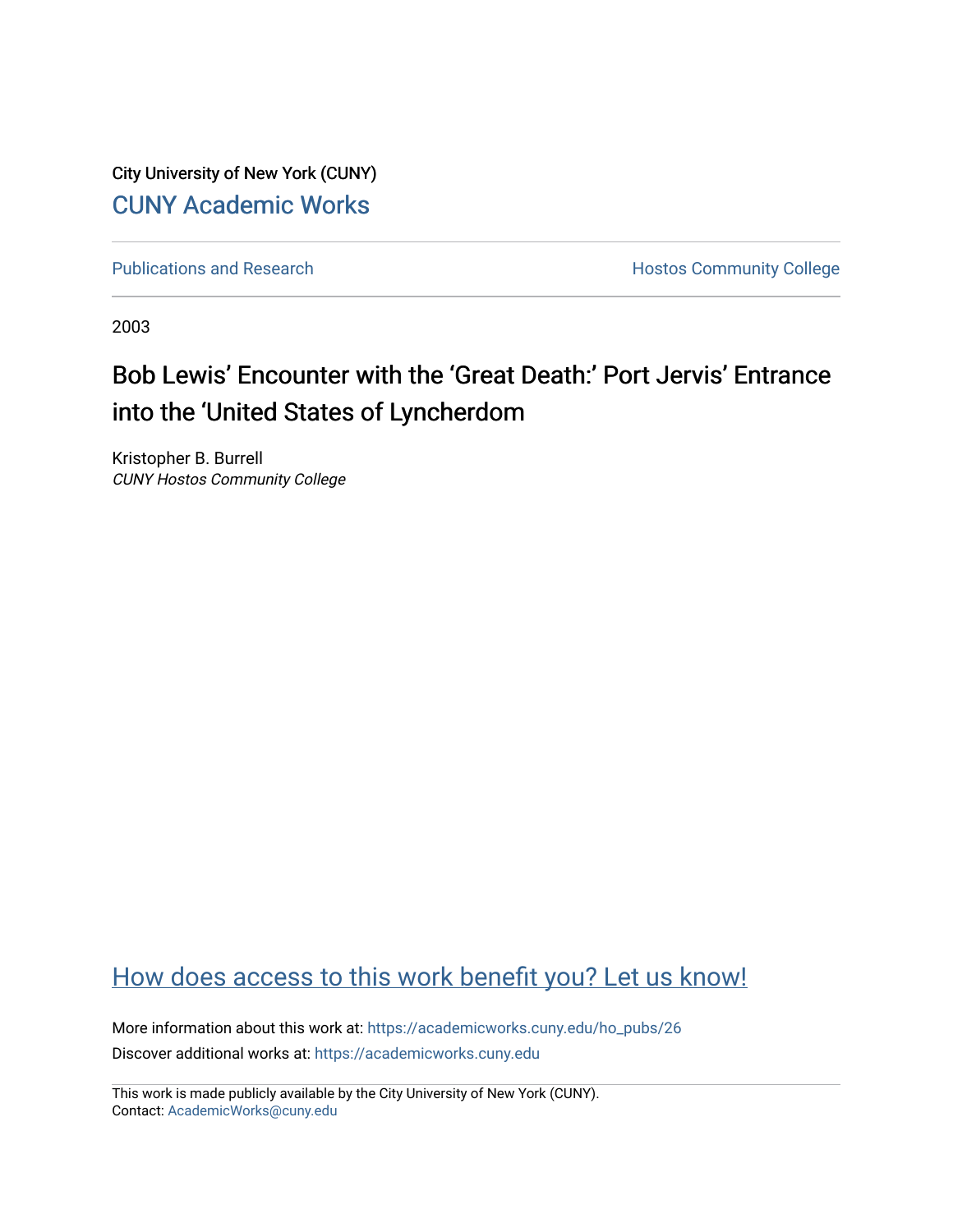#### **Preface**

The Minisink Valley Historical Society is proud to have been associated with this fine research project undertaken by Kristopher Burrell. We have long been interested in this extraordinarily tragic moment in our city's history and have acquired a number of resources that are now available for researchers to use including a fairly extensive collection of contemporary newspaper clippings. Years ago I wrote a series of newspaper columns outlining the dimensions of the tragedy but was not able to do the story as much justice as Kris has done here.

Kris has accomplished a great deal with his paper as he has put the lynching in the context of the times along with incorporating other scholarly works into his thesis. Short of a new resource being discovered I think that he has probably told the story in as definitive way as is possible from this late date. He lays out the factual data and then relates it to the larger picture of what was going on around the country at the time, a very important part of the research. One of the most startling facts that he presents is that 1892 was the year in which more lynchings took place either before or after.

In reflecting upon this sad event I have often wondered how people in that time, who in a more rational moment, could have lynched anyone. We all like to think that we could not have been involved in such a terrible act. However in June 1892 many people stood by idly by as Robert Lewis was hanged for a crime that he may not have even committed. He did not get the faintest glimmer of justice. It was a moment that has caused anguish in our community ever since and in fact was not spoken of publicly for many years. Stephen Crane, the author of the Red Badge of Courage, was from Port Jervis and his brother William Crane plays a prominent role in the sordid tale. Stephen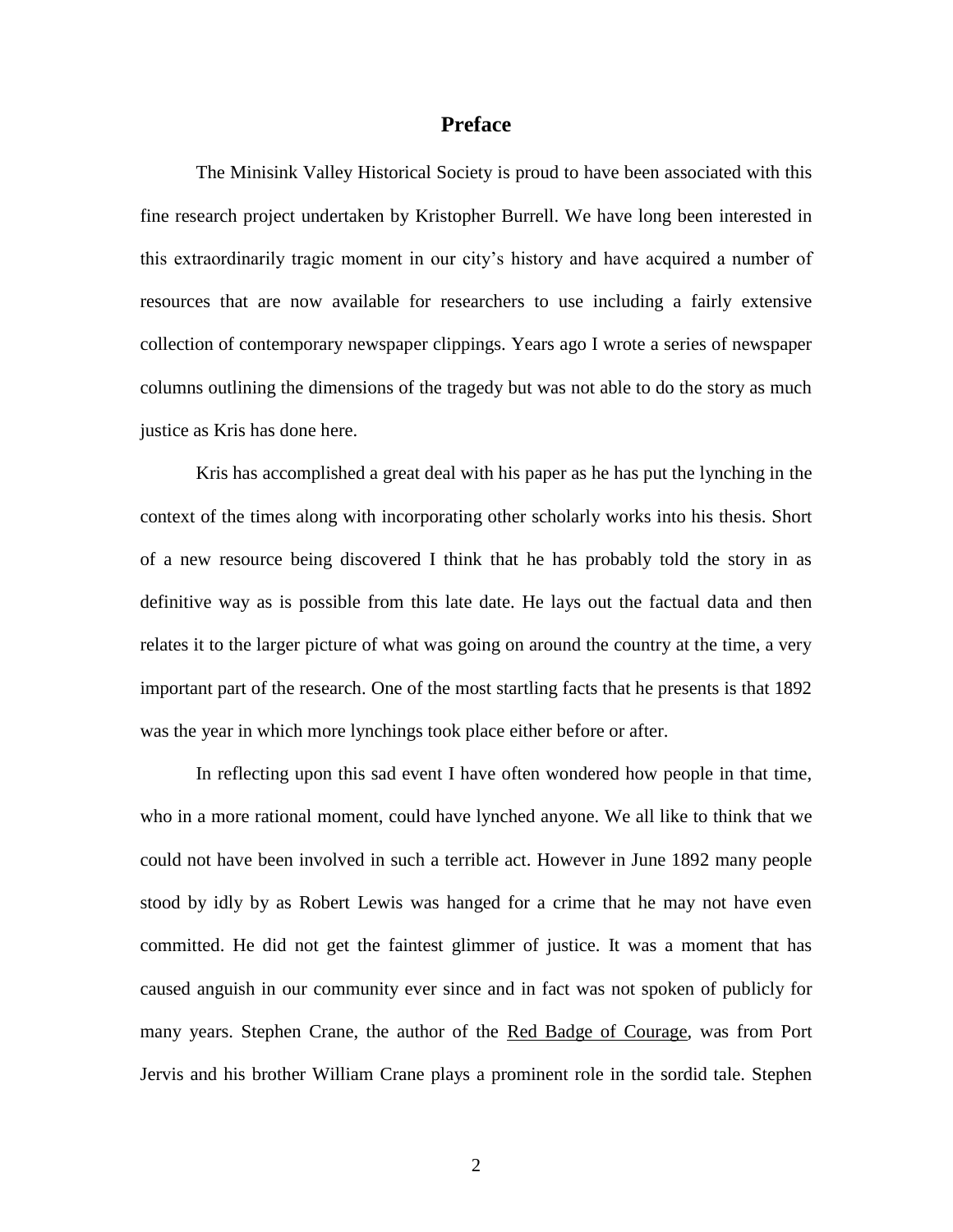will later write a book called The Monster and this author believes that it was in part inspired by the gruesome lynching that had occurred just a short distance from his brother's house.

While we often want to read about the triumphs of history we do not like to delve into aspects our nation's history that make us feel uncomfortable. The issues of slavery, racism, the treatment of Native Americans and immigrants all come to mind when we think about mistakes made in previous generations. Somehow we do not want to read or hear about them. However if we are to be a better nation we must understand these tragic moments and resolve to do better. In the case of this booklet one will face a very gruesome moment not only for our community but also for our country as a whole. Hopefully we will not stand by the next time and idly watch as a great injustice is done to whomever the victim may be.

> Peter Osborne Executive Director Minisink Valley Historical Society Fall 2002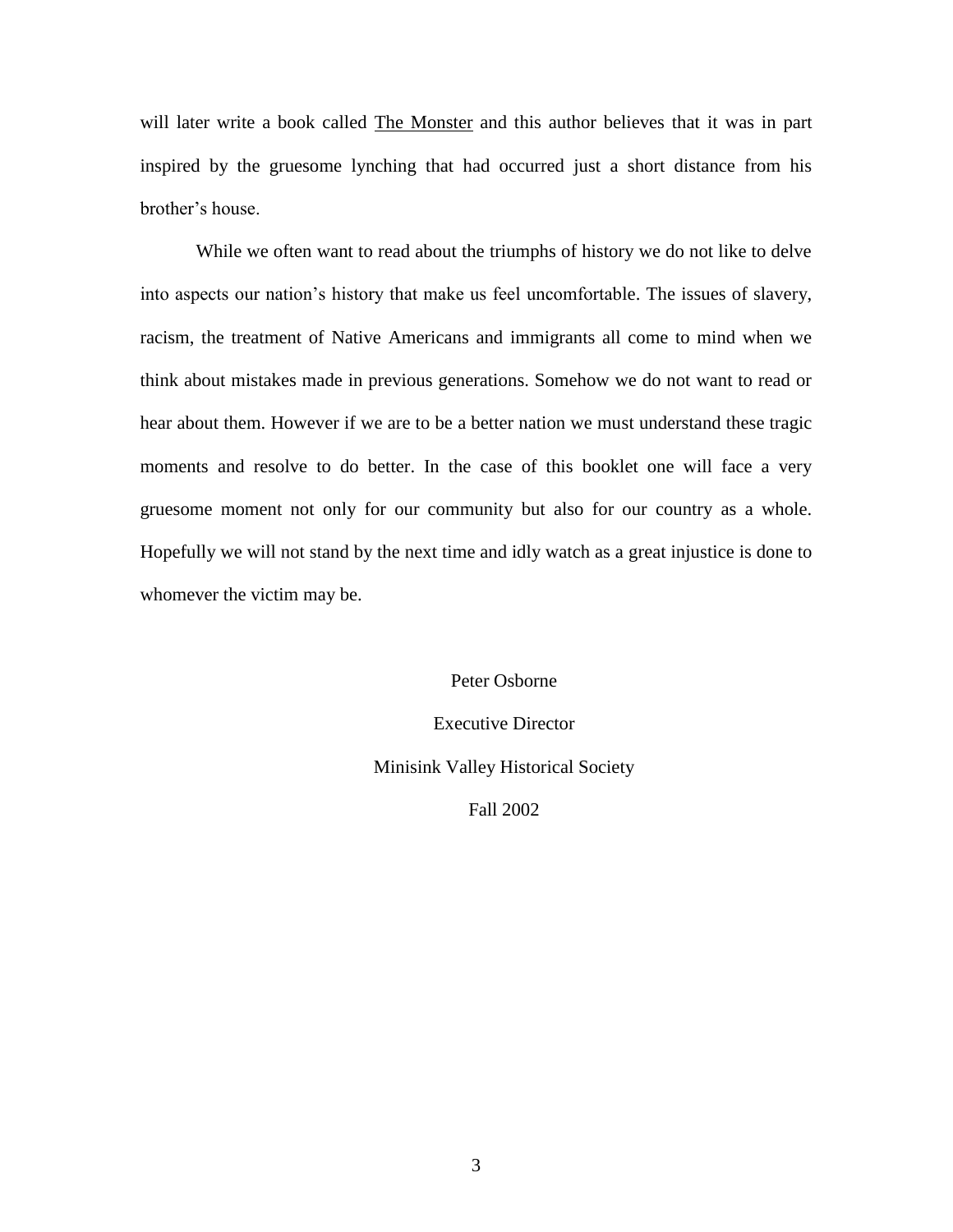#### **Acknowledgements**

Although written acknowledgements are quite rare to include in a seminar paper, I believe they are warranted in this instance. The lynching of Bob Lewis, although an exceedingly intriguing topic, was also an incredibly difficult subject to research. I knew nothing about the area or what resources would be available to me.

In having to travel all the way to Port Jervis from New York City on a semiregular basis for three months, my research would have been completely fruitless without the assistance of Peter Osborne, III, the director of the Minisink Valley Historical Society, who unselfishly offered his time as well as his vast knowledge of the region's history in order to help me put the lynching in historical context and broaden my source base. He was unfailingly supportive of my ideas and someone whom I could always bounce theories off of. His willingness to help in any way possible and enthusiasm about the potential of my paper sustained me when the prospects for producing a quality final product by the given deadline seemed bleak. This is also the reason that although long after he expects it, I am fulfilling my promise to him to send a copy of the paper to the Society.

I must also give my thanks to the other volunteers of the Minisink Valley Historical Society. They were also extremely helpful, providing anecdotes and other insights about Port Jervis, listening to my ideas about the lynching and my studies more generally, and most importantly, sending me census data via email when I did not have access to a software program that was helpful to me. People at most other institutions would not have taken the time. It meant a great deal to me. Thank you all.

#### Kristopher Burrell

4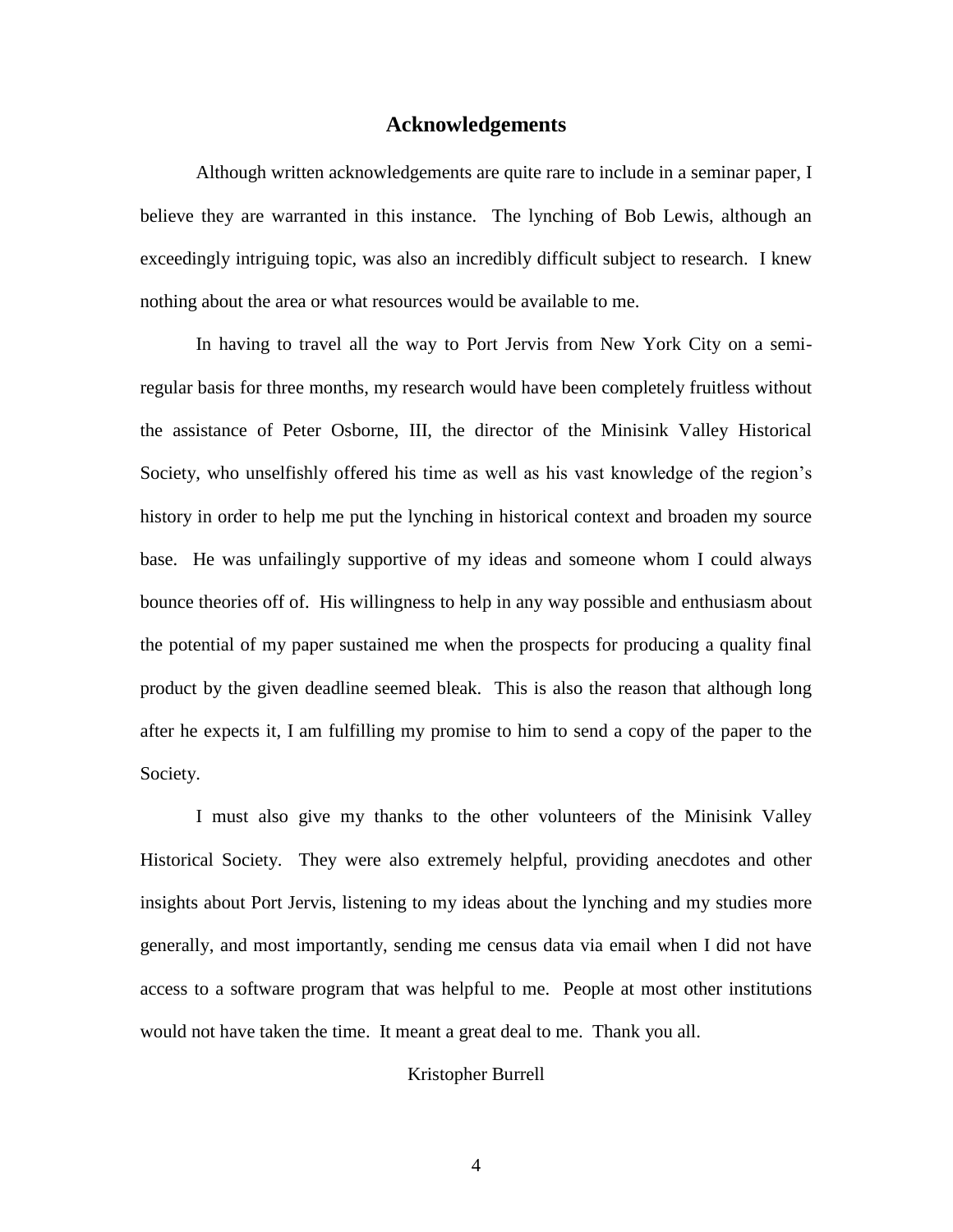#### **Abstract**

This paper is a local study of a lynching in Port Jervis, New York in 1892. The victim was a black man, Bob Lewis. This study intends to situate Lewis' lynching in both its historical and cultural contexts. Larger than that, this paper argues that even though southern and northern lynchings, particularly when the victims were African American, resembled one another in several important ways—including higher incidences of mutilation and torture; often becoming a form of white communal entertainment in which white participants often collected and/or sold relics in order to commemorate the event; and the bodies often being left in public view for symbolic purposes to warn other blacks or even sympathetic whites of what could happen if legal or customary boundaries of race relations were transgressed in that town or community—northern lynchings cannot be analyzed using the same frameworks as southern lynchings.

The significant disparity in the number of lynchings that occurred in the North as opposed to the South highlights significant social, cultural and economic differences that existed between the two regions in the late-nineteenth century. Two of the most important regional differences were the northern notion of "civility" and the industrial northern economy.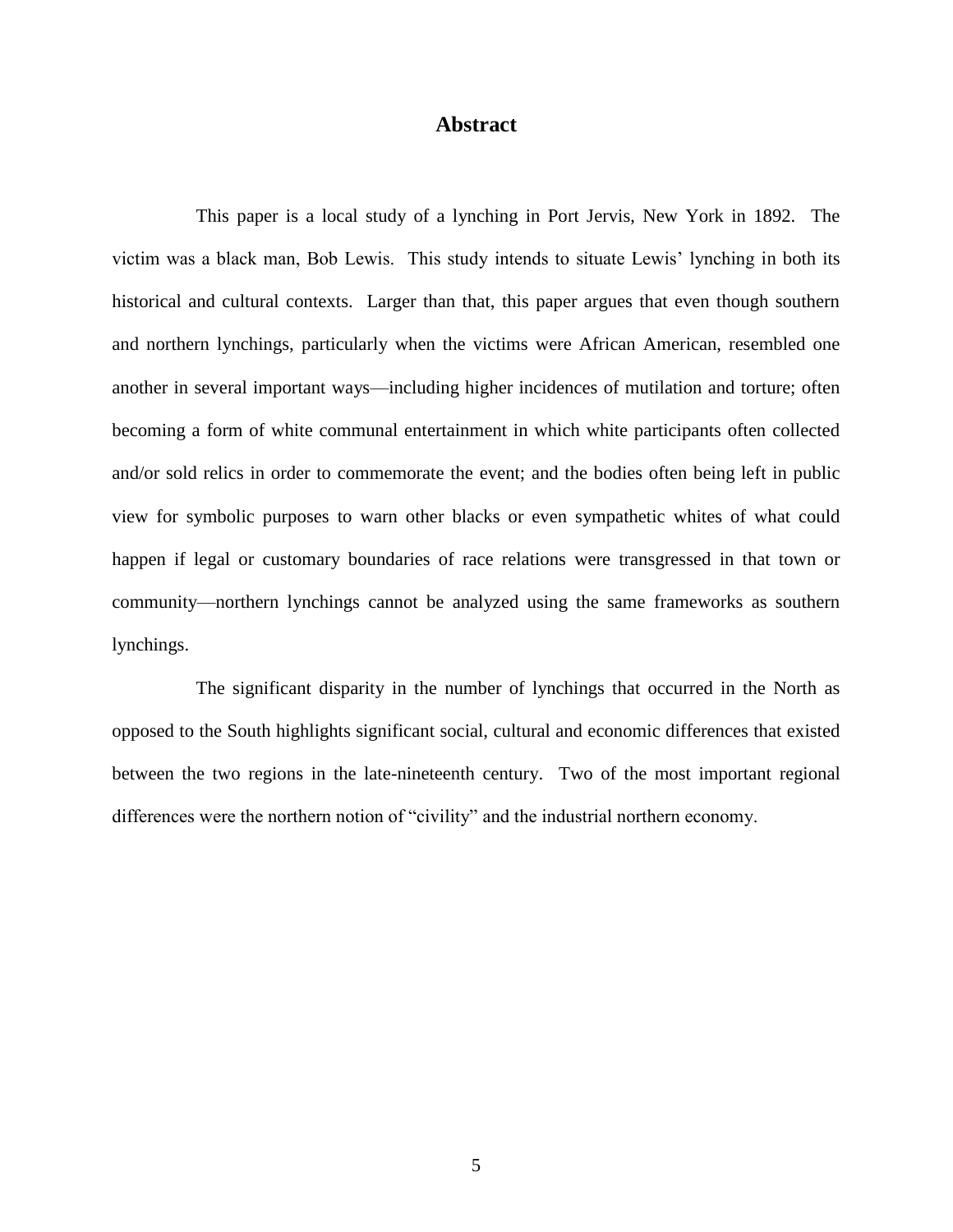# **Bob Lewis' Encounter with the "Great Death:" Port Jervis' Entrance into the "United States of Lyncherdom"<sup>1</sup>**

 One is really at a loss for words in dealing with the subject of lynching. The horrible wickedness of it is so plain, and so gigantic, that only one conclusion is possible; and to comment falls so short of the terrible reality as to constitute an anti-climax. It is hard to stretch the imagination so far as to realize that these deeds belong to our day and land.

—James F. Morton, "The Curse of Race Prejudice," 1904.

James F. Morton's statement expressing the utter inability of writers, journalists, or scholars to adequately recount "the terrible reality" of lynching is still so apt almost a century after he penned those words that they force anyone who studies the topic to consider the efficacy of commenting at all; of injecting their own "anti-climax" into the realm of scholarly discussion. Nevertheless, regardless how true Morton's words, American historians must continue to study lynching in order—if impossible to comprehensively convey the horror—to hopefully shed some light on why lynching became so prevalent in the United States when it did, why the victims were increasingly African American after 1880, why lynching was such a national pastime, and how northern lynchings were both similar to and different from southern lynchings.

It is important to discuss lynching as a national phenomenon for the peculiar practice occurred in every region of the country. Mark Twain correctly renamed the United States of America, the "United States of Lyncherdom" in 1901. Port Jervis applied for, and was granted entrance into the U. S. of L. in 1892 as a result of the lynching of Bob Lewis, a twenty-eight year old black resident of the village, for allegedly raping a white woman. But Orange County, New York where Port Jervis is located had previously experienced a lynching during the Civil War.

<sup>&</sup>lt;sup>1</sup> The "great death" apparently was Stephen Crane's phrase. In Jacqueline Denise-Goldsby, "After Great Pain: the Cultural Logic of Lynching and the Problem of Realist Representation in America, 1882- 1922," Ph.D. Dissertation, Yale University, 1998, 54. The "United States of Lyncherdom" was the title of Mark Twain's 1901 protest essay denouncing the double lynching of two elderly African Americans in his home state of Missouri.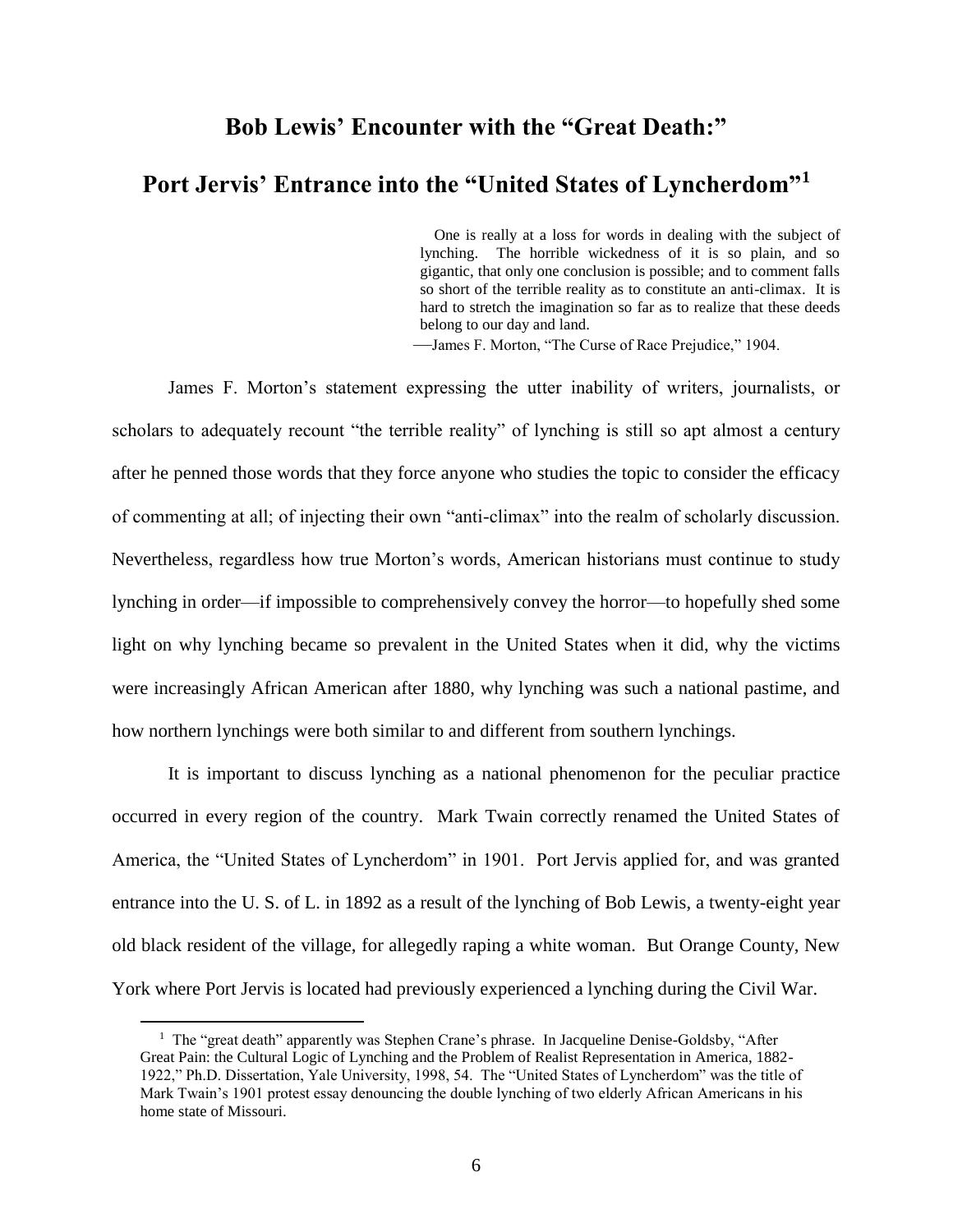In 1863 a black man named Mulliner allegedly committed the same offense and was lynched by an angry mob in Newburgh.<sup>2</sup> Mulliner was in police custody as a small mob of about fifty people formed outside the jail and demanded the officer to hand over the "d--- nigger."<sup>3</sup> The unfolding drama between police officers trying to disperse the crowd and the mob— "frantic with rum and passion"—lasted about forty-five minutes. Exhortations from the officers, a local priest, and the district attorney to let the law deal with Mulliner could not move the mob intent on exercising its own brand of justice on Mulliner. Once the mob realized that only one door separated them from their intended target, they broke it down and pounced on Mulliner. He was "beaten until before he left the cell his blood covered the walls. In the hall he was again kicked and pounded, hustled under the stairs toward the west door to the upper hall and pounded with heels and fists again, and finally dragged into the yard, where he became the football of the maddened wretches, and was at last strung up by the neck to the limb of a tree. After passing a resolution to 'stand by each other,' in case of arrest, the crowd finally dispersed a few minutes before ten."<sup>4</sup>

Mulliner in Newburgh and Bob Lewis in Port Jervis both met their demise at the hands of mobs. Though separated by thirty years, the details of the Mulliner lynching are eerily similar to those that will follow in detailing the lynching of Bob Lewis. Both lynchings took place in the North—the same county, in fact. Both were lynched for allegedly raping white women. And both lynchings took place in times of economic hardship; Mulliner's during the Civil War and Lewis' just a year before the full onset of the Depression of 1893.

<sup>2</sup> "A War-Time Lynching," *Newburgh Daily Journal*, 9 June 1892, 2; taken from the *Independent Republican*.

<sup>&</sup>lt;sup>3</sup> It is a sign of the times that the word "damned" was too vulgar to appear in print, but the racial epithet "nigger" was perfectly fine to appear in the paper.

<sup>&</sup>lt;sup>4</sup> "A War-Time Lynching," 2.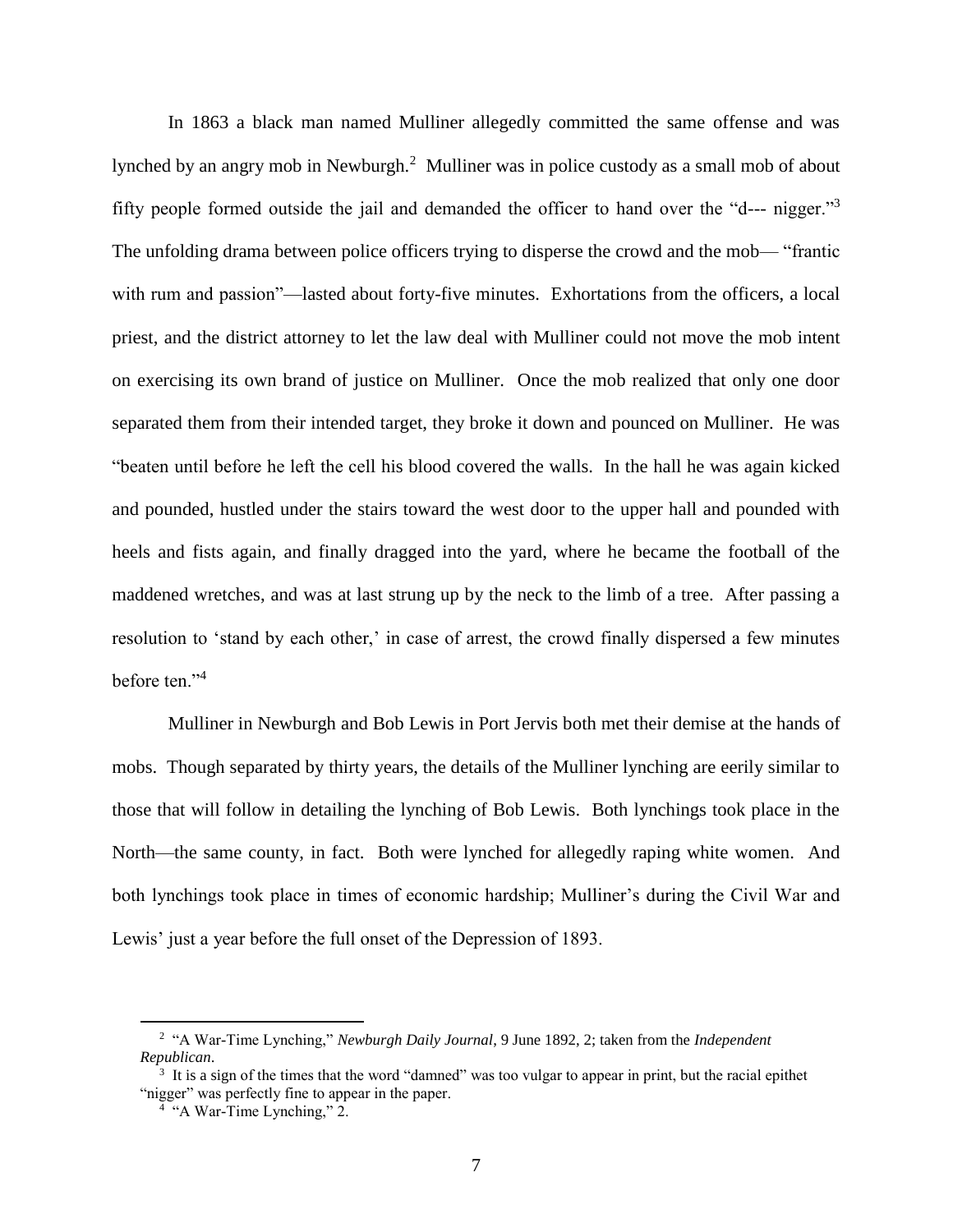Using the Bob Lewis lynching in Port Jervis in 1892, this paper will compare it to other northern lynchings reported in the historiography—of which there is little—as well as the general trends evident in the much vaster historiography of southern lynchings. Northern<sup>5</sup> lynchings of African Americans tended to be similar to southern lynchings in that blacks were more often mutilated and tortured before they were actually killed, lynchings more often turned into a form of white communal entertainment in which white participants often collected and/or sold relics in order to commemorate the event, and the bodies were more often left in public view for a period of time for symbolic purposes to warn other blacks or even sympathetic whites of what could happen if legal or customary boundaries of race relations were transgressed in that town or community.

But northern lynchings of African Americans were different from many that took place in the South. The significant disparity in the number of lynchings that occurred in the North as opposed to the South is important in highlighting significant social, cultural and economic differences that existed between the two regions in the late-nineteenth century. The northern lynchings that appear in the literature also all take place in industrialized or industrializing communities. The disorienting nature of rapid modernization, with its emphasis on replacing manual labor with machines and economic stratification between managers and unskilled laborers, promoted an atmosphere ripe for violence. Smaller job markets, combined with already pervasive beliefs in white supremacy and black inferiority, made urbanizing, industrializing, northern communities, places where the potential for racial violence—including lynching—was high. Port Jervis provided this backdrop.

 $5$  The "North," for the purposes of this paper will be defined as the states comprising New England, the Mid-Atlantic, and the Old Northwest.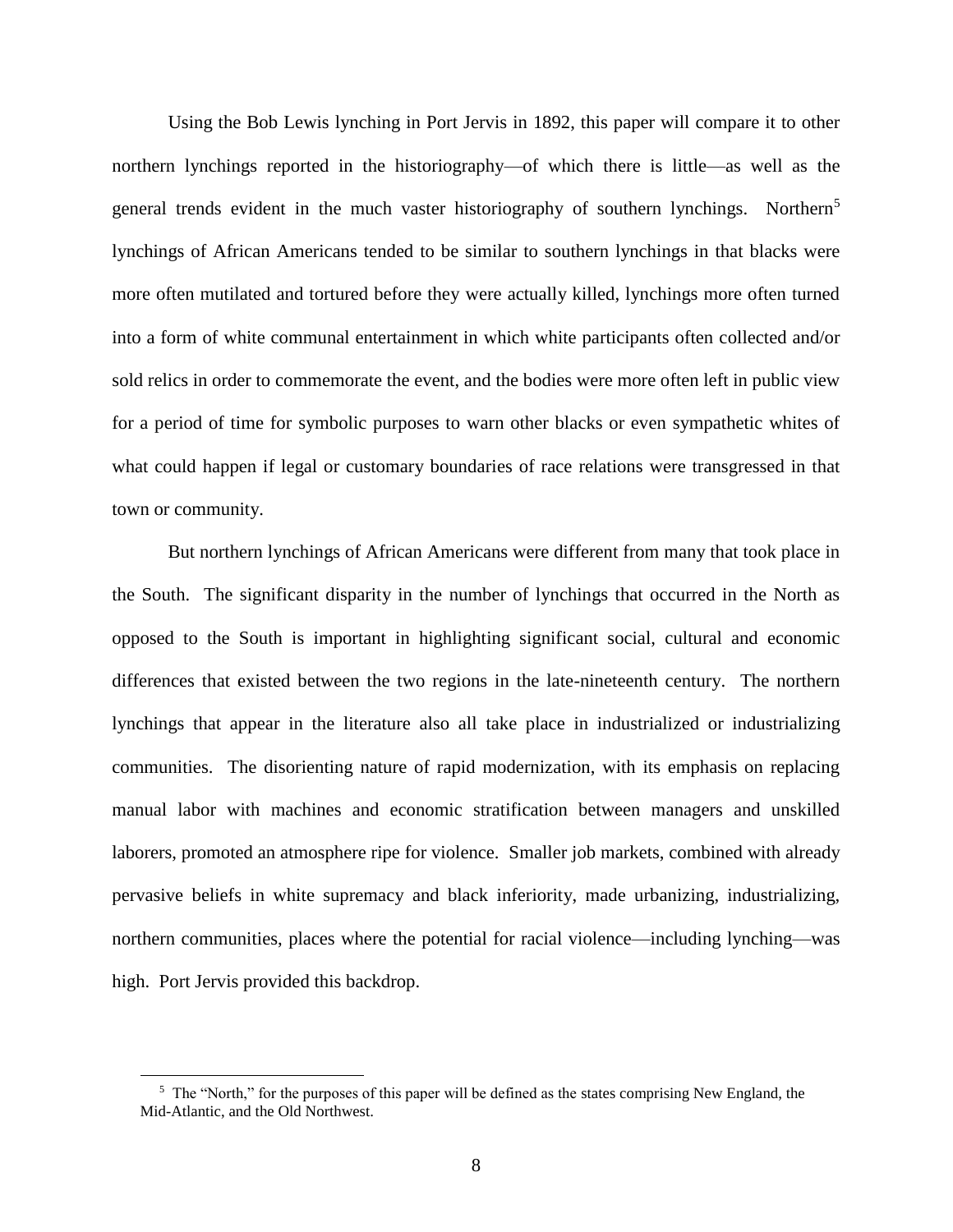Ever since the Erie Railroad arrived in Port Jervis in 1847 the local economy came to depend on it more and more. The village prospered a great deal as a result of serving as a division center for the Erie. The railroad brought jobs to the community and completely integrated the village into the state and northeastern regional economy. As Port Jervis flourished the population grew rapidly. When the town was incorporated in 1853 the population was only 2,585. By 1870 Port Jervis had grown to a population of 6,377 and by 1880, it had jumped to 8,678. The population would reach 9,000 by 1890 but would level off and hover there through the end of the decade.<sup>6</sup>

Surely, nevertheless, for some residents of Port Jervis the arrival of the railroad was a mixed blessing. The Erie increased the importance of Port Jervis as a transportation and economic center but it also made Port Jervis a more desirable place to live for immigrants and the small black population continued to increase. The immigrants may have come either to work on the railroad or in one of the ancillary industries that sprung up as a result of it. But while the predominantly Anglo-Saxon, Protestant, merchant and professional class of Port Jervis welcomed the economic prosperity the railroad brought, they bristled at the prospect of these newcomers with whom they shared little in the way of language or culture living amongst them.

The demographic make up was changing rapidly in Port Jervis between 1870 and 1890 as the population grew by nearly a third in just those two decades and immigrants and blacks made up larger percentages of the inhabitants. Roberta Senechal de la Roche's argument about the South in her article, "The Sociogenesis of Lynching," is also applicable in cases of northern lynchings that "although social polarization between the races grew over time, only in places

<sup>&</sup>lt;sup>6</sup> http://www.minisink.org/histpj.html, Minisink Valley Historical Society (MVHS), October 19, 2001.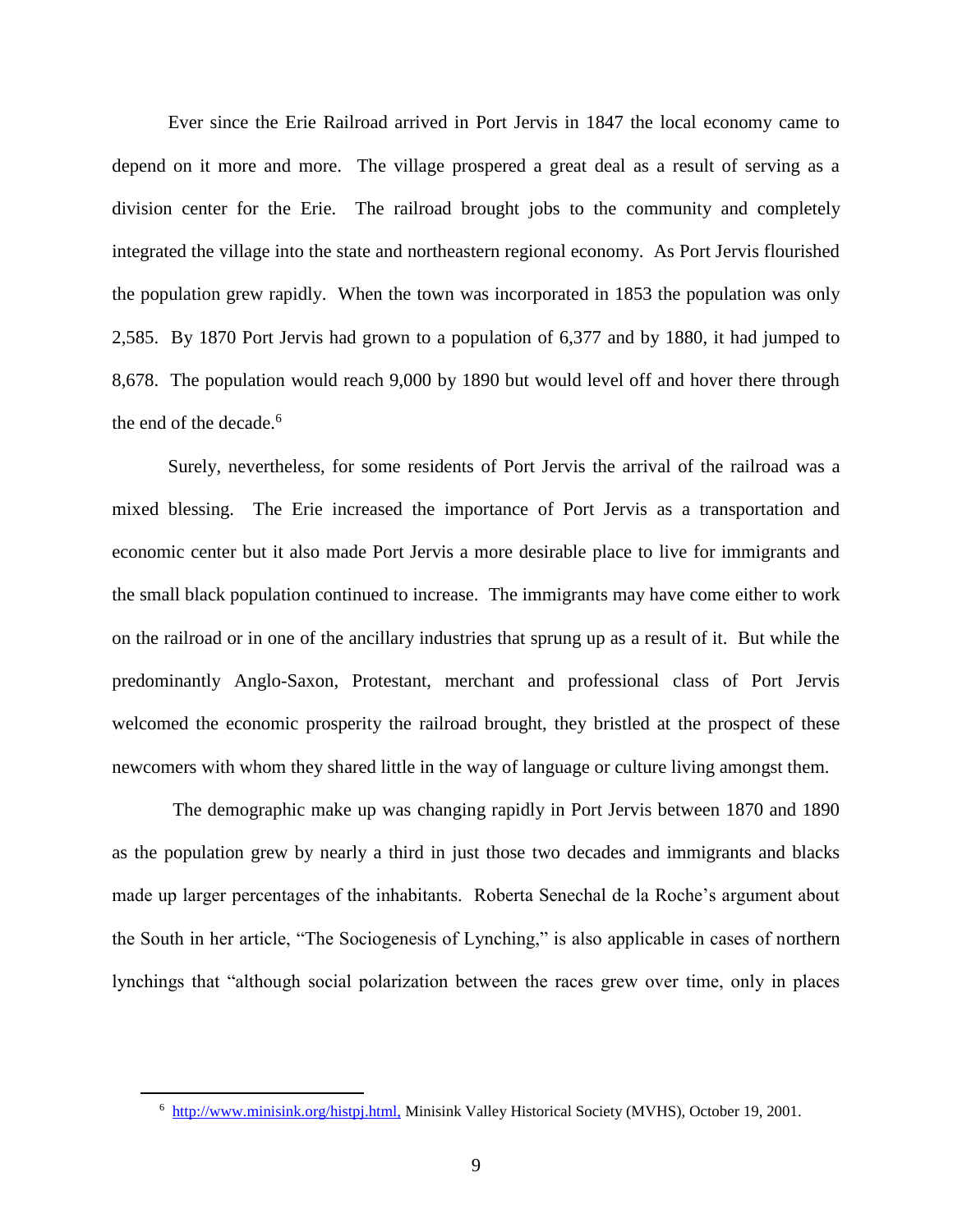with many newcomers, such as fast-growing towns and cities, did it reach the high levels conducive to rioting."<sup>7</sup>

Therefore, since at least the 1850s, Port Jervis had been a residentially segregated village. There were no laws passed mandating residential segregation, but it happened nevertheless. Italians lived in a section of town commonly known as "Bully's Acre," Germans lived a section known as "Germantown," Anglos lived in yet other sections, and African Americans were dispersed throughout the village in small clusters of families or in white households as servants. These demarcations were not totally rigid. Wealth also influenced where a person lived. Port Jervis was segregated largely along ethnic, but also along class lines.<sup>8</sup>

The African American population of Port Jervis had historically been rather small. There were 147 African Americans listed on the 1860 United States Census.<sup>9</sup> By 1880 the number had increased to 230 but by 1900 the number had fallen to  $125$ .<sup>10</sup> To further illustrate how small this population was, the 1880 census figure of 230 blacks still only made them 2.7 percent of the village population, which is almost identical to the countywide proportion of 2.6 percent.<sup>11</sup>

The black community of Port Jervis was predominantly a servant community. According to the 1880 census, there were 48 males over the age of ten<sup>12</sup> and the overwhelming majority of them held unskilled positions. Twenty-five were listed as "laborers," two were "farm laborers,"

<sup>7</sup> Roberta Senechal de la Roche, "The Sociogenesis of Lynching,," 62, in W. Fitzhugh Brundage, ed. *Under Sentence of Death: Lynching in the South* (Chapel Hill: University of North Carolina Press, 1997).

<sup>8</sup> Interview of Peter Osborne, Executive Director of the MVHS, done by the author on October 11, 2001 in Port Jervis, New York.

<sup>&</sup>lt;sup>9</sup> Compiled by author using data from the Eighth Census of the United States, Port Jervis, New York.

<sup>&</sup>lt;sup>10</sup> Compiled by author using data from the Tenth Census of the United States and the Twelfth Census of the United States, Port Jervis, New York.

 $11$  The figure of 2.7 percent for the black population of Port Jervis was compiled by author using the data of the Tenth Census of the United States and the population figure from the website of the MVHS at http://www.minisink.org/histpj.html. The figure of 2.6 percent was compiled by author using data from the website of the United States Historical Census Browser at http://fisher.lib.virginia.edu/census/.

 $12$  From here forward in terms of occupations, "men" and "woman" refer to those individuals in a household over the age of ten. This was the marker employed by census takers in the Eighth, Tenth, and Twelfth Censuses of the United States.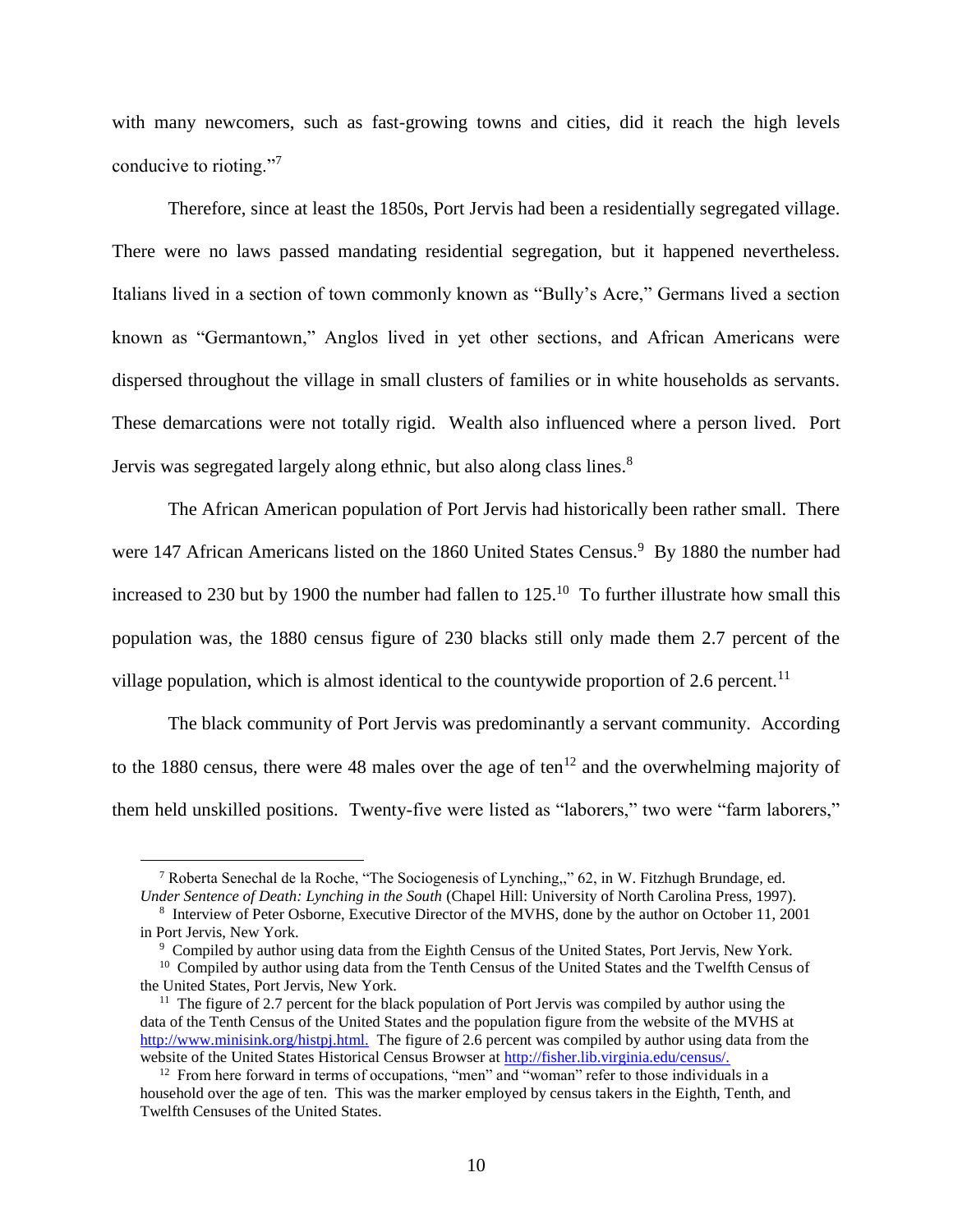two were "janitors," two were "porters,"<sup>13</sup> one was a hotel porter, another was a restaurant worker, and one was a "hostler."<sup>14</sup> There were a few blacks that might be considered middleclass, or would at least have had an elevated status within the black community. There was one "clergyman," one "barber," another man who was a "dealer" of some sort, and four men that worked in a quarry. Three men were listed as having no employment and two men's occupations were undecipherable from the microfilm copy. As evidenced here, at least 75 percent of black males held menial jobs.<sup>15</sup>

Among the women few worked outside the home. Of the 56 women listed in the 1880 census, 44 "kept house." Half of the remaining twelve were "servants" in the homes of white families and two were "laundresses"—presumably also in white households. One woman was "hotel cook" and three women were listed without any occupational designation.<sup>16</sup>

By 1900 black men in Port Jervis would occupy a wider variety of jobs, but they would still be in menial positions. Fourteen of the 45 men listed in the 1900 census were either "laborers" or had the even more precarious economic status of "day laborers." Five men were "farm laborers," five men were "hotel porters," and three were "bootblacks." Two men each were employed as "hostlers," "janitors," and "cooks." One man apiece worked as a "porter," "servant," "car man," and "hotel waiter." There were two farmers and there was still a "clergyman," although not same individual. The minister listed on the 1880 census was 58 yearold man born in New Jersey and the clergyman on the 1900 census was a 44 year old man from the West Indies.<sup>17</sup>

<sup>&</sup>lt;sup>13</sup> I assume that this refers to a railroad porter because there is a separate designation for "hotel porter."

<sup>&</sup>lt;sup>14</sup> I am not sure whether these hostlers refer to horse caretakers or locomotive engine repairmen. There is no distinction in the census. However, given the time period and the relative position of other African American workers in this village, I am inclined to believe that the hostlers were horse tenders.

<sup>&</sup>lt;sup>15</sup> Tenth Census of the United States.

<sup>16</sup> Ibid.

<sup>&</sup>lt;sup>17</sup> Twelfth Census of the United States.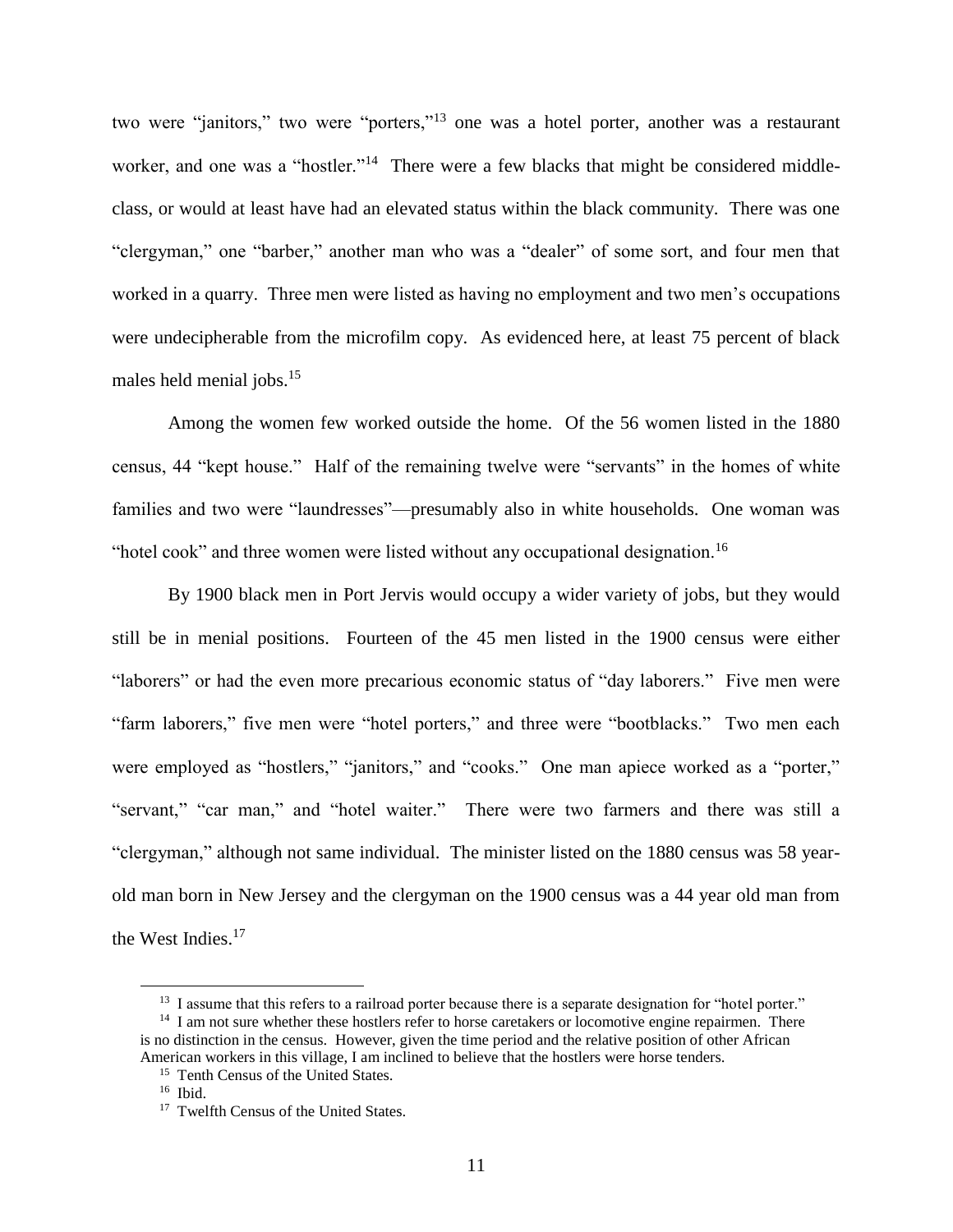There was also more job diversity for black woman in 1900, but just as with the men the jobs were clustered in service fields. Almost half of the 49 women listed in the census worked inside the home and nine were listed as having no employment. But of the remaining twenty they were spread over eight occupations. Most were "laundresses," "cooks," or "servants" in white households, but one woman was a "hostler," another a "janitor," and a third was a "day laborer." All three of these were jobs that women had not held during the previous census. There was one woman that was a farmer compared to two men. And one woman was even a "teacher." Nevertheless, even with the lone teacher and clergyman, in 1900, as in 1880 and by implication 1890, the black community in Port Jervis was a poor, working class community that depended very heavily on the health of the larger local economy and the benevolence of individual whites for survival. Being employed in the lowest-paying, unskilled jobs, blacks in Port Jervis were located at the bottom of the socio-economic ladder and even in times of prosperity perhaps only benefited marginally. However, in times of hardship, it is likely that many blacks were forced to leave the area as evidenced by the drop off from 230 African Americans in 1880 to 125 by 1900.

Bob Lewis was a member of this community. He was born and raised in Port Jervis. He was the stepson of celebrated Port Jervis resident, "Happy Hank" Jackson. However, for the previous five years he had been splitting his time between Port Jervis and Patterson, New Jersey where his mother then lived.<sup>18</sup> As a single male, born in New York State, Lewis would not have

<sup>&</sup>lt;sup>18</sup> Newspaper accounts differ in their accounts of how long Lewis had been a resident of Port Jervis. "Lynched: He was Taken by an Angry Mob," *Port Jervis Index*, 3 June 1892, n.pa., reported that Lewis had been born and raised in Port Jervis but had been splitting his time between Patterson, NJ and Port Jervis over the last five years because his mother had moved there. Another article, "Echoes of the Lynching," *Middletown Daily Times*, 4 June 1892, n.pa., file of the MVHS, reported that Lewis had only come to Port Jervis in 1886. And other articles claimed that Lewis had only been in Port Jervis for one year. I believe that Lewis had been born and raised in Port Jervis. Lewis was linked to a long-time Port Jervis resident, Lewis' mother had him buried in Port Jervis after the lynching, and splitting his time between two places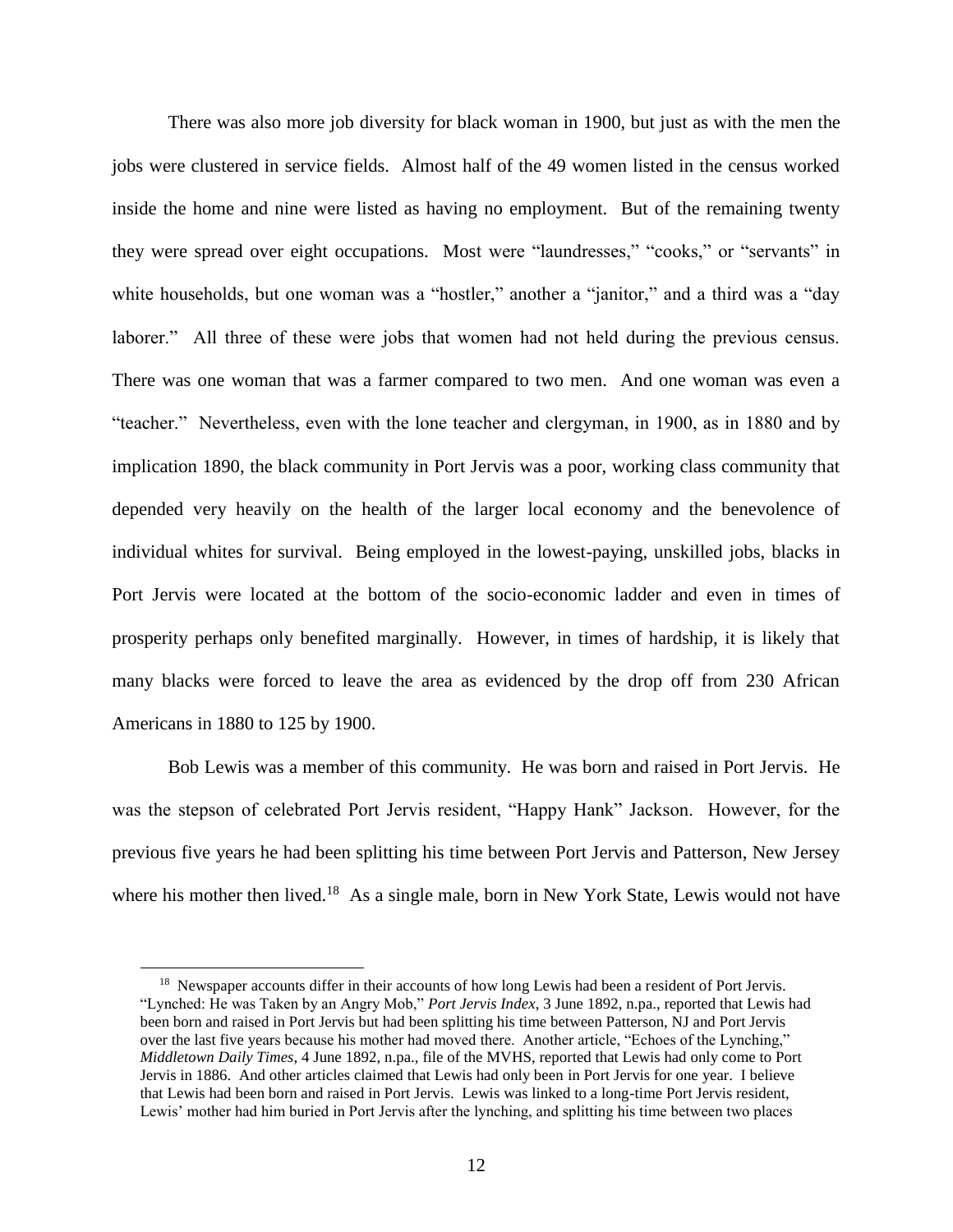been uncommon in Port Jervis during the late-nineteenth century. Although the majority of blacks in Port Jervis lived in nuclear and extended family groupings, there were men and women who were single and lived alone or boarded with the white families they worked for.<sup>19</sup>

And most African Americans in Port Jervis were born in New York State or the tri-states area. According to the 1880 census 76 percent of the black population had been born in New York State. The number of blacks in Port Jervis that had been born in places other than the tristates area had increased since the  $1860$  census, but only from one to nine.<sup>20</sup> The 1900 Census shows a rather dramatic decrease in the black population of Port Jervis. Nevertheless, the percentage of blacks born in New York still remained near 68 percent. And there were still only nine persons from states other than New York, New Jersey, and Pennsylvania. These figures show that this was an indigenous population that grew up in similar cultural settings.

Port Jervis, however, was affected as much by the influx of immigrants into the area and the railroad as by the characteristics of its African American residents. Most of the population growth that occurred in Orange County, New York during the second half of the nineteenth century was due to the migration of immigrants from New York City to the north and west in search of economic opportunity.

Over the period from 1830 through the turn of the century the inflow of immigrants appears to conform closely to national economic cycles. While in 1830, foreign-born residents represented only 2.5 percent of the total population of Orange County, by 1900 they accounted for 14.2 percent of the total population. However, if one looks at the decennial figures for the

would explain why Lewis was not found in either the 1890 or 1892 city directories. The burial in Port Jervis, in particular, suggests a long-time connection with the village.

<sup>&</sup>lt;sup>19</sup> Tenth Census of the United States. There were 46 nuclear and extended family households listed in the 1880 census. Four of these families took in boarders, which accounts for 13 people. There are also seven single women, five of them "servants" in white households, but it is only clear that one boards with the white family. There were eight single men, with only one living with his white employers. Most of the others worked as "laborers" and headed their own households.

 $20$  Compiled by author using data from the Tenth Census of the United States.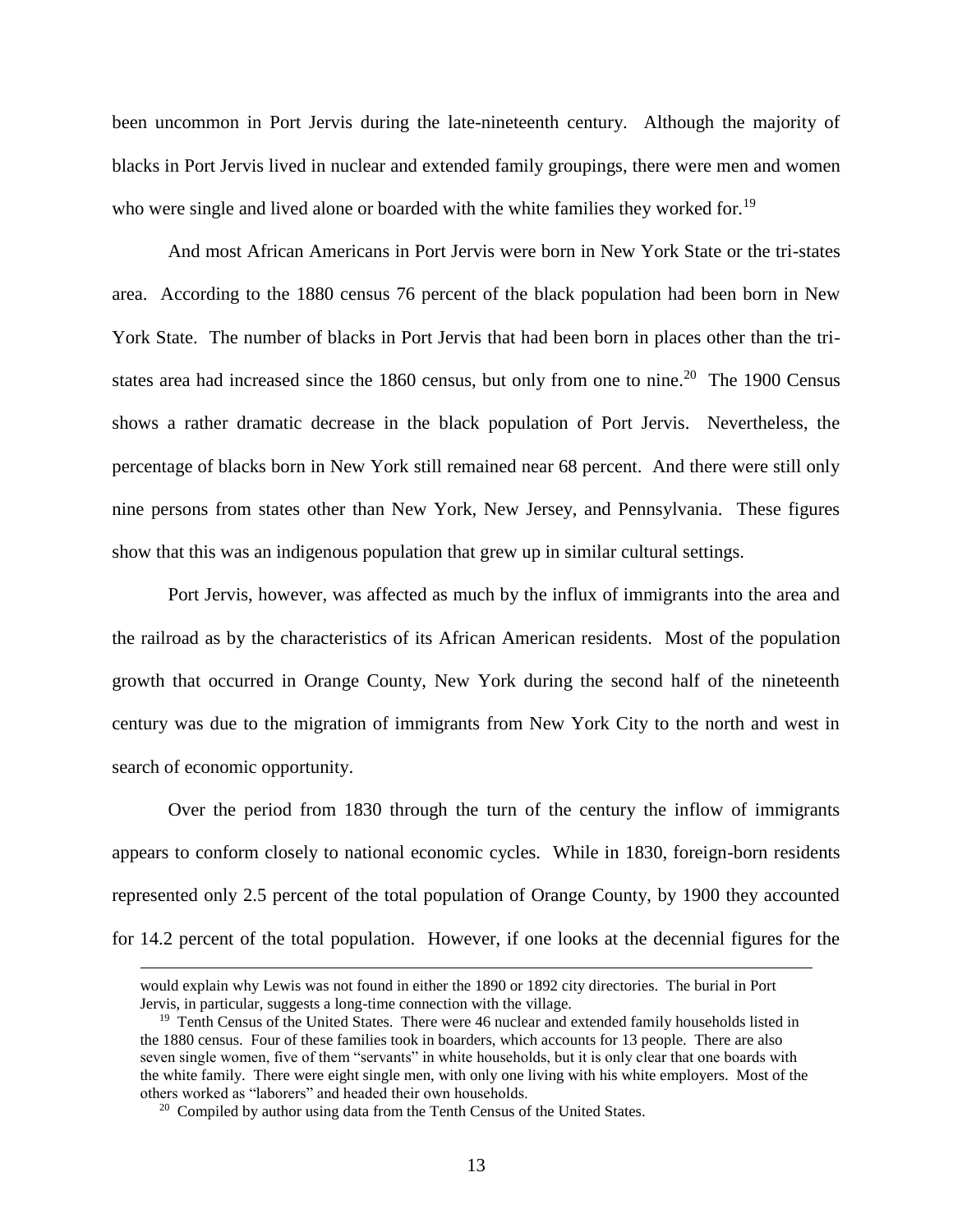foreign-born population from the 1860 through 1900 censuses, the proportion of the foreign born population increases from 15.3 percent in 1860 to 17.75 percent in 1870, decreases to 13.9 percent in 1880, makes its way back up to 15.5 in 1890, but decreases once again to the final figure of 14.2 percent in 1900.<sup>21</sup> From 1870 to 1880 and from 1890 to 1900 there are decreases in the absolute numbers of foreign-born residents—from 14,259 to 12,422 and from 15,195 to 14,662. These statistics speak to the importance of job opportunities as the major attraction of newcomers to the region, for when hard times hit, relatively unsettled individuals left Orange County. A reasonable correlation can be determined between the numbers and economic factors. The decrease in percentages from 1870 to 1880 and from 1890 to 1900 could be attributable to the major depressions of the mid-1870s and mid-1890s.

The Erie Railroad had been in financial straits for many years due to mismanagement and corruption. Things appeared to be improving at the beginning of the 1890s as a new president and board of trustees continued a policy of "reform and retrenchment," begun five years earlier, and produced the first net profit in many years. However, by 1893 the Depression hit the Erie very hard and the railroad was again on the verge of legal bankruptcy. In fact, the railroad would declare bankruptcy soon after.<sup>22</sup>

The economic downturn of the 1890s hit the Erie, and therefore, Port Jervis very hard but the social tensions within the community were being destabilized long before the 1890s. The railroad increased the number of transients passing through the town at any given time and spawned the growth of a rough working-class culture that roused the ire of middle class residents and reformers in Port Jervis. Port Jervis had a large "red light" district in the central business

<sup>&</sup>lt;sup>21</sup> Percentages computed by the author taken from the data of the United States Historical Census Browser at http://fisher.lib.virginia.edu/census, November 8, 2001.

<sup>22</sup> Edward H. Mott, *Between the Oceans and the Lakes: The Story of the Erie* (New York: Ticker Publishing Co., 1908), 270-3.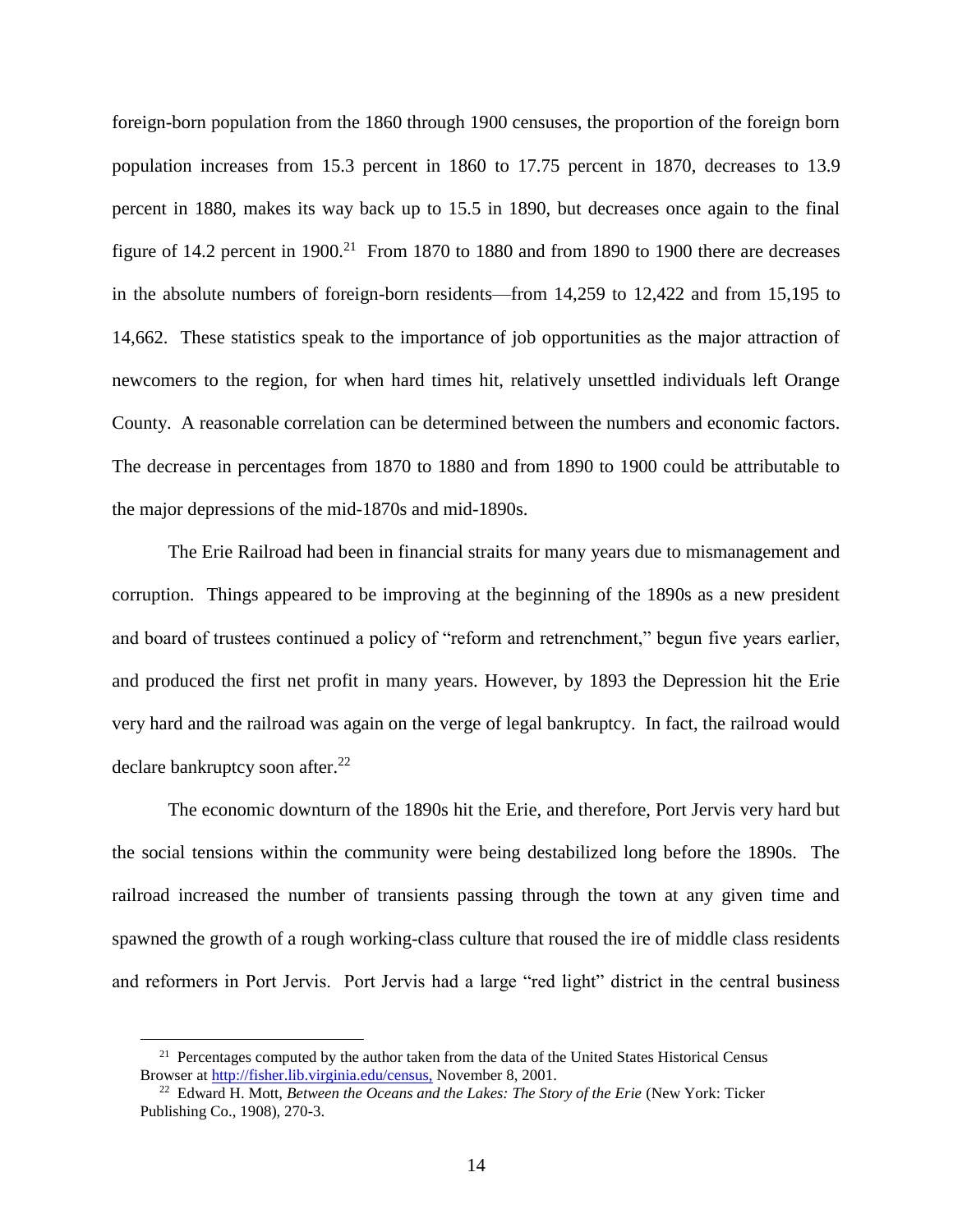area.<sup>23</sup> In fact, the *Philadelphia Ledger* newspaper in 1879 described the growing village this way:

. . . in Orange County, 88 miles from New York, and on the line of the Erie Railroad. It is on the Delaware River, and near the junction of the three states—New York, New Jersey, and Pennsylvania. The population numbering nearly 10,000 is composed mainly of persons engaged in railroad shops, or employed on the road. About two years ago there were over 80 drinking saloons, and it is said that much distress was occasioned by so large a number. $24$ 

In this article Port Jervis was identified by four major markers; its distance from New York City, the fact that it was a stop on the Erie, its location on the Delaware River and at the intersection of three states, and the fact that it contained over 80 saloons. The first three identifiers were geographic, but the only descriptors relating to the people of Port Jervis referenced railroad workers and the number of saloons. Being recognized by the number of saloons in town was quite disturbing to the middle-class, Protestant residents of Port Jervis.

Middle-class residents attempted to eradicate what they believed to be corruptive institutions from the village. Among other things these residents were trying change the perception of Port Jervis to outsiders as a community full of vice. Established families in town certainly did not relish this description. Therefore, similar to hundreds of other cities, towns, and villages throughout the country reformers took up the temperance cause in Port Jervis. There were two major temperance groups in the village: the Women's Christian Temperance Union and the Christian Temperance Union. According to the *Port Jervis Tri-States Union* newspaper these were serious organizations in town. "'Judging from the tone of the temperance people, and especially of this Women's Temperance Union, there is to be no let up in the fight until, as they

<sup>&</sup>lt;sup>23</sup> http://www.minisink.org/histpj.html, MVHS, October 19, 2001.

<sup>24</sup> Stanley Wertheim and Paul Sorrentino, *The Crane Log: A Documentary Life of Stephen Crane, 1871-*

*<sup>1900</sup>*, (New York: G. K. Hall & Co., 1994), 14-5, quoting the *Port Jervis Evening Gazette*, 15 March 1879.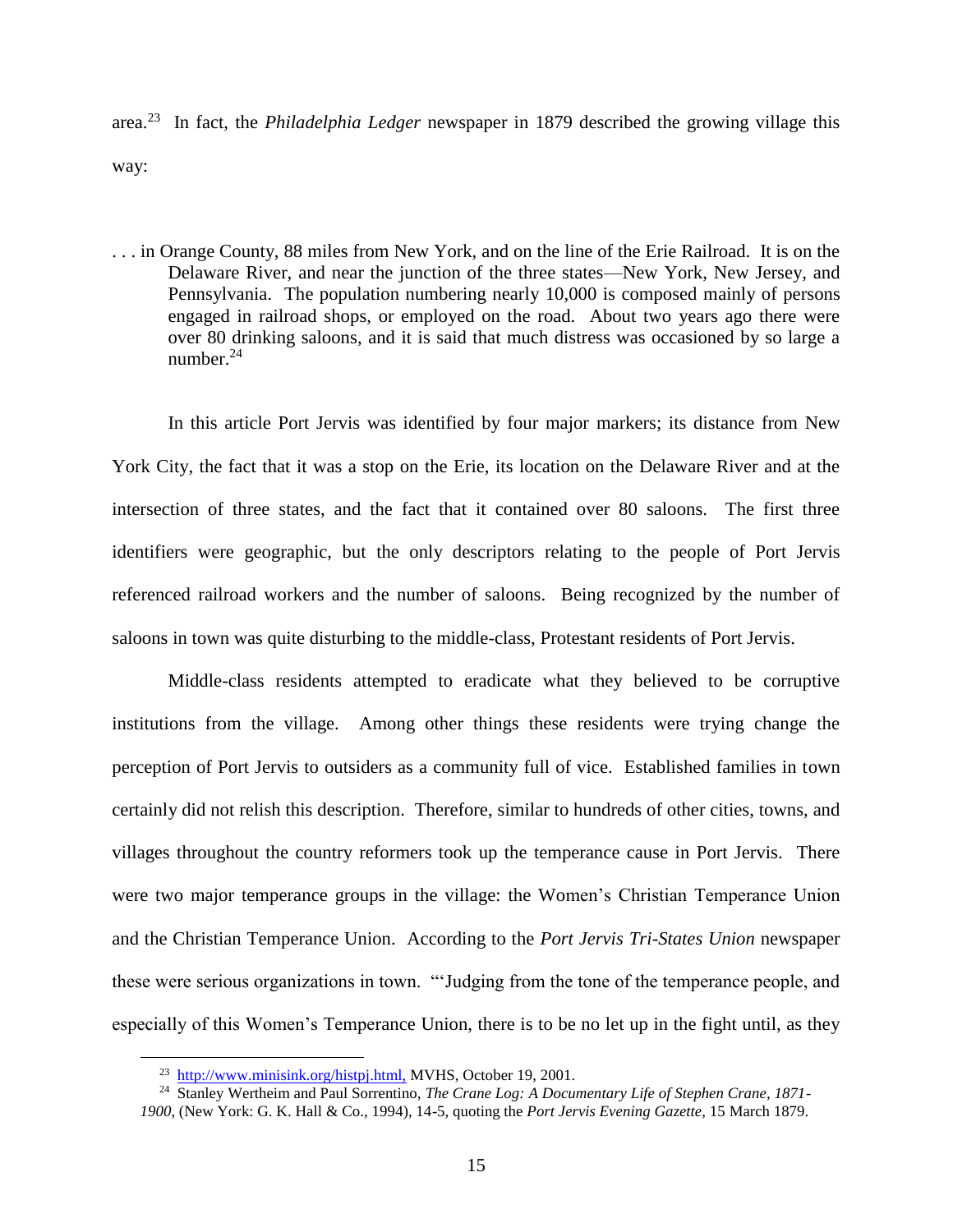say, the last liquor shop is closed, as Port Jervis is redeemed from the great curse of dram drinking." $25$ 

Events taking place in Port Jervis were representative of larger trends that took place in American society during the late nineteenth century. The Erie railroad brought prosperity to the village. Port Jervis grew as industries settled there in order to take advantage of its proximity to shipping routes to New York and other places. Migrants arrived in Port Jervis from all over the region reflecting demographic shifts taking place all over the country. And finally, most whites operated within the prevailing racial paradigm of the time in which African Americans were considered inferior and were to be subordinate to whites.

This racial outlook that relegated blacks to the level of second-class citizens in Port Jervis did not necessarily mean that race relations were always fraught with visible, stark repression. In fact, white residents helped to create educational opportunities for the black residents of Port Jervis in the late-1870s. Drew Methodist Church, pastored by Reverend Doctor Jonathan Crane and his wife, Mrs. Crane, established "a Sunday school among the colored people" of which she was elected superintendent. And soon after "Mrs. Crane and four other women organized an industrial school for 'colored women and children.'" The purpose of the school was to compensate for the lack of early schooling for blacks as well as to supplement the work of the day school by teaching young black women and girls how to sew and keep house.<sup>26</sup> Although interest in the school appeared to wane after Reverend Crane's death in 1880 and Mrs. Crane's subsequent move back to New Jersey, $^{27}$  that educational opportunities were furnished for African

<sup>25</sup> Wertheim and Sorrentino, *The Crane Log*, 14-5, quoting the *Port Jervis Tri-States Union*, 21 May 1879.

<sup>26</sup> Ibid., 15, 19, quoting the *Port Jervis Tri-States Union*, 30 May 1879.

<sup>&</sup>lt;sup>27</sup> There were only two references to the school in the records of the Drew Methodist Church in Port Jervis where Reverend Crane pastored and none after his death in 1880.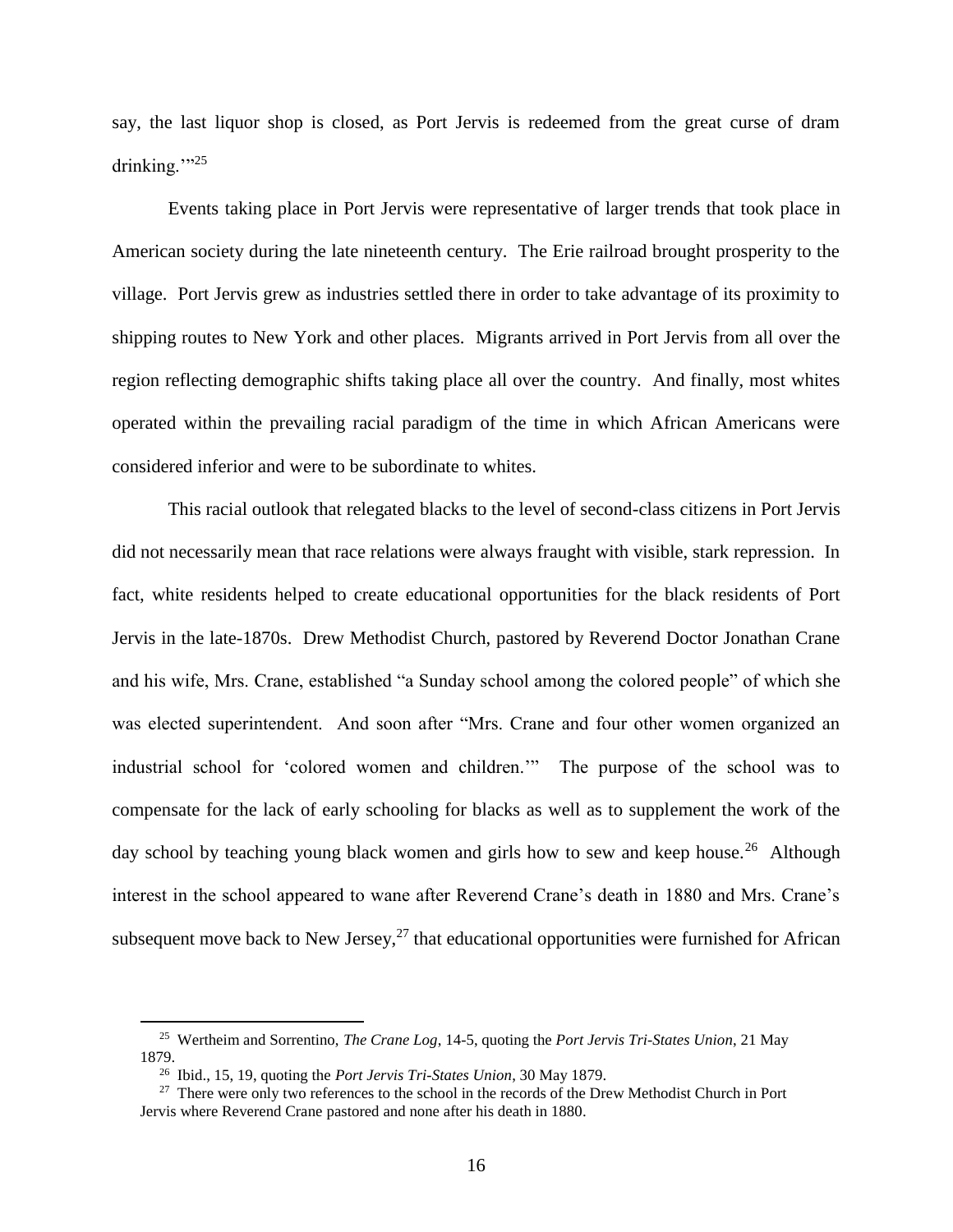Americans with the relative consent of the community help to demonstrate that race relations were at least civil in the decade leading up to the 1890s.

Civility, however, was tenuous. As the lynchings of Mulliner in 1863 and Bob Lewis just over a decade later would illustrate, if a black person even allegedly transgressed the invisible, yet boldly drawn, line that separated white from black society—particularly sexually—their fate could be summarily determined and the results would be dire. Even in small northern communities that prided themselves on being modern and civil, northern and, perhaps, unsouthern, certain crimes had the ability to galvanize the antipathy of an entire community and bring to the surface the ugliest stereotypes of a race. Under these circumstances, the pretense of civility broke down on June 2, 1892 and Port Jervis, New York resembled many a southern, rural hamlet where African Americans were lynched with impunity.

#### "The Most Memorable Day in the History of Port Jervis"<sup>28</sup>

Thursday, June 2 began as a typical late spring day. Temperatures were changing from the mild breezy days of spring into the muggier days of summer in upstate New York. Flowers were blossoming and the cherry and maple trees that lined the streets were heavy with leaves. Port Jervis was beautiful this time of the year. As on any other Thursday the downtown shops were open for business as residents enjoyed breakfasts that featured locally bottled maple syrup, shopped for clothing and shoes, or possibly eyed a bracelet or necklace for an upcoming anniversary. The factories churned out the manufactured goods that allowed the small village to grow in importance over the last quarter of the century. Factory workers built stoves at the Swinton Stove Company, blew glass for Pountney and Gillinder or Brox-Ryall, spun silk, and

<sup>&</sup>lt;sup>28</sup> "Came Very Near Lynching Foley at Port Jervis," *New York Herald*, 4 June 1892, 5.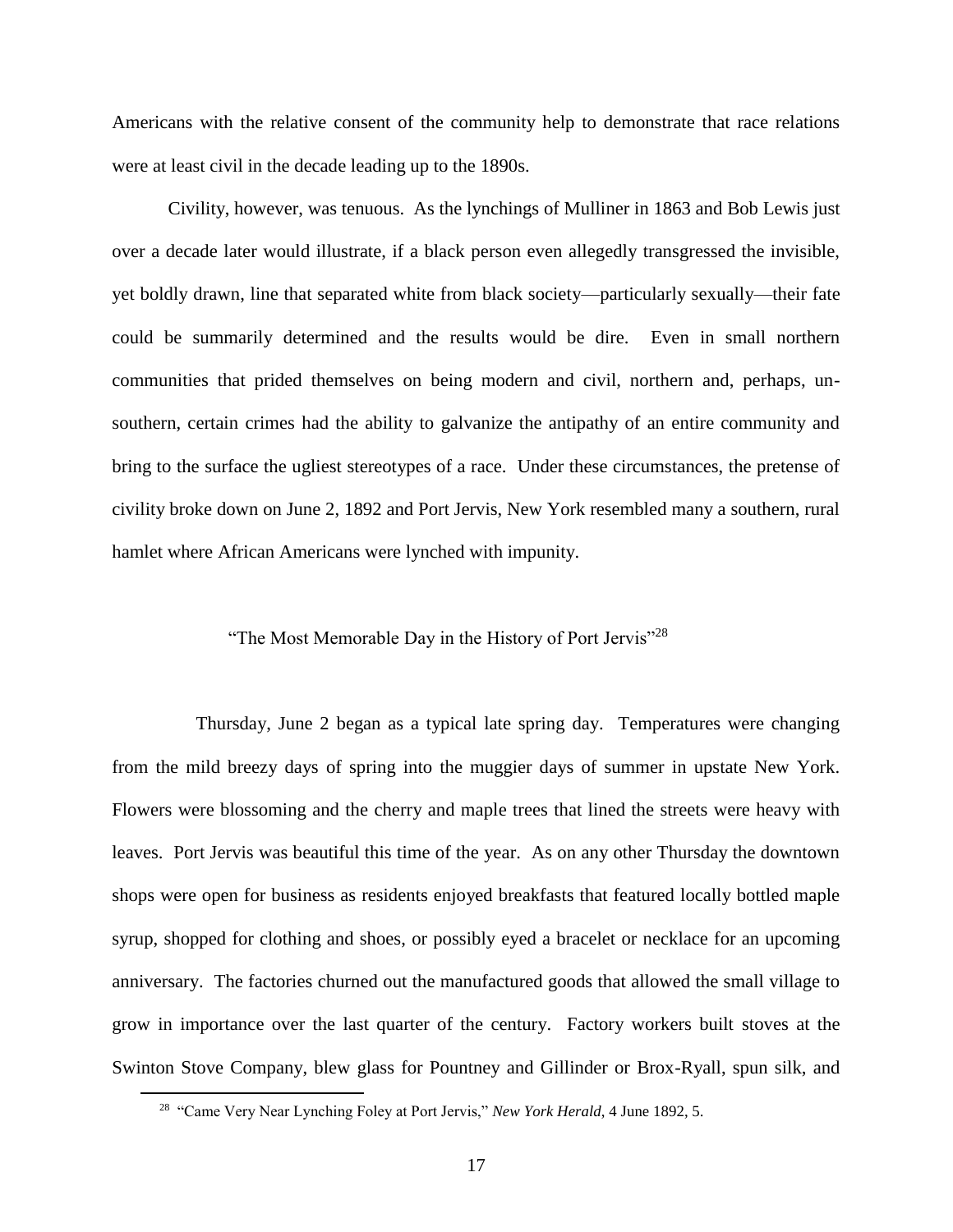tanned hides. They also produced cigars, brewed beer, cobbled shoes and made clothes, among other occupations. No one had any reason to believe that this Thursday in 1892 would be very different than any other day, but it definitely would be. The lives of three individuals, and indeed the entire village, would be changed forever.

That morning Lena McMahon, a twenty-one year old white woman, was with Peter Foley, a white man eleven years her senior, walking along the banks of the Neversink River. Foley had met McMahon in October of 1891 about six months after arriving in Port Jervis. He represented himself as an insurance agent for the Greater Alliance Insurance Company.<sup>29</sup> They had been dating until Foley was arrested and placed in jail in January of 1892 for evading a bill he had incurred while he was a resident at the Delaware House, a hotel in town. It was during his time at the Delaware House that Peter Foley met Bob Lewis, an employee of the hotel. After Foley's arrest, any contact he had with Lena McMahon was against her parents' wishes. McMahon's mother and father, a local glass blower, believed Foley was a bad influence on their daughter and would only end up hurting her if she remained involved with him.<sup>30</sup> But Lena McMahon fought with her parents in order to be with him. Perhaps she was in love with Foley. And conceivably, he was the subject of the fight that drove Lena McMahon out of her parents' home and into his arms.

Peter Foley was comforting Lena McMahon on this morning because she had been in an argument with her mother a couple of days earlier and, after fleeing to New York City to visit friends, had returned to Port Jervis. Lena vowed never to return to her parents' home again.<sup>31</sup>

<sup>&</sup>lt;sup>29</sup> "Lynchers Knew No Mercy;" "Came Very Near Lynching Foley," 5.

<sup>&</sup>lt;sup>30</sup> John McMahon, Lena's adopted father, would bring blackmail charges against Foley as part of the fallout from Bob Lewis' lynching.

<sup>31</sup> "Foley Tells His Story," *Middletown Daily* Times, 8 June 1892, n.pa., file of the MVHS. This is the story according to Peter Foley as he told a *New York Times* correspondent. According to Foley, McMahon told him that "her mother had abused her terribly on Tuesday and she would not stand it any longer; she had beaten her and in the struggle with her mother had cut her lip so bad that she had to stop at Luckey's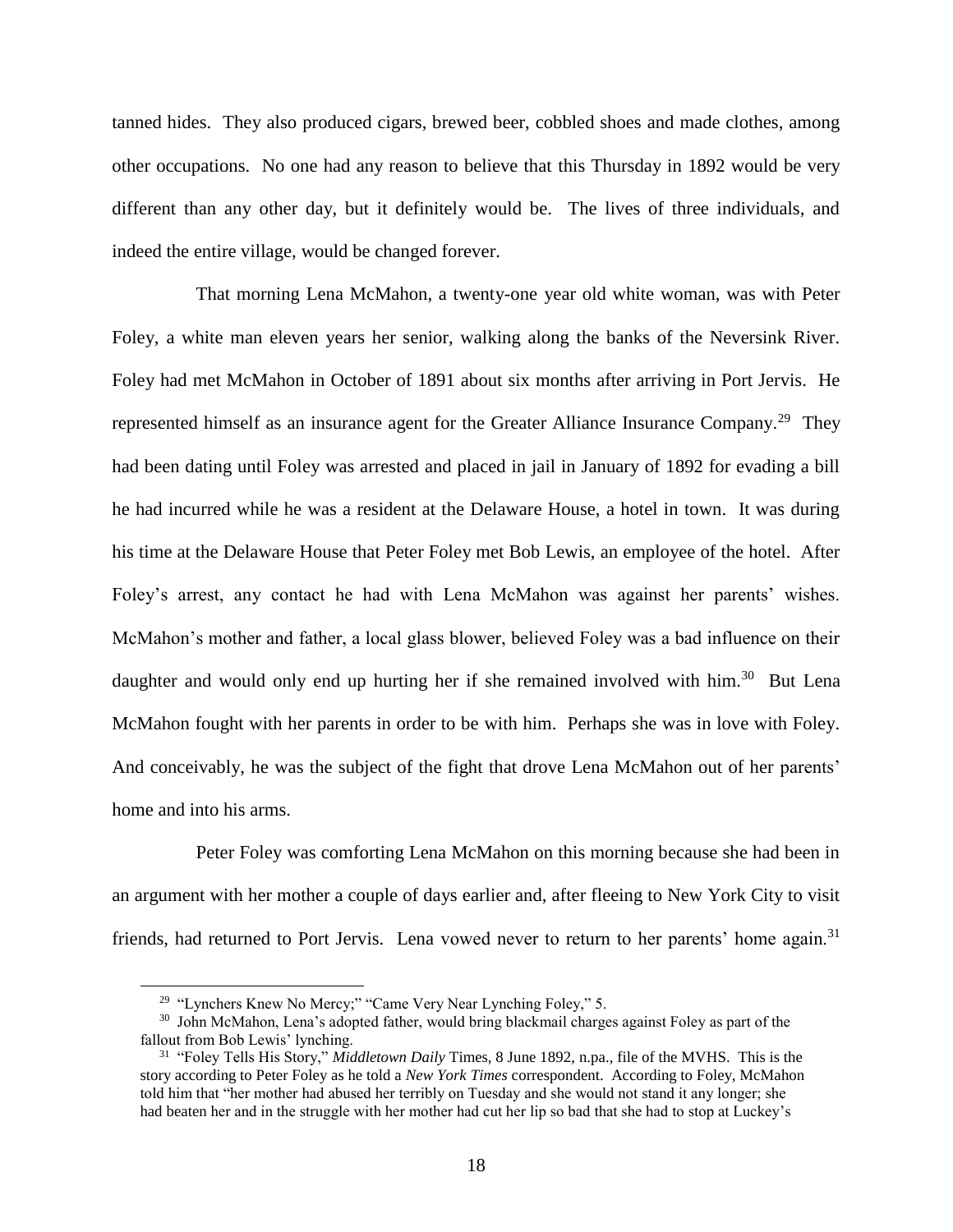That morning they both may have imagined that they were the only two people in the world that understood their relationship. Peter Foley believed they were a happy couple. Later evidence would reveal that there were signs that the relationship was on rocky ground before June.

While they were walking along the riverbank Foley decided to head back towards town in order to get lunch for the both of them. It was soon after Foley left that Bob Lewis allegedly attacked Lena McMahon in the presence of several witnesses. Lewis supposedly kept bystanders at bay with a gun until he had finished his dastardly deed and made an escape. Soon afterwards Lewis fled Port Jervis.<sup>32</sup>

After Lewis fled, Foley maintains that he attended to McMahon briefly before she was helped home by several of the town's female residents, her mother, and local resident, Solomon Carley. McMahon was cut, bruised, and bloodied by the attack, but according to an interview Foley gave to a *New York Times* correspondent, she seemed to walk "with apparent ease."<sup>33</sup> While being attended to by Dr. Solomon Van Etten, McMahon allegedly gave a description of a black man fitting Lewis.<sup>34</sup> Dr. Van Etten probably furnished Carley with the description given by McMahon. In any event, once word of the attack reached back to Port Jervis and a description of the assailant was given, a posse of four men including Carley, Seward H. Horton, John Doty, and Walter Coleman immediately started after him.

drug store . . ." I am using this version because in another interview given by Lena McMahon prior to Foley's interview she stated that she was only at the banks of the river to await on incoming train to go to Boston. Foley makes the astute observation, however, that it would not have made sense to await the train at the banks of the river when the train depot was over a mile-and-a-half from the river. This made me suspicious of her testimony, not that his is to be totally trusted either.

 $32$  That Foley left McMahon alone on the banks of the river just before the alleged attack with the pretense of getting lunch for them both is reported in all of the newspaper accounts of the assault. McMahon told a reporter in an article titled "Miss M'Mahon's Story," *Middletown Daily Times*, 9 June 1892, n.pa., file of the MVHS, that she had never seen Lewis before the attack. A detective Elwell who had been tracking Foley revealed that both parties knew Lewis as he had acted as a "go between" for them both several times. "What Detective Elwell Knows," *Middletown Daily Times*, 10 June 1892, n.pa., file of the MVHS.

<sup>&</sup>lt;sup>33</sup> "Foley Tells his Story."

<sup>34</sup> "Something About Foley," *Port Jervis Evening Gazette*, 8 June 1892, 1. This article reports that Lena McMahon gave Dr. Van Etten a description of her assailant that fit Lewis.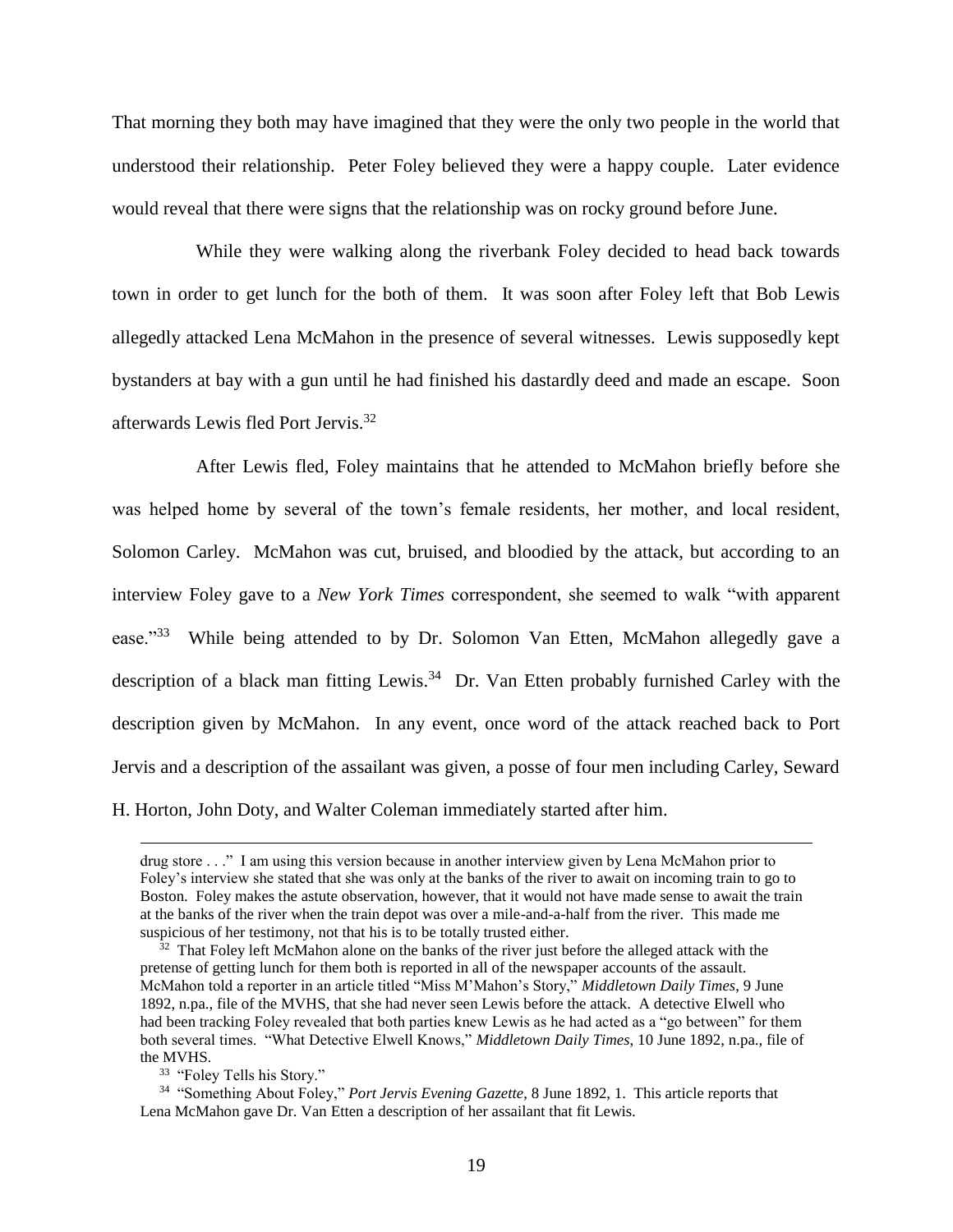Lewis had already been presumed guilty. It is not clear how the description given to Dr. Van Etten was known to be that of Bob Lewis, especially since McMahon maintained that she had never seen Lewis before the assault.<sup>35</sup> The deliberate nature of Lewis' seizure, however, suggests that the search posse knew exactly who they were looking for. Rather than searching for the man that fit the description, they appeared to be looking for Bob Lewis.

Carley, Horton, Doty, and Coleman rode wagons in the direction they believed Lewis had gone. Once Coleman and another man discovered a boat on the canal, they spotted Lewis and drove on past it until they linked up with Carley and the others. Carley and Horton then boarded the boat and sat next to Lewis. Lewis supposedly took out a knife and stuck it into a board next to himself. Then Carley approached Lewis on the pretense that he wanted to whittle a toothpick and asked to borrow the knife. Carley pretended to whittle a piece of wood until the boat reached the shore and then put the knife in his pocket and seized Lewis. Apparently, Carley said "Lewis, I guess we will have to take you with us." Lewis resisted but was grabbed by Carley on one side and by Doty on the other. With two other men behind him and Horton and Coleman waiting on shore, there was no chance for Lewis to escape. Once Lewis was brought ashore, a phone call was placed to Port Jervis and Coleman and Doty were sent ahead. Carley and Horton rode Lewis back to the village.<sup>36</sup> News traveled quickly and a mob of white men awaited Lewis' return to Port Jervis.<sup>37</sup> Coleman alerted police officer Patrick Salley that "he had the nigger" and that the wagon would be arriving in Port Jervis shortly.<sup>38</sup>

<sup>&</sup>lt;sup>35</sup> "Miss M'Mahon's Story." In another article, "What Detective Elwell Knows," detective Elwell refutes Lena McMahon's claim that she did not know Bob Lewis. He said, "Bob Lewis was a go-between for Foley and Miss McMahon. He carried more than one note for Foley to that young lady."

<sup>&</sup>lt;sup>36</sup> "Lynched: He was Taken by an Angry Mob."

<sup>37</sup> "Lynched at Port Jervis: Robert Jackson, A Colored Man, Hanged by a Mob," *New York Times*, 3 June 1892, 1.

<sup>38</sup> "But Little Information," *Port Jervis Evening Gazette*, 7 June 1892, n.pa., file of the MVHS. This was the testimony of John Doty at the coroner's inquest into the death of Bob Lewis.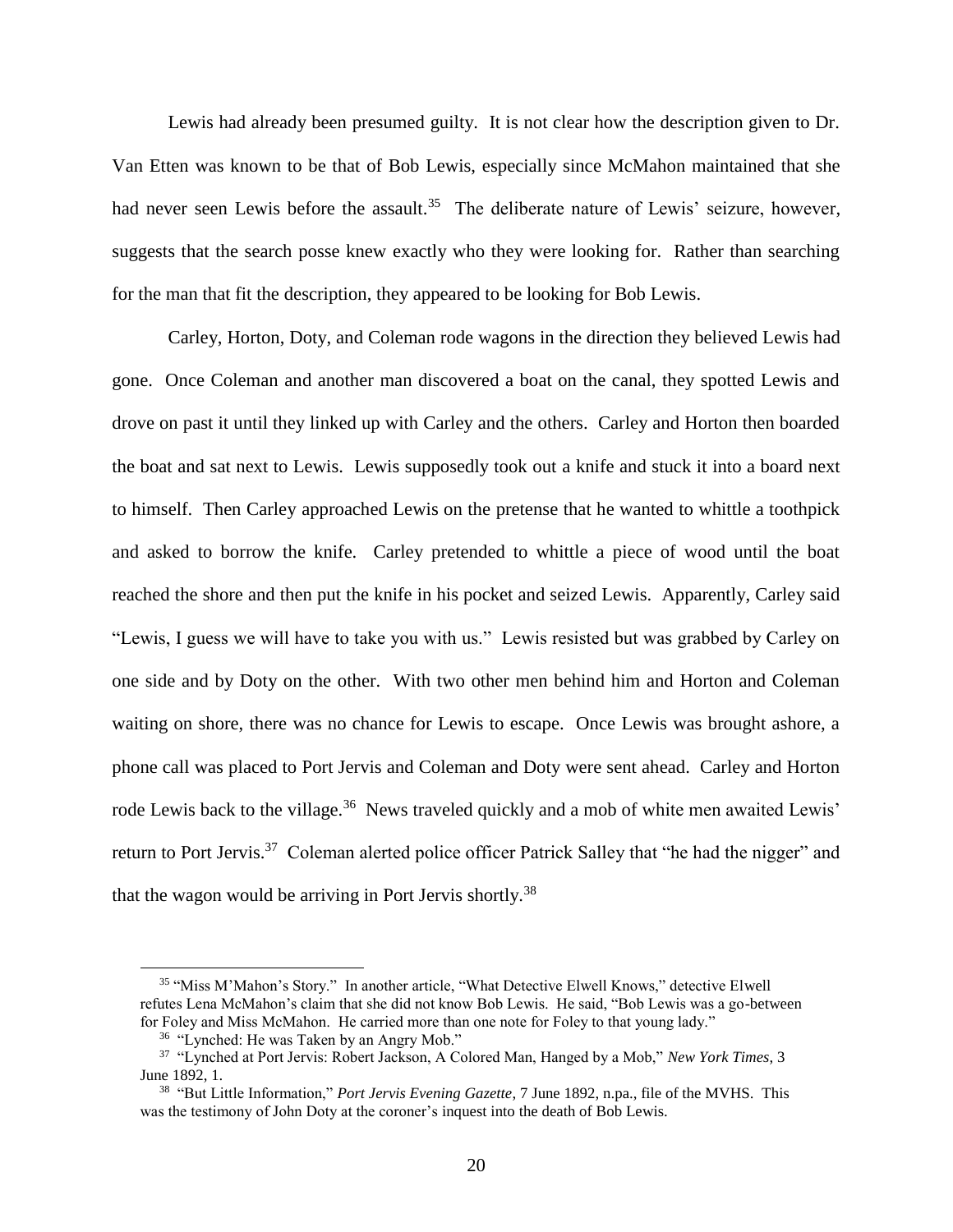On the way back to Port Jervis Lewis was reported to have confessed to committing the assault and implicated Peter Foley. Lewis told his captors that Foley put him up to assaulting McMahon as part of a conspiracy against her. According the *Orange County Farmer*, which took the report of Lewis' alleged confession from Solomon Carley, Lewis flatly admitted to assaulting Lena McMahon and simply asked his captors "what will they do to me?" Carley told Lewis that he would probably get ten years in the state prison. Then Lewis purportedly said, "Well, if I could only see Mr. McMahon I could fix it with him so that I could get off with a few months. It was this way. I was going to the river fishing when I met Foley. He said there was a girl down there on Cold Brook, and he didn't care what happened to her. I went down where he told me and acted as he had wanted me to act. He's the one that ought to get the penalty."<sup>39</sup> It is uncertain whether or not this account is true. For one, this is only one side of the story. By now, Bob Lewis was dead and therefore, could not refute this account. Second, if Carley and Horton did secure a confession, there is no way to know the circumstances under which the confession was given. Lewis had been bound by the hands and feet and sitting in between two hostile white men.<sup>40</sup> It is possible that Lewis would have said anything to save his life. Perhaps he was guilty of the crime. However, the scenario of an alleged plot against Lena McMahon gained some legitimacy amongst white town members once they learned that Foley was the last person to be seen with her before the assault.

When Lewis arrived back in Port Jervis at the "lock-up" at about eight o'clock he was met by an angry white mob that had grown to between 1,000 and 2,000 people. Village president, O. P. Howell, arrived just as Lewis' wagon entered town. Howell ordered his

<sup>39</sup> "Lynchers Knew No Mercy," *Orange County Farmer*, 3 June 1892, n.pa., file of the MVHS.

<sup>&</sup>lt;sup>40</sup> "Lynched: He Was Taken by an Angry Mob."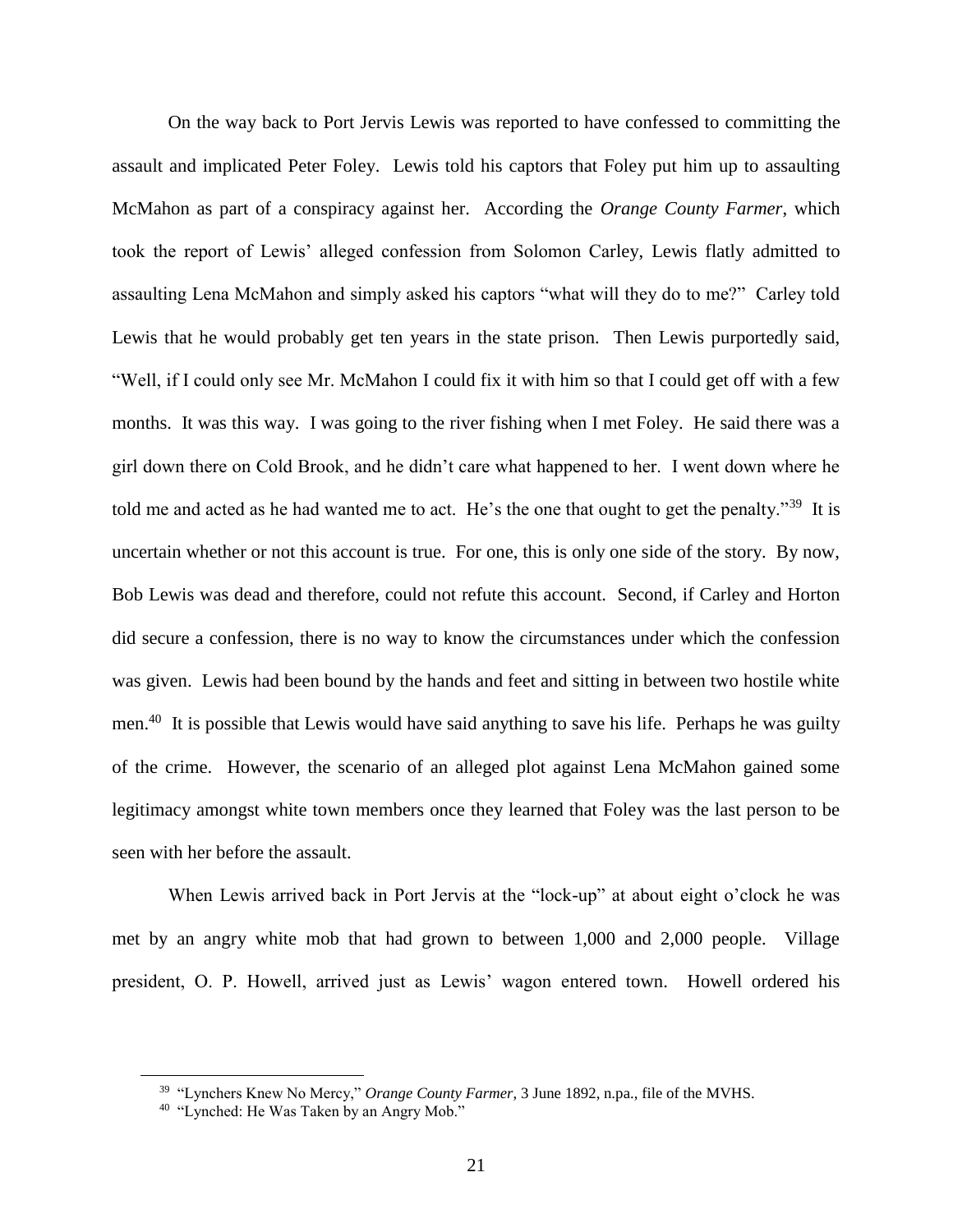policemen to protect Lewis but only two of Howell's eight man police could respond in time.<sup>41</sup> Instantaneously, "maniacal shouts of 'Hang him!' 'Kill Him!' 'String him up!' [arose] and all this mingled with vilest obscenity and profanity."<sup>42</sup> Officers Simon Yaples and Ed Carrigan engaged in an Olympian struggle to get Lewis into the jailhouse unharmed as the three of them were immediately seized upon, dragged, and kicked by members of the mob. But despite efforts by police officers and the village president to protect Lewis, he was taken, a rope placed about his neck, and dragged through the streets of Port Jervis to be hanged at the nearest tree.<sup>43</sup>

The procession halted in front of a tree as preparations were made for the hanging. A rope was thrown over a tree, tied to a lamppost, put around his neck, and his body was lifted off the ground. At this point President Howell took out a pocketknife, cut the rope and citizens Dr. Halsey Hunt, William Bonar, and Benjamin Ryall, who all wanted to dissuade the mob from lynching Lewis, rushed forward and pleaded for his life. Dr. Hunt implored the crowd to "Let the law take its course. If the man is guilty he will suffer for what he's done. You men are about to commit murder, and remember, you will disgrace this town forever. Remember, too, you may have the wrong man." Lewis also pleaded with the mob. ""I didn't do it, I am the wrong man,"" he cried.<sup>44</sup> No one really listened. As Dr. Hunt later told a reporter, "you might as well as have talked to the ocean." $45$  Bonar finally suggested that he first be brought to McMahon to be definitively identified as the assailant.

<sup>&</sup>lt;sup>41</sup> "Came Very Near Lynching Foley at Port Jervis," 5.

<sup>42</sup> Ibid.

<sup>&</sup>lt;sup>43</sup> The article, "Came Very Near Lynching Foley at Port Jervis," 5, reported that Officer Salley was the one helping Yaples, but Officer Salley's own testimony at the Coroner's Inquest revealed that he never made it to Bob Lewis. In fact, Salley never even lifted his club to protect himself, his fellow officer, or Bob Lewis. It was Officer Carrigan that made it to Lewis and was trying to assist Officer Yaples in protecting Lewis. "But Little Information."

 <sup>44</sup> "Lynchers Knew No Mercy," 1.

<sup>&</sup>lt;sup>45</sup> "Came Very Near Lynching Foley at Port Jervis," 5.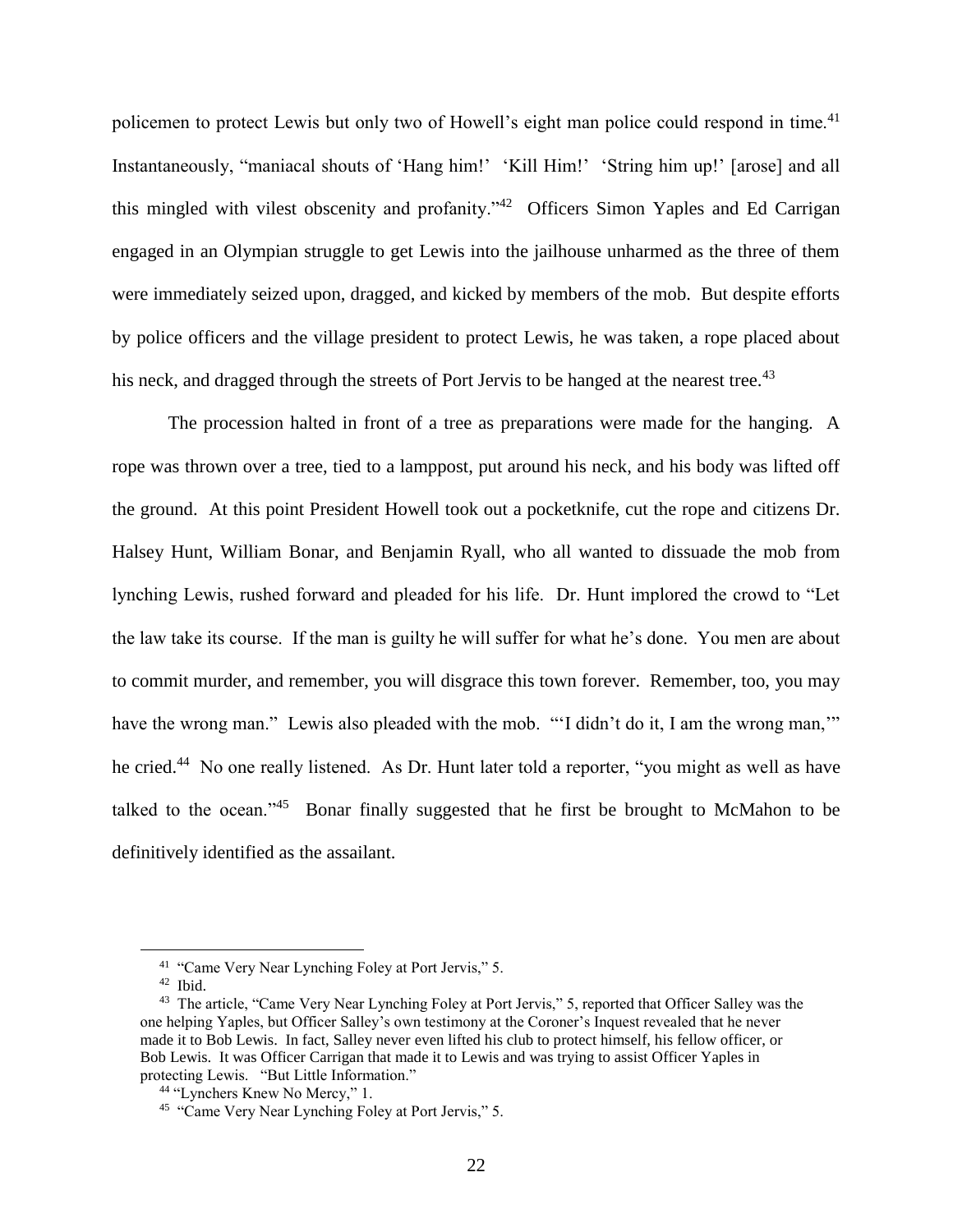Initially, the crowd agreed and headed toward the McMahon house. Lewis' capital trial continued through the center of town. While en route, Lewis was beaten, kicked, and stabbed mercilessly by members of the mob.<sup>46</sup> Several men continued to try and persuade the mob to disband and let the law deal with Lewis. President Howell even rushed to the McMahon residence ahead of the mob in order to persuade Lena McMahon to not recognize Lewis in order to save his life.<sup>47</sup> The streets of Port Jervis were filled with pandemonium as the orations of citizens who pleaded for Jackson's life competed with the frenzied cries for Lewis' head to carry the day.

While on the way to the McMahon home the leaders of the mob suddenly changed their minds and decided to delay the execution no longer. The rain was beating down on the throng and the thunder rolled. They stopped in next to a Methodist church and attempted to hang Lewis from a maple tree in front of the home of E. G. Fowler. The already high drama of the scene went up another notch as prominent lawyer and special county judge William Howe Crane emerged from his home and immediately rushed to the scene. By this time Lewis was three feet off the ground and beginning to lose consciousness. Due to his prominent position in the village and his forcefulness a path was cleared for Crane and he immediately demanded that Lewis be let down. After a moment Lewis fell to the ground prostrate. Lewis' execution was temporarily stayed as Crane went over to Lewis and removed the noose from his neck. Blood flowing from various wounds, Judge Crane looked for allies to finally secure Lewis' safety. Crane spotted Officer Yaples and asked him "will you defend this man?" Yaples declared that he would with

<sup>46</sup> Ibid.

<sup>&</sup>lt;sup>47</sup> Ibid. The article reported that Howell's object in going to the McMahon household "was to advise" Mr. and Mrs. McMahon not to recognize Lewis in order that a lynching might be prevented. This move brought out one of the most startling features of the entire day. Not only were the McMahon's willing to deny the identity of the accused, but President Howell said this afternoon [4 June], 'They told me that he was not the guilty man.'" But the reporter was skeptical whether or not Lena McMahon would stick by the statement and she did not.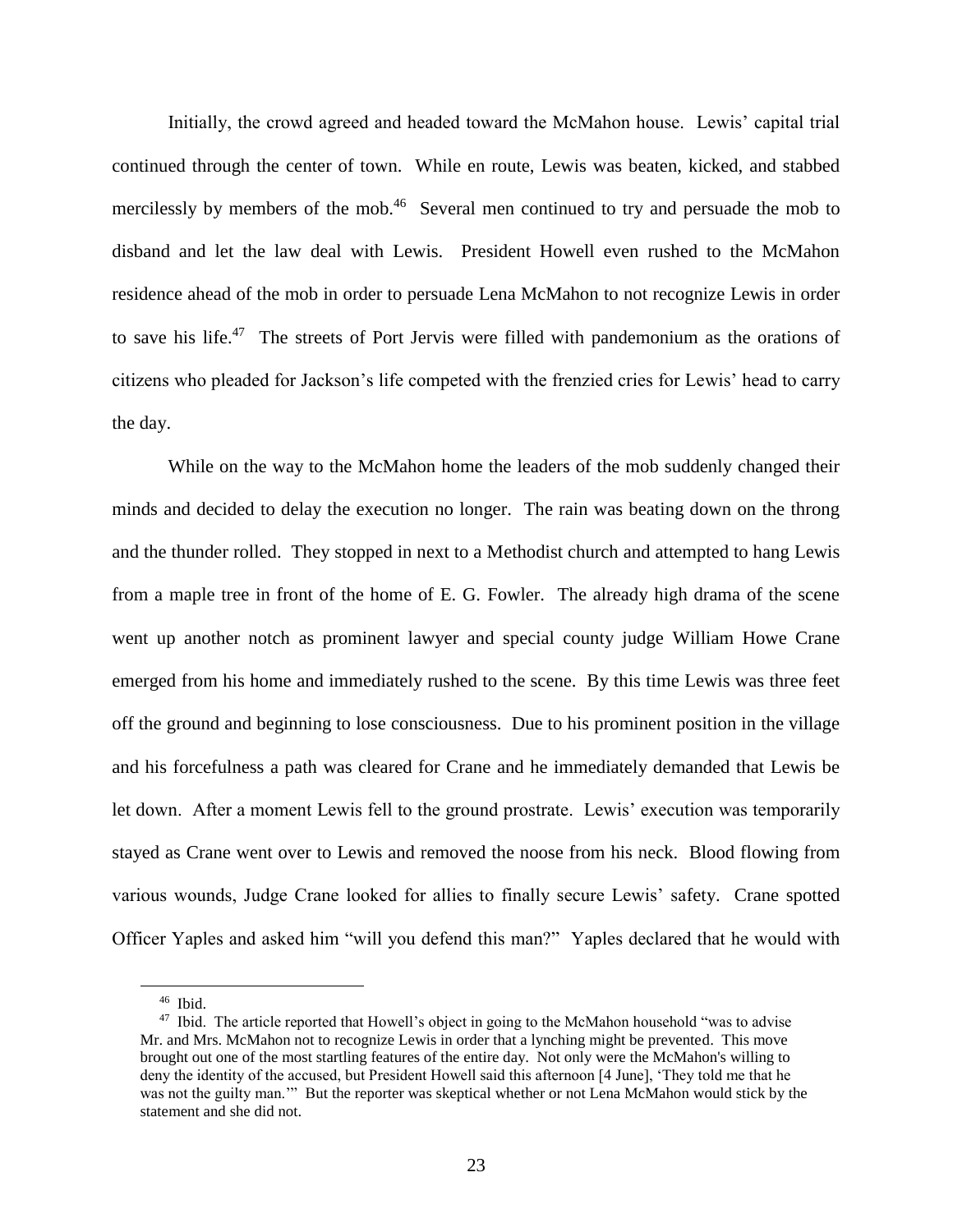his life. Then Crane recognized a doctor amidst the crowd, Dr. Walter Illman, and asked him if he would take Lewis in as a patient. Dr. Illman agreed and even said that Lewis could recover if he were left alone. The tide appeared to be turning in Lewis' favor. The mob had been jolted by Crane's action and no one moved toward Lewis for about three or four minutes.<sup>48</sup>

But within an instant the mob would rediscover its penchant for blood as someone yelled that Lena McMahon was dead and another man—later identified by Judge Crane as Raymond Carr, son of noted local lawyer, L. E. Carr—struck a match in front of Lewis' face and exclaimed "That's the -- -- --, hang him."" After that the mob was again focused on the task at hand and Crane and Yaples were swept to the side even though they fought valiantly. Within minutes Bob Lewis was dead, although the entire scene lasted over an hour.<sup>49</sup> In the end, all pleas for Bob Lewis' life fell on deaf ears that night and he was lynched. Lewis became yet another piece of "strange fruit" dangling from a tree that was not meant to bear blossoms of his shape. The hard rain fell on his body washing off some of the blood and dirt that was caked on him, but it could not wash the blood and dirt of the event off of the town. After Lewis died, his body hung from the tree for an hour where it was viewed by passing crowds. In cases of southern lynchings, "the spectacle of the dangling corpse, the charred remains of the body, and stern signs of warning" were often left in public view for hours or even days after a lynching.<sup>50</sup>

For days following the lynching men, women, and children were reported to have "hacked the tree on which the hanging occurred until it looks as if a cyclone had struck it. Bits of the rope were cut up and distributed among the crowd of morbid relic seekers."<sup>51</sup> The event had become communal entertainment and many wanted a piece of the event to remember it by.

<sup>48</sup> Ibid.

<sup>49</sup> Ibid.

<sup>50</sup> W. Fitzhugh Brundage, *Lynching in the New South: Georgia and Virginia, 1880-1930* (Urbana, Ill.: University of Illinois Press, 1993), 43.

<sup>51</sup> "Echoes of the Lynching," *Middletown Daily Times*, 4 June 1892, n.pa., file of the MVHS.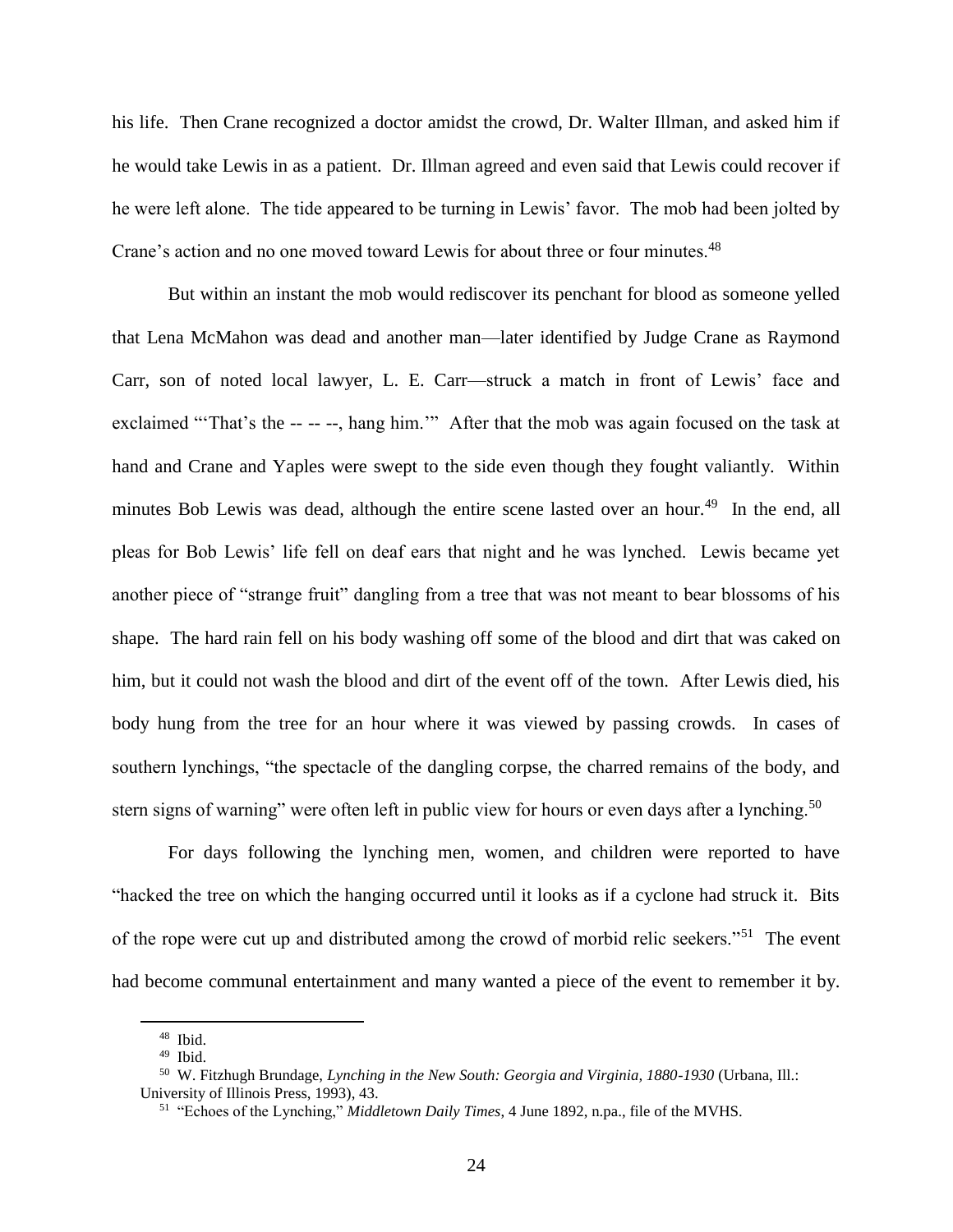It was morbid, but collecting a piece of bark from the hanging tree or a piece of the hanging rope allowed one to possess physical affirmation of the psychological superiority gained from asserting racial dominance. Relic hunting gave those who found them a stake in the white supremacist order, no matter their class background.

The quest to possess Lewis and the claim for racial superiority continued even in death. Bob Lewis was buried in Port Jervis on Saturday, June 6 after black residents had raised money amongst themselves to buy a grave and the village provided some money in order that he have a proper burial. At the service hundreds of people looked at Lewis in the pine box and some tore strips of clothing from his body and others even cut locks of hair from Lewis' head. Eventually, the crowd became too difficult to control and they were shut out of the service.<sup>52</sup>

#### Port Jervis as a "Citadel of National Culture"

For most, if not all, of the men who tried to save Lewis' life it was not Lewis' guilt or innocence that was at issue. They still, however, wished to have the laws of the state deal with Lewis. The residents of Port Jervis, as most northerners, prided themselves on the highly civilized nature of their society particularly in contrast to the South. Port Jervis inhabitants also held to the belief that nothing like this could ever happen there, not just because of geography but because everyone knew each other in Port Jervis. Things like this simply did not happen in Port Jervis.

One part of the notion of civilization, in this context, had to do with industrialization and Port Jervis was still in its ascendancy. Although the village was about to enter into some tough economic times in 1892, by 1900 Port Jervis felt very good about itself again. The town was still

<sup>52</sup> "The Port Jervis Horror," *Middletown Daily Times*, 6 June 1892, n.pa., file of the MVHS.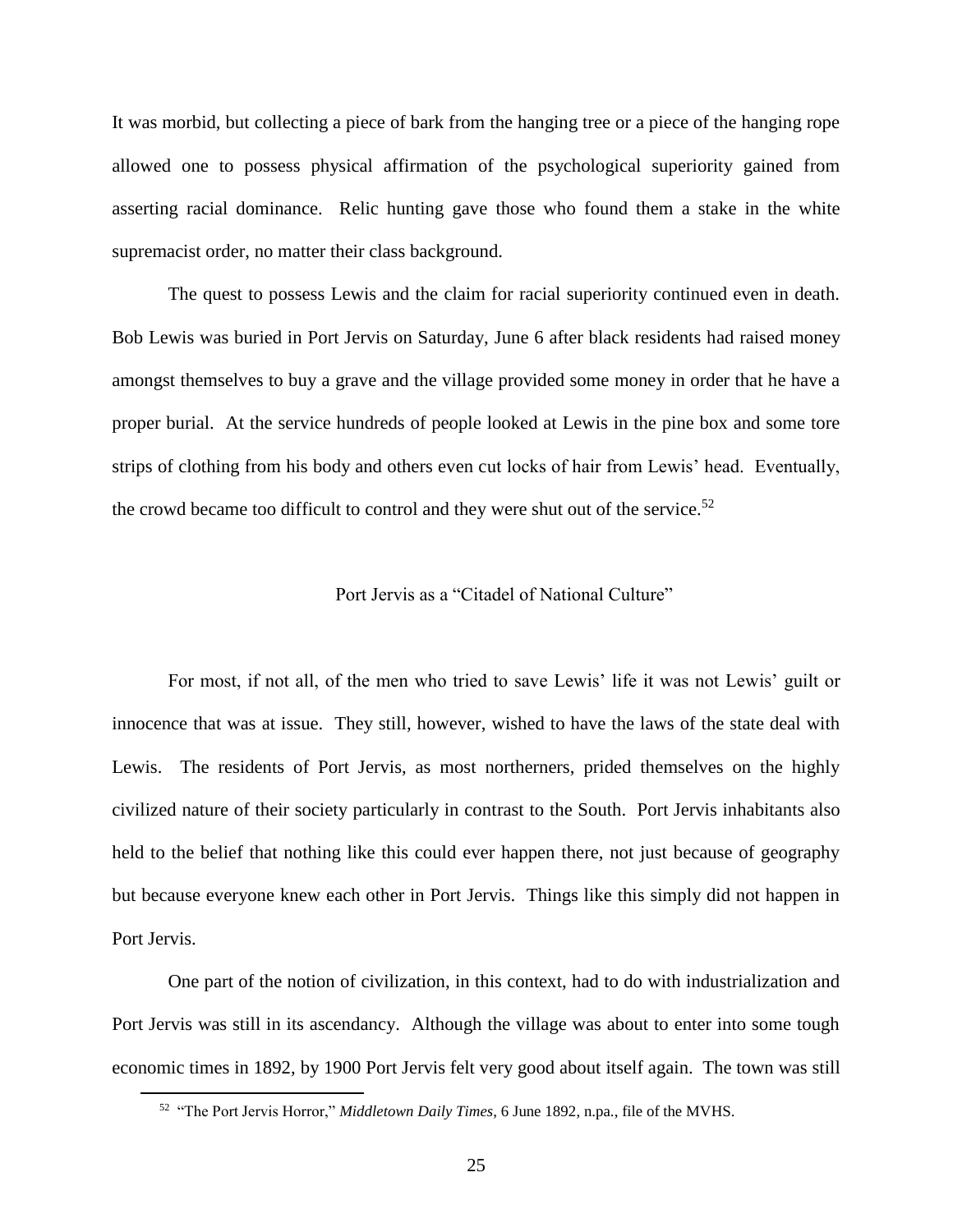on the path toward becoming an incorporated city in 1907. A booklet published in 1900 by local businessmen advertised the village as a place for the "progressive citizen" that was looking for a place to settle down and find prosperity.<sup>53</sup> Port Jervis factories produced finished goods that found their way to New York City, Boston, Trenton and beyond. Residents of Port Jervis quickly availed themselves to modern conveniences. The village was the Orange County leader in harnessing electricity. It had already implemented a limited arc street lighting system by 1882, beating out neighboring towns to employ the new technology first. Villagers used phones as early as 1878 and the Port Jervis Telephone Company was founded in 1898. Also, the Erie paid over \$125,000 per month to employees that lived in and around Port Jervis.<sup>54</sup>

Another part of the notion of civilization had to do with the cultural vitality and habits of the village. For the members of Port Jervis' "industrial and professional classes"<sup>55</sup> cosmopolitanism was very important. As Jacqueline Goldsby writes:

These men and their families did not feel as if they existed on the margins of metropolitan culture because they arranged for those riches to be delivered upstate. Their homes were designed and built by architects from New York City. Their children attended public schools whose curricula were "fully abreast of the times." Three opera houses served as venues for traveling theatrical troupes that "furnish[ed] a high order of drama and spectacles" for the town. D. W. Griffith shot his early Biography films nearby. In the summers, the elites of Port Jervis played host to the urban sophisticates who chose to spend their vacation time upstate. Proud of these attractions, the writers of this brochure advised its readers: "it is well not to be mislead by the name 'village' to infer that Port Jervis is a mere country hamlet." Instead, the author-advocates explained, visitors and potential residents should regard Port Jervis in light of what its financial fortunes enabled it to do; to transform itself into a different entity altogether—a citadel of national culture.<sup>56</sup>

While it is important to note that "Port Jervis:1900" was a brochure written by local merchants, it is still useful in illustrating how Port Jervis saw itself and how it wanted to be

<sup>53</sup> Jacqueline Denise Goldsby, "After Great Pain," 1.

<sup>&</sup>lt;sup>54</sup> http://www.minisink.org/histpj.html, MVHS, October 19, 2001.

<sup>55</sup> Goldsby, 203.

<sup>56</sup> Ibid., 203-4.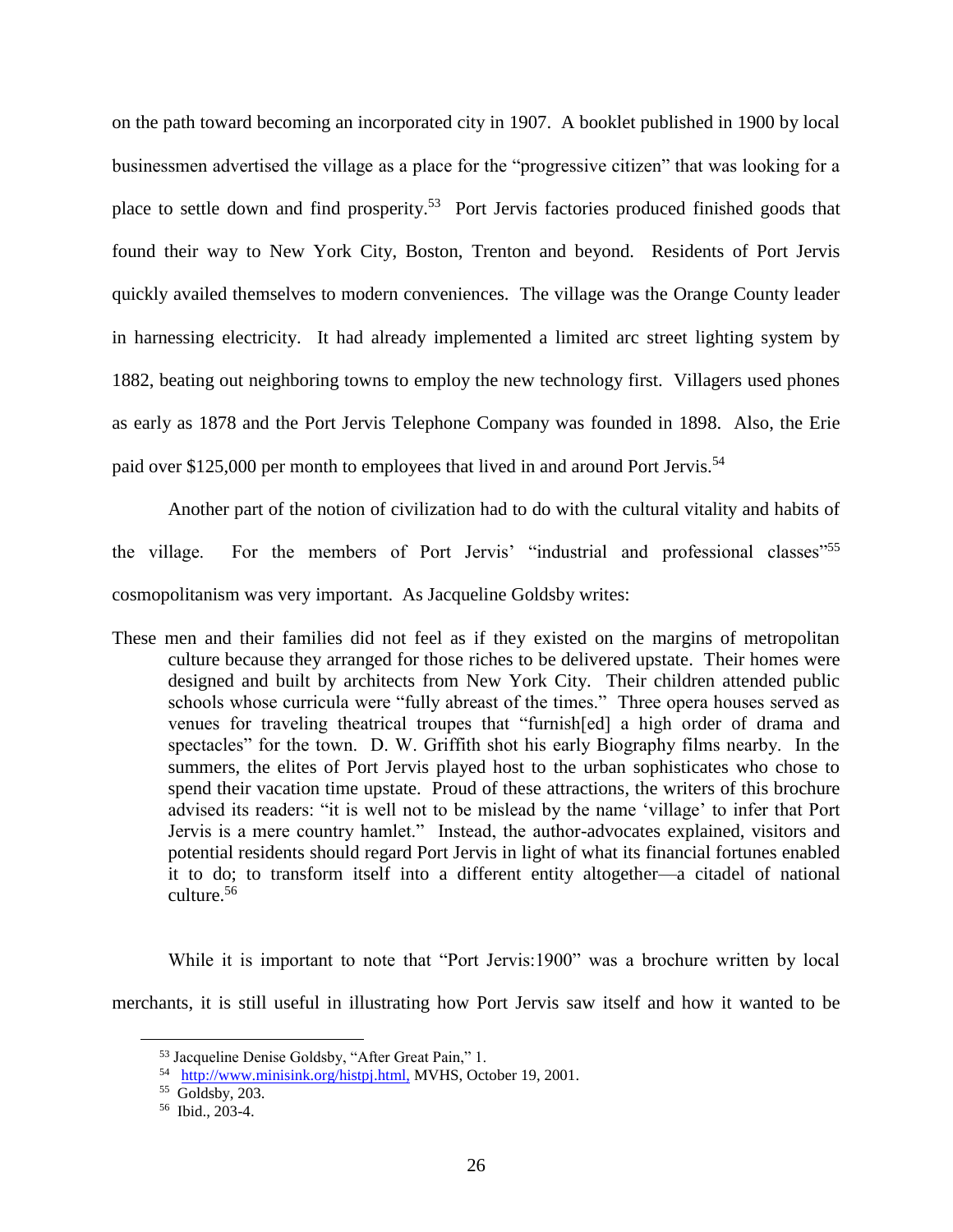viewed by the outside world. Merchants wanted to be sure, just as the temperance advocates back in 1879, that Port Jervis was not only known for the number of saloons in town, but rather as a "citadel of national culture." There was a good deal of money to be made from summer tourism, the selling of finished products to major cities, as well as from the use of the theaters and other cultural spaces. Not only was the brochure a community-wide effort to ensure the health and morale of Port Jervis, the creation of this image was a communal effort to distance Port Jervis from its working-class culture.

Port Jervis was a bastion of national culture. However, it manifested itself in ways other than the acceptance of the corporate capitalist ethos.<sup>57</sup> Lynching was also a part of the national culture. National culture was both progressive and backward at the same time. So was Port Jervis. The community immediately began trying to distance itself from the events of June 2, 1892.

Local officials investigated the lynching of Bob Lewis in order to punish his murderers. A Coroner's Inquest attempted to reveal the individuals that pulled the lynching rope that killed Bob Lewis. From the onset the proceedings took on the look and feel of criminal trial. A jury of sorts was assembled, although opinions differed as to whether this body was of the requisite "character" to find out the perpetrators of the lynching. A *New York Tribune* article made a point of disclosing that of the ten men empanelled on the jury three were barkeepers and one was a liquor wholesaler.<sup>58</sup> Being associated with the distribution of alcohol, the implication was that these men promoted vice. Once the doors to the chamber were opened on Monday, June 6, spectators filled the courtroom immediately.

<sup>&</sup>lt;sup>57</sup> Ibid., 205. I agree with Goldsby that Port Jervis "embraced the ethos of corporate capitalism with enthusiasm."

<sup>58</sup> An article, "The Lynching Denounced," *New York Tribune*, 4 June 1892, 1.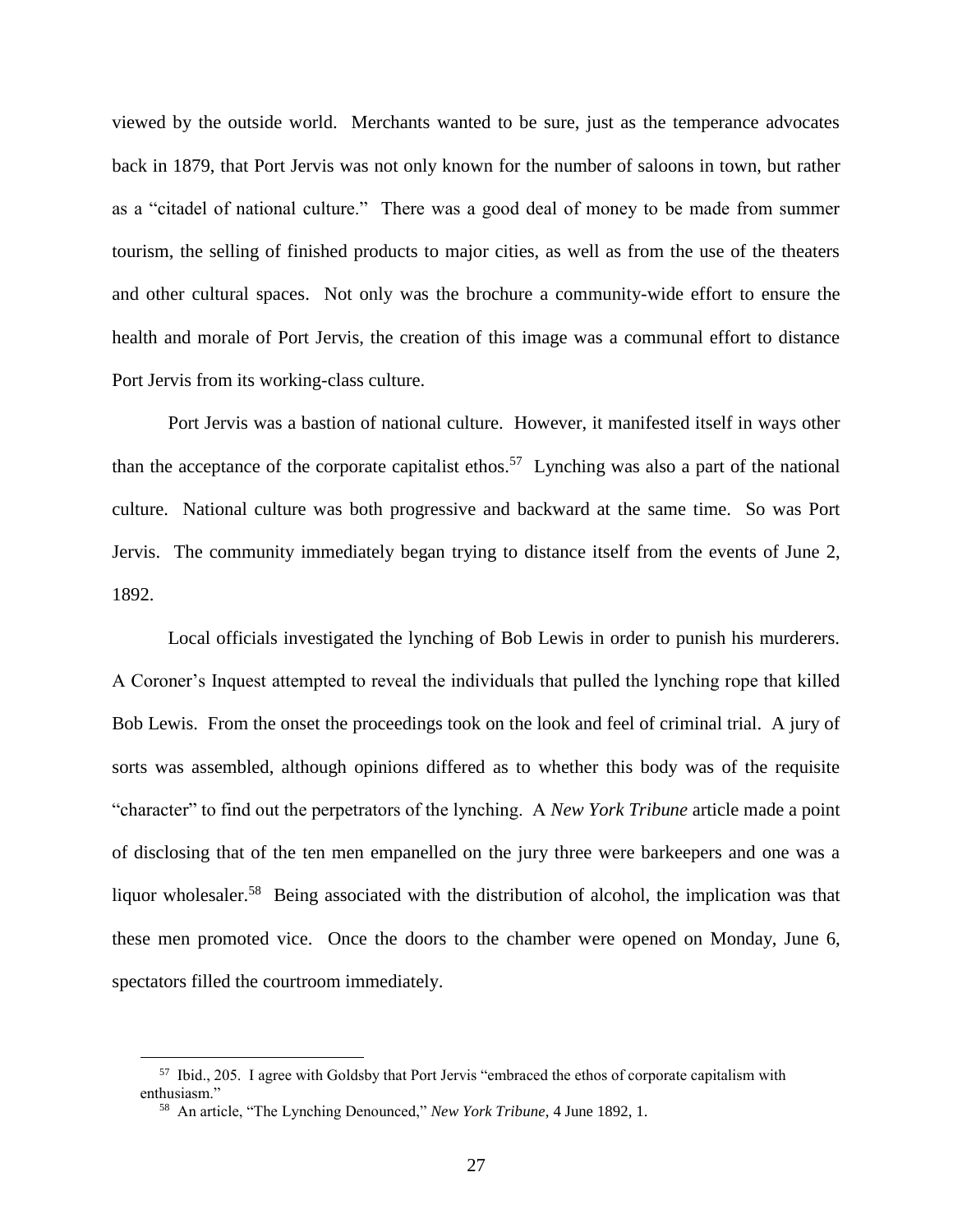The first witness called to the stand was Officer Simon Yaples. Yaples recounted the grizzly details of the lynching and implicated several well-respected men as mob leaders. Altogether Yaples incriminated nine men as taking an active role in inciting the crowd to violence and committing violent acts against Lewis' person. Among them were John Kinsela, a well-known Erie railroad engineer, for trying to obstruct his handling of Lewis and D.C. McCombs, former Port Jervis police chief, whom Yaples was not sure was trying to aid or work against him. Yaples also implicated seven other men. He testified that he recognized John Eagan—a grocer—, John Henly—a switchman for the Erie—, Patrick Collier—an undertaker—, Louis Avery, James Kirby, Lorenzo Wood, and a man named Fitzgibbons all brutalize Lewis. Yaples told the assemblage that Collier was even trying to incite the crowd to kill him. After Bob Lewis was lynched and the order was given to cut down his body, Collier joked that he would be willing to take charge of the body, being an undertaker. Yaples asked him, "You don't want to take this man down after hanging him, do you?" To which Collier responded, "[T]here will be \$25 in it." And there was laughter in the chamber. In Yaples' opinion these men definitely appeared to be the leaders of the mob.<sup>59</sup>

Yaples supplied damning testimony against the men but over the course of the next several days, every other witness except William Crane would take the stand and refuse to implicate anyone, while denying or minimizing their own participation in the affair. Solomon Carley and Seward Horton, two of the men that originally delivered Lewis to the police were the next two witnesses on the stand. They stood by one another's stories of Lewis' capture. Carley testified that he saw D.C. McCombs in the crowd but that was all.<sup>60</sup>

<sup>59</sup> "Who Hanged the Negro?," *Port Jervis Evening Gazette*, 6 June 1892, n.pa., file of the MVHS.

<sup>60</sup> "But Little Information."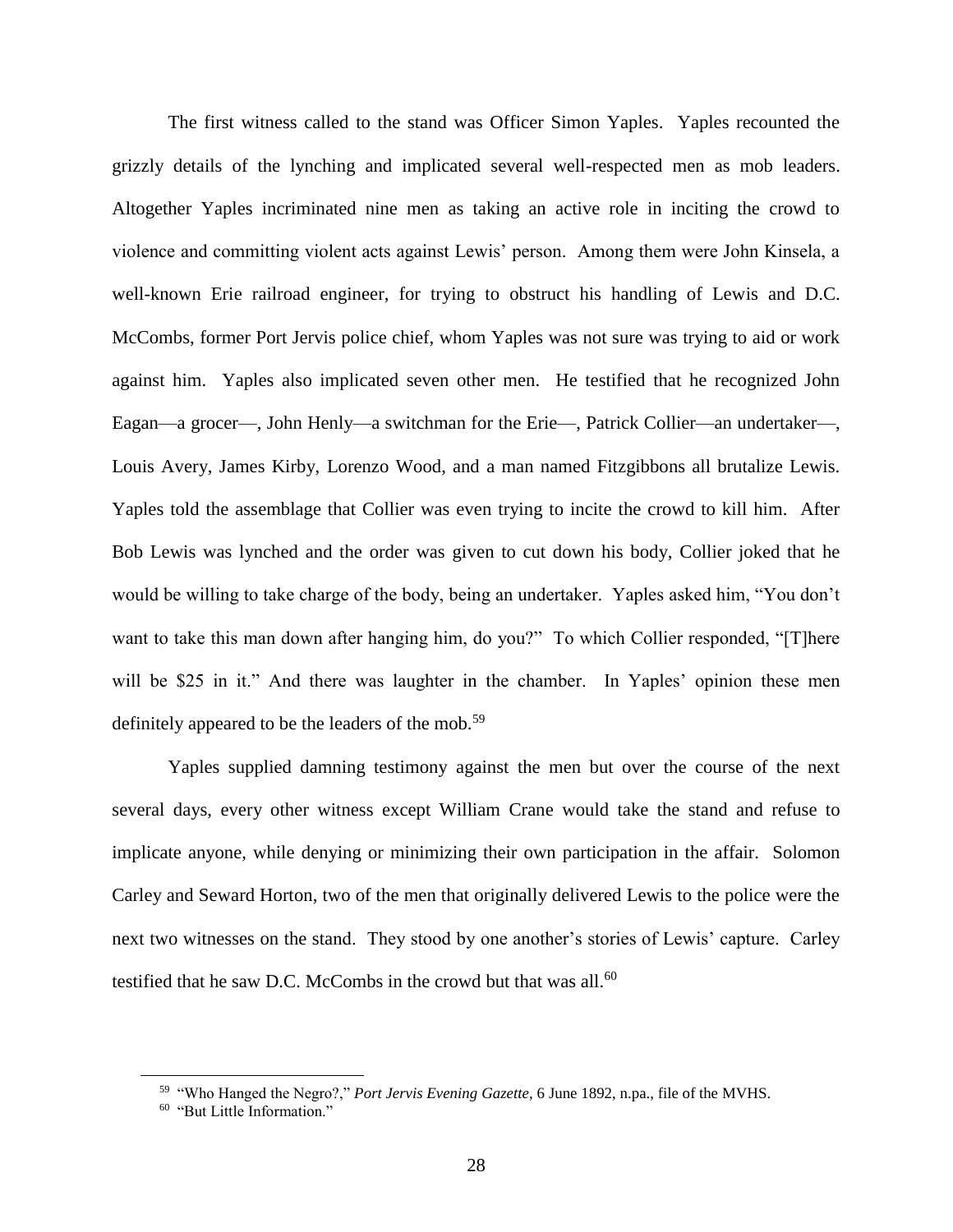On day two, John Doty, another man involved in Lewis capture, took the stand and said that he heard lots of noise, but could not "distinguish any words." He could not identify anyone in the crowd. Doty called into question Bob Lewis' character by testifying that he heard Carley say to Lewis that "he was ashamed" of him. Doty continued, "[t]he darkey said, 'I was drunk all day yesterday and day before and was set up to do it."<sup>61</sup> Doty's racism was apparent in his "darkey" comment. His testimony also shifted the focus of the inquest back to Lewis' alleged confession and brought his reputation back into question by casting him as a drunkard.

Officer Salley was next on the stand and he again heard lots of noise but could not distinguish any words or calls for lynching. Salley also could not identify anyone in the crowd. He acknowledged that "[t]he crowd was much excited . . . [but] he heard no angry cries." Officer Salley's testimony was full of contradictions. He testified that he saw a crowd around Yaples and Lewis but "did not see that violence was being offered to Yaples or the colored man" so he did not use his police club to protect himself, his fellow officer, or the prisoner even though he was "doing his best to get to Lewis." Salley also admitted that he did not try to arrest anyone and he was not present when Lewis was hanged. $62$ 

It was so evident during his testimony that Officer Salley was more a collaborator than an officer of the law that a *New York Times* report commented "[t]he evidence of Patrick F. Salley brought out in a most painful manner the inefficiency of that officer. He was conveniently ignorant of all that took place, and could name none of the lynchers."<sup>63</sup>

Several other witnesses testified that day including Lorenzo Wood and Benjamin Ryall, who had tried to restrain the mob, but neither man implicated anyone else as a mob participant. The same *New York Times* article reported the inquest had been "utterly barren of results so far

<sup>61</sup> Ibid.

<sup>62</sup> Ibid.

<sup>63</sup> "Lewis Lynching Inquest," *New York Times*, 8 June 1892, 8.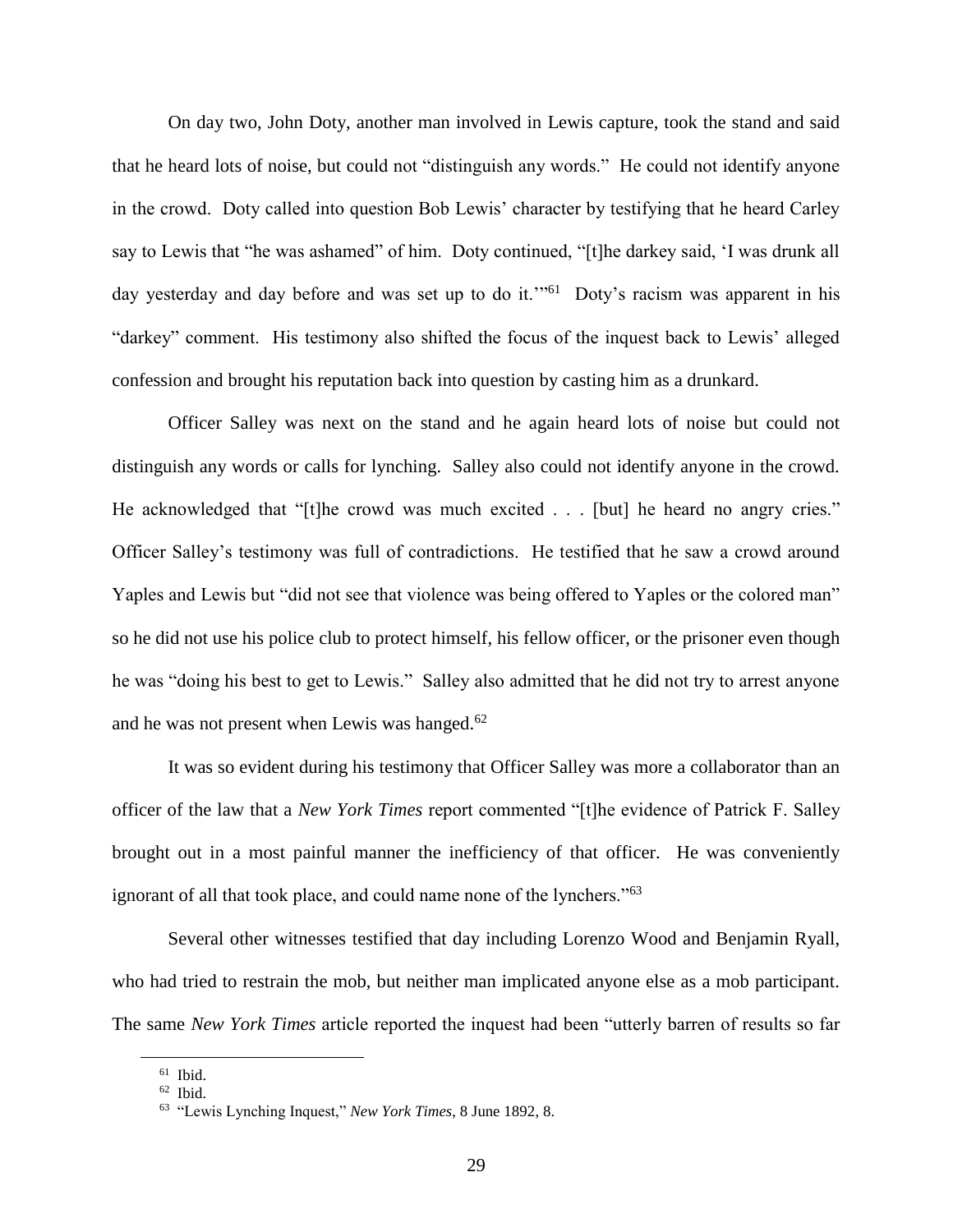as fixing responsibility of the affair is concerned." Also, that Kinsela and Eagan denied their participation in the lynching and that their statements had been "borne out by the evidence of reputable and respectable witnesses."<sup>64</sup>

By the second day of the inquest, prominent witnesses for the prosecution were receiving threats they would "suffer" if they testified.<sup>65</sup> President Howell also received numerous "crank" letters from all over the country regarding the lynching.<sup>66</sup> The white members of the middleclass were closing ranks in an effort to protect one another from being punished.

The next day Judge Crane took the stand. Crane told the story of the lynching once he entered the fray pretty much as he told it to the papers but he also maintained that Raymond Carr was directly responsible for Bob Lewis' death. According to a *New York Times* report, "Mr. Crane was asked if, in his opinion, young Carr's words precipitated the hanging, and he replied in the affirmative. It was a critical moment, [Crane] said, when a word either way might be decisive. The crowd was momentarily quelled and there was certainly an opportunity to save the negro, which was destroyed by young Carr's words." Crane was unable to identify anyone else that conducted the hanging as he stated that his attention was fixed on Lewis and not on those with the rope.<sup>67</sup>

Carr sat silently through Crane's testimony waiting impatiently for the chance to clear his name. When it was his turn, he agreed with Crane on every major point other than what was said after he struck the match to Lewis' face. He denied that he used any of the words attributed to him or that he responded to Crane's admonition at all.<sup>68</sup>

<sup>64</sup> Ibid. In this article, Kinsela is spelled "Kinsella" and "Eagan" became "Reagan."

<sup>65</sup> "Nine of the Lynchers Were Identified," *Newburgh Daily News*, 7 June 1892, 2.

<sup>66</sup> "Naming the Lynchers," *New York Tribune*, 7 June 1892, 1.

<sup>67</sup> "Port Jervis Inquest," *New York Times*, 9 June 1892, 7.

<sup>68</sup> Ibid.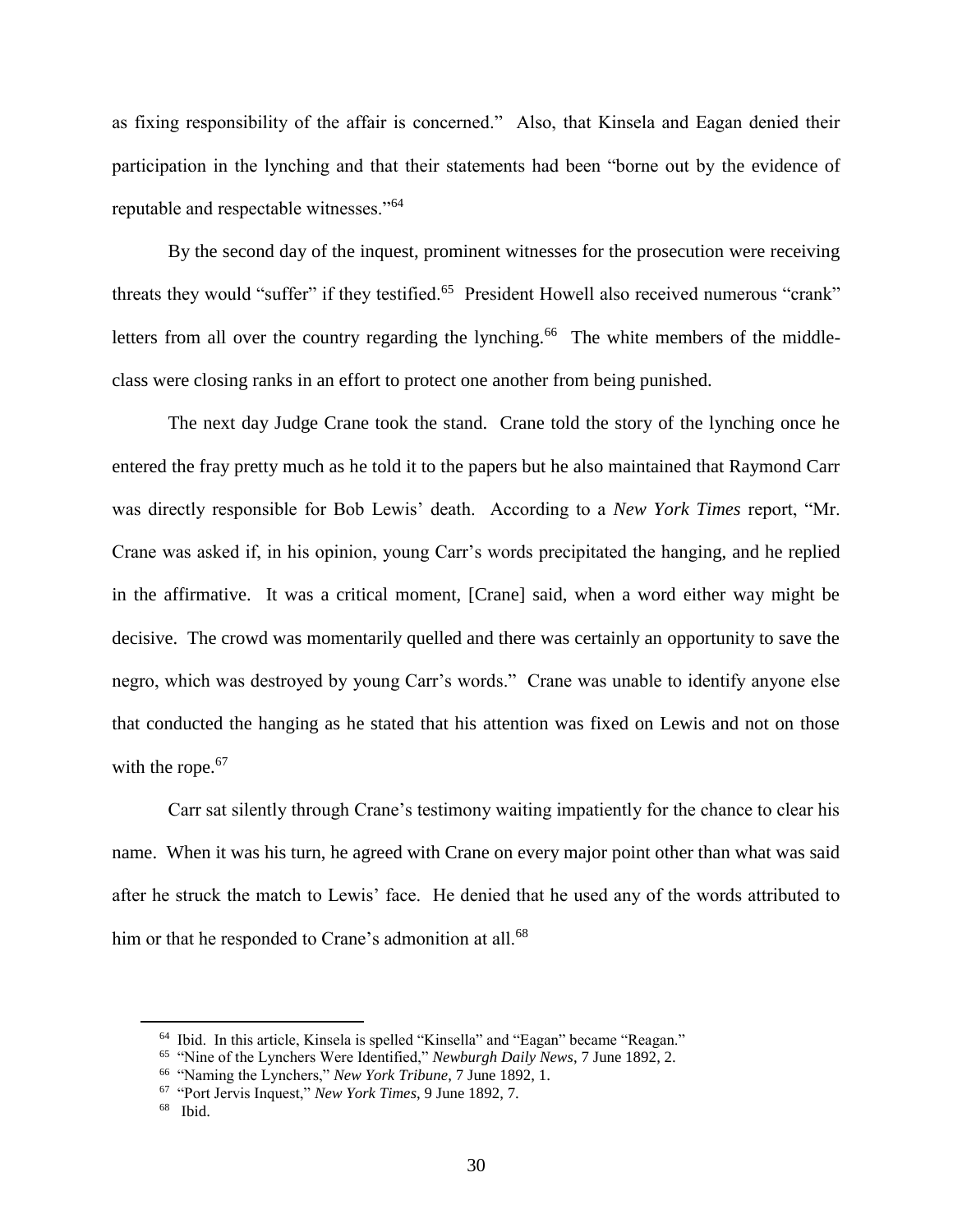Several others testified including Patrick Collier, Officer Carrigan, John Kinsela, William Bonar, Dr. W. H. Illman, and Dr. Solomon Van Etten, the physician who treated Lena McMahon and examined Bob Lewis after the lynching. Van Etten was charged with making statements to incite a mob, but their testimonies were rather uneventful. By June 9 whatever belief the district attorney held out for guilty verdicts at the beginning of the inquest had faded. A headline in the *New York Tribune* read, "Lynchers Likely to Go Free." The *Middletown Daily Times* was not satisfied with the nonsensical direction the inquest had gone in by the final day. An article expressed the paper's frustration with the proceedings.

The inquest has fast been developing into a farce and the only conclusion that this jury can come to, it seems, according to the evidence is that Lewis was the only one on the rope and that his death must have been self-inflicted.<sup>69</sup>

The inquest ended on June 10 with no one convicted. The jury rendered the following verdict after only one hour of deliberation:

We find that Robert Lewis came to his death in the village of Port Jervis on the second day of June, 1892, by being hanged by his neck by a person or persons unknown to the jury.<sup>70</sup>

The *Middletown Times* was not the only paper that was frustrated with the outcome of the inquest. The *New York Morning Advertiser* believed that the verdict of the inquest was reached because the citizens of Port Jervis engaged in a cover up.

That many of the persons called to testify as to the identity of the lynchers have deliberately perjured themselves is reasonably clear. The lynchers made no attempt to

<sup>69</sup> "Lynchers Not Revealed," *Middletown Daily Times*, 10 June 1892, n.pa., file of the MVHS.

<sup>70</sup> "Bob Lewis's Death," *Middletown Daily Times*, 11 June 1892, n.pa., file of the MVHS.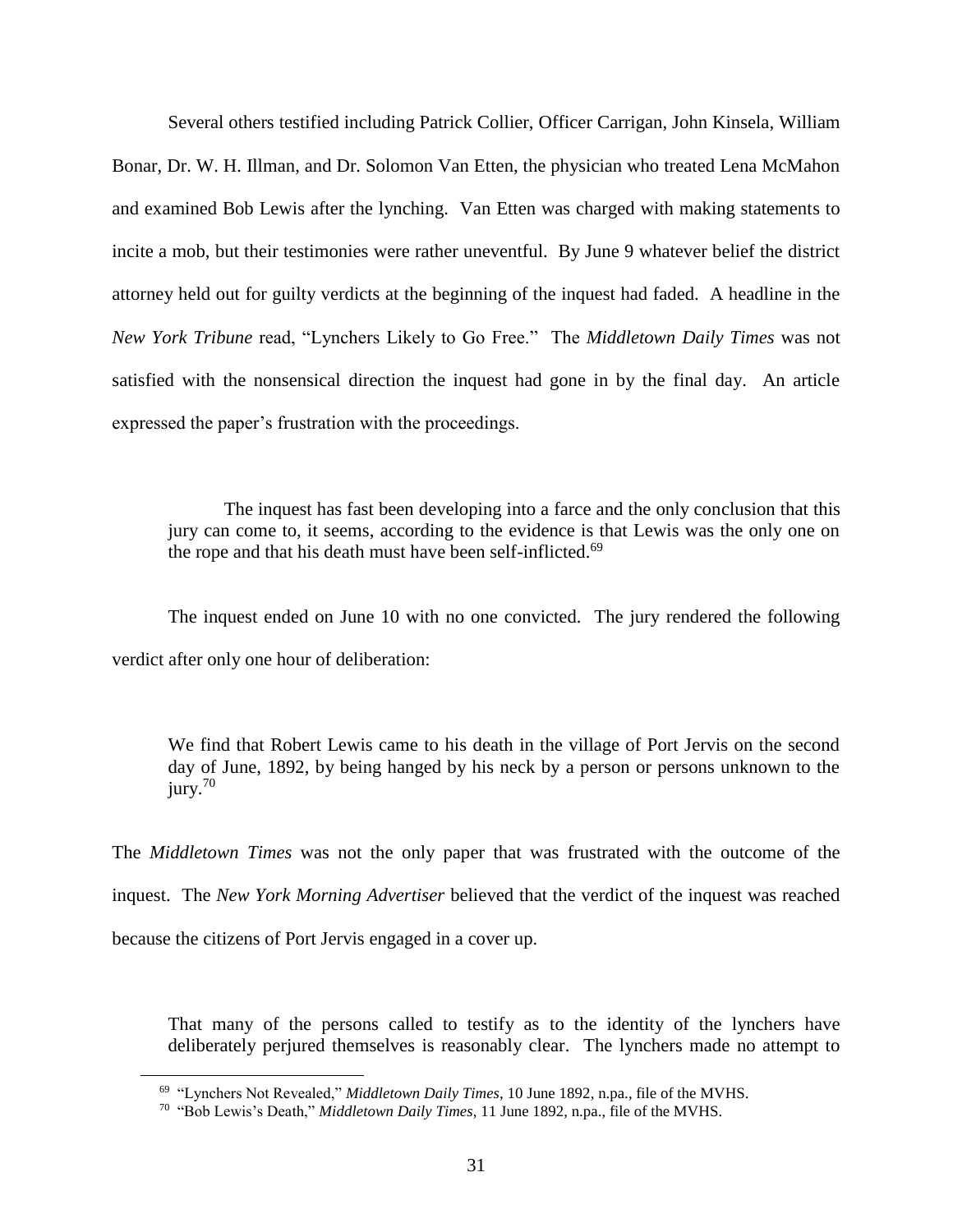conceal their identity; they were seen and recognized by scores of persons; and yet, when they are placed on the witness stand and asked if they can name any of the members of the mob, they are able to throw no more light on the affair than if they had been in the heart of Africa when it took place.<sup>71</sup>

Many of the middle-class citizens of Port Jervis had indeed closed ranks in order to protect one another from possible punishment. These were prominent men in the village including railroad engineers, doctors, police officers, a former police chief, and a lawyer's son. They came together to protect their personal interests as well as those of their race and class. The lynchers—and not just the leaders, but everyone in attendance—obviously believed that they had the right to deliver justice as they saw fit based on their own racist conception of who deserved due process and under what circumstances.

Less than one week after lynching Bob Lewis, the village had the opportunity to avenge the assault of another of its female citizens with a lynching. John Damm, a white man, was arrested and charged with an indecent assault on a nine-year-old girl. He, however, was not lynched. The incident was merely blamed on intoxication, he was sentenced to two months in Goshen jail and that seemed to be the end of it.<sup>72</sup> Intoxication had also been used in the Lewis case, but it was used to justify mob action. In the Damm case, his intoxication was used to dismiss the crime. As the paper reported, "[t]he man was intoxicated at the time and he did not know what he was doing."<sup>73</sup> The same men that were so incensed by Lewis' transgression as to decide within hours that he should die, apparently did not bat an eyelash over the assault of a young girl by a white man.

<sup>71</sup> "More of Port Jervis," *Middletown Daily Times*, 13 June 1892, 2; citing *New York Morning Advertiser.*

<sup>72</sup> "He Was Not Lynched," *Middletown Daily Times*, 8 June 1892, 3.

 $73$  Ibid.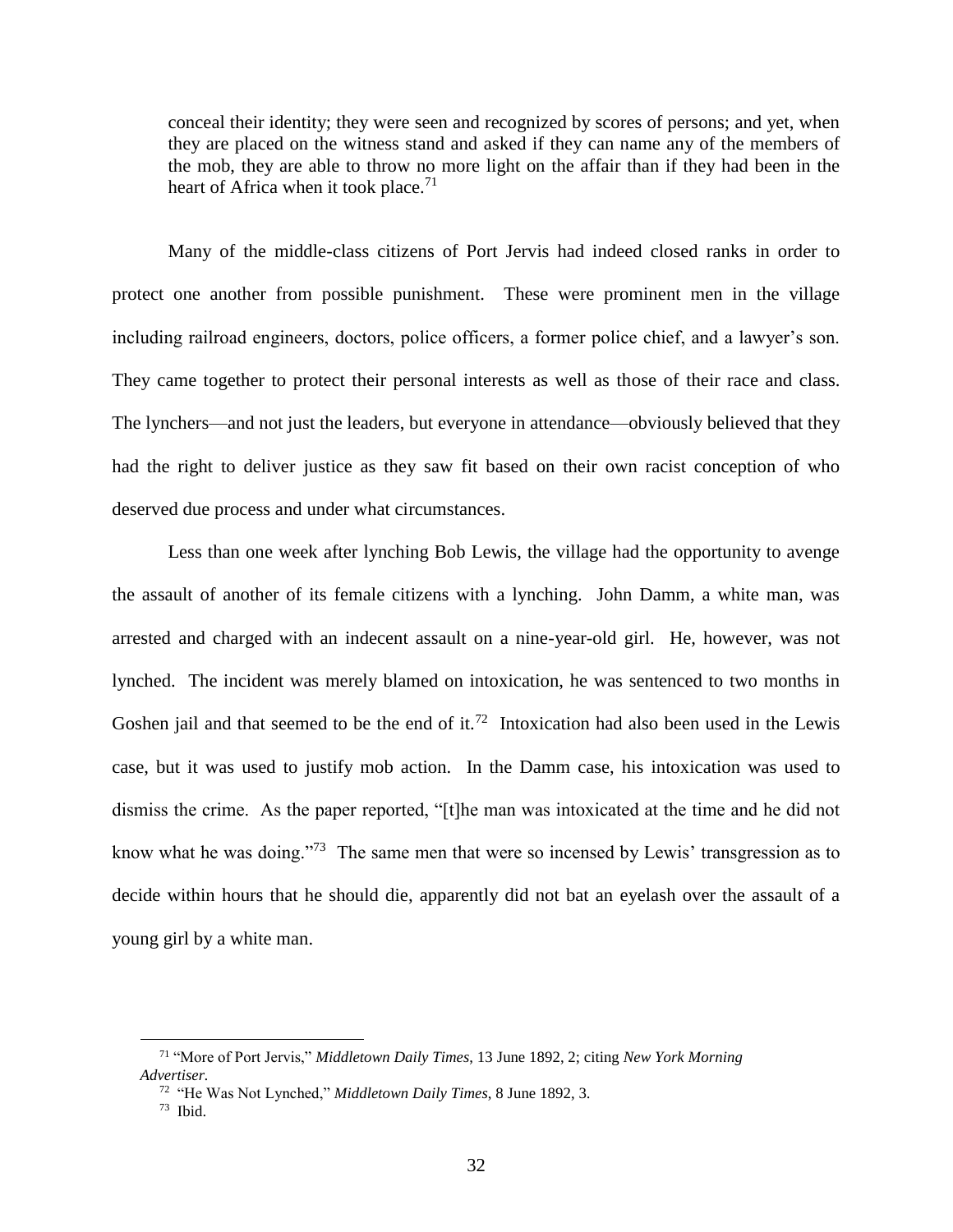The inquest ended unsuccessfully for those that wanted the lynchers punished, but the legal investigation was not over. The case was brought before the grand jury in hopes of securing indictments so that these men would stand trial. At the end of the Grand Jury session, the district attorney did secure nine indictments; five for assault and four for creating a riot. The most surprising indictment was of Village President O. P. Howell for criminal negligence. With this verdict, the grand jury sent a message that would not have been sent in the South;<sup>74</sup> that even the highest of local officials could be held accountable for the death of a black man by illegal means. However, the district attorney immediately challenged this indictment and the judge agreed to throw it out.<sup>75</sup> Ultimately, no one served any jail time for lynching Bob Lewis.

It is difficult to know what to make of the grand jury action and the investigation into the lynching more generally. The judge presiding over the grand jury hearings believed that the men should have been indicted for manslaughter, rather than assault and inciting a riot,  $^{76}$ suggesting that the jury was too lenient. At the same time, however, they indicted the village's highest official on a serious charge and the judge threw that indictment out. The inquest in Port Jervis appeared to begin as a serious investigation for the perpetrators in Lewis' death, but degenerated into a "farce." The end result—that no one was punished in this lynching—was consistent with what happened in the majority of cases, particularly in those involving black victims. But the proceedings still extended farther than many such investigations did in the South.

<sup>&</sup>lt;sup>74</sup> Brundage argues that "communal participation in mob violence ensured that no single individual would be held responsible for the execution because mass lynchings became the expression of communal values of law and order, of family honor, and white supremacy rather than personal vengeance." *Lynching in the New South*, 40.

<sup>75</sup> "Nine Indictments in the Port Jervis Lynching Case," *Newburgh Daily Journal*, 29 June 1892, 4. 76 Ibid.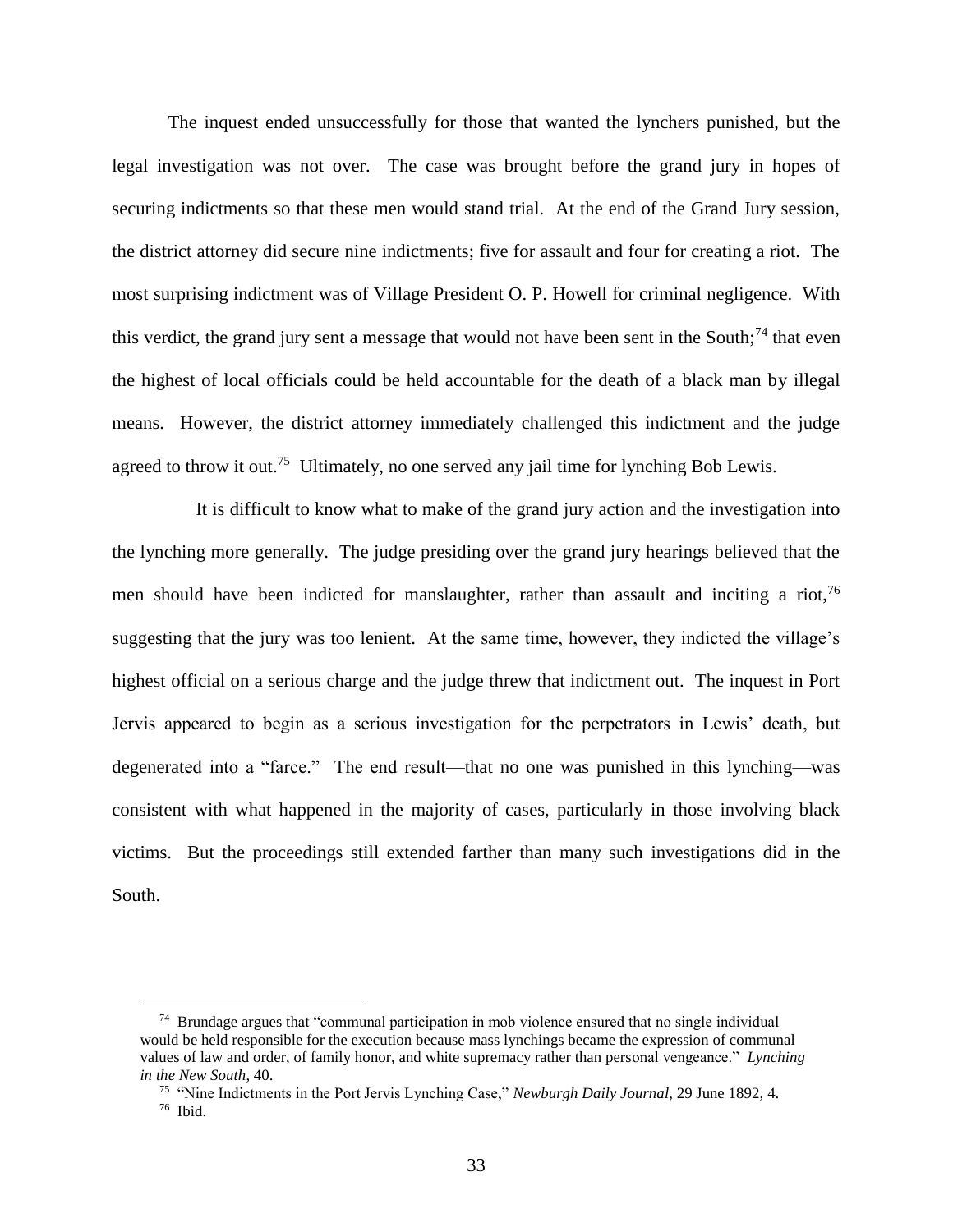What these two investigations allow one to conclude about the judicial system in Port Jervis, Orange County, or New York State is difficult to answer. That the legal mechanisms existed to prosecute individuals that were accused of criminal acts—that was certainly true. That the system was effective in prosecuting those individuals—that is more difficult to discern. The irony of this is that in the literature on lynching, many mob members justified lynchings by arguing that the legal remedies available in their counties were not harsh enough in their punishments to deter future offenders from committing the crimes again, thereby forcing individuals to take matters into their own hands for protection. Similar rhetoric occurs in some of the editorials regarding the Bob Lewis case. But do not the lack of convictions in the criminal investigations only serve to prove them right?

#### Response to the Lynching

The day after the lynching a *New York Herald* report concluded by saying that "[p]ublic sentiment on the lynching is divided, although a majority approves and openly applaud the work of the lynchers, claiming that a terrible warning was necessary to prevent future repetitions of the same offense."<sup>77</sup> For the white men who lynched Bob Lewis—or watched with approval—his dead corpse was a symbol of their ability to possess the sexuality of white women and black men. Lynching served as a visible warning to local blacks to remain subordinate and provided white men with tangible proof of their continued predominance in American society.

Another editorial expressed the point in a slightly different way. In speaking about lynchings generally, the author stated that "their real significance, wherever they occur, seems to be that popular sentiment regards this particular crime, when committed by a negro against a

<sup>&</sup>lt;sup>77</sup> "Negro Lynched by an Angry Mob in Port Jervis," *New York Herald*, 3 June 1892, 5.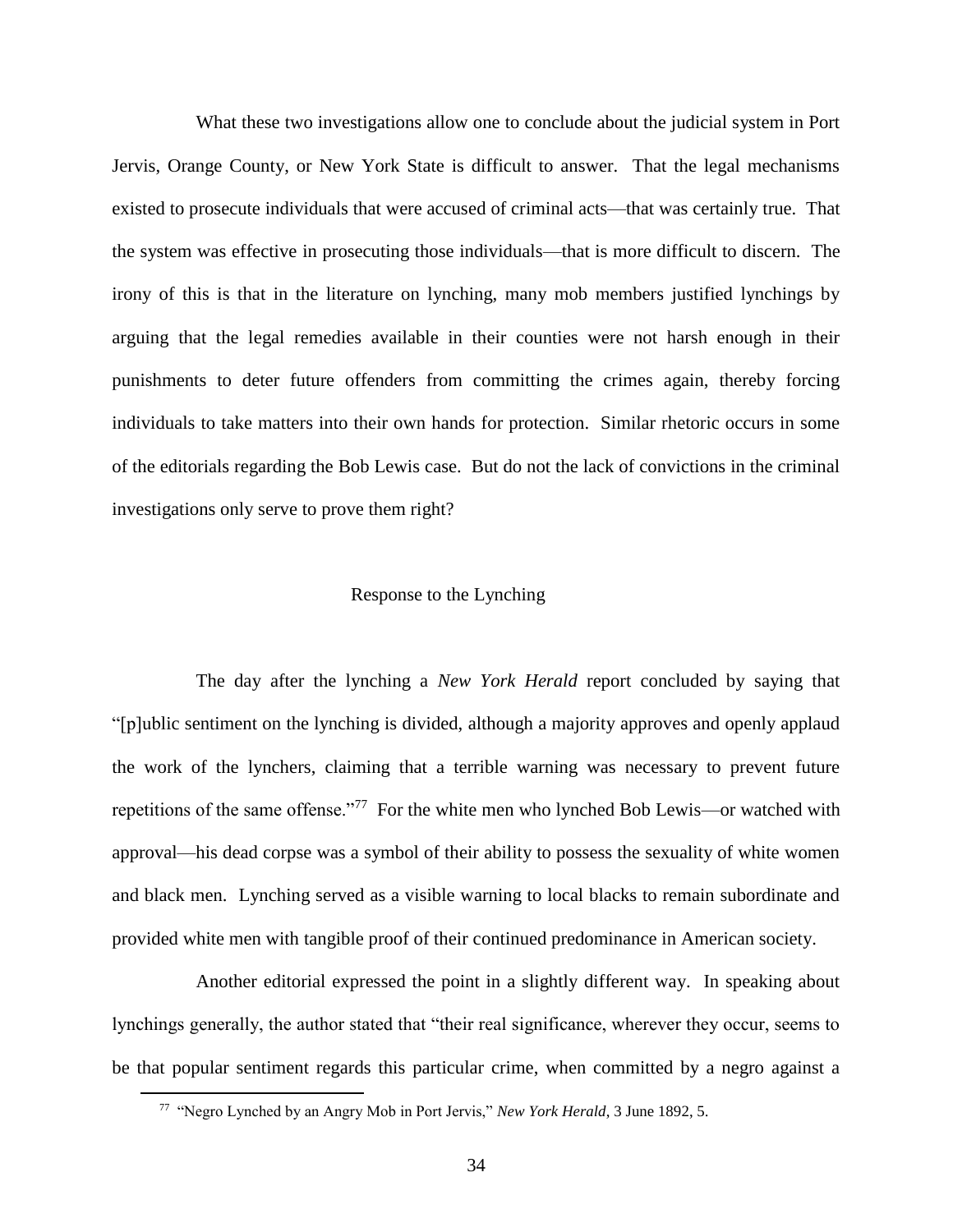white woman, as one deserving of death. The law does not provide a death penalty for it, and so the people take the matter into their own hands. It is not a matter of politics or of section but of sentiment, and so far as the sentiment involves a race distinction the prejudice underlying it seems not less prevalent in Northern that in Southern communities.<sup>778</sup> And apparently, according to W. Fitzhugh Brundage, lynchings involving mass mobs were not entirely about murder. He argues that "mass mobs were not solely intent on murdering victims . . . Mass mobs also had didactic aims; their actions both conveyed the degradation that they believe their victim deserved and underscored the legitimacy of the extralegal execution."<sup>79</sup> The mob that lynched Bob Lewis was certainly sending a message to the other African Americans in Port Jervis. Their brutality towards him showed their belief in Lewis' fundamental inhumanity in addition to their outrage that a black man might have sexual relations with a white woman. The white men of Port Jervis proved to themselves that they could protect "their white women" from the "lascivious black rapists" they believed were lurking within every black male.

Over the coming weeks, public representatives of Port Jervis—and those who wanted to be seen as such—would present a different assessment of "public sentiment" as editorials from all over the country, local sermons, comments from local organizations, and other factors put pressure on the residents to repent for their communal sin—at least publicly. Locally, Port Jervis president, O. P. Howell, attempted to perform damage control for the village image in the eyes of the outside world by condemning the lynching and blaming the incident on railroad workers and other ruffians. Other professionals did the same. President Howell met with his officers the very next day, interrogated them, and determined that William Altermeyer<sup>80</sup> had been negligent in his

<sup>78</sup> "Port Jervis Lynching," *Newburgh Evening Press*, 4 June 1892, 2.

<sup>79</sup> Brundage, *Lynching in the New South*, 39.

<sup>80</sup> Also spelled Altemeyer, Altemeier, Altermeir, and Altermaeir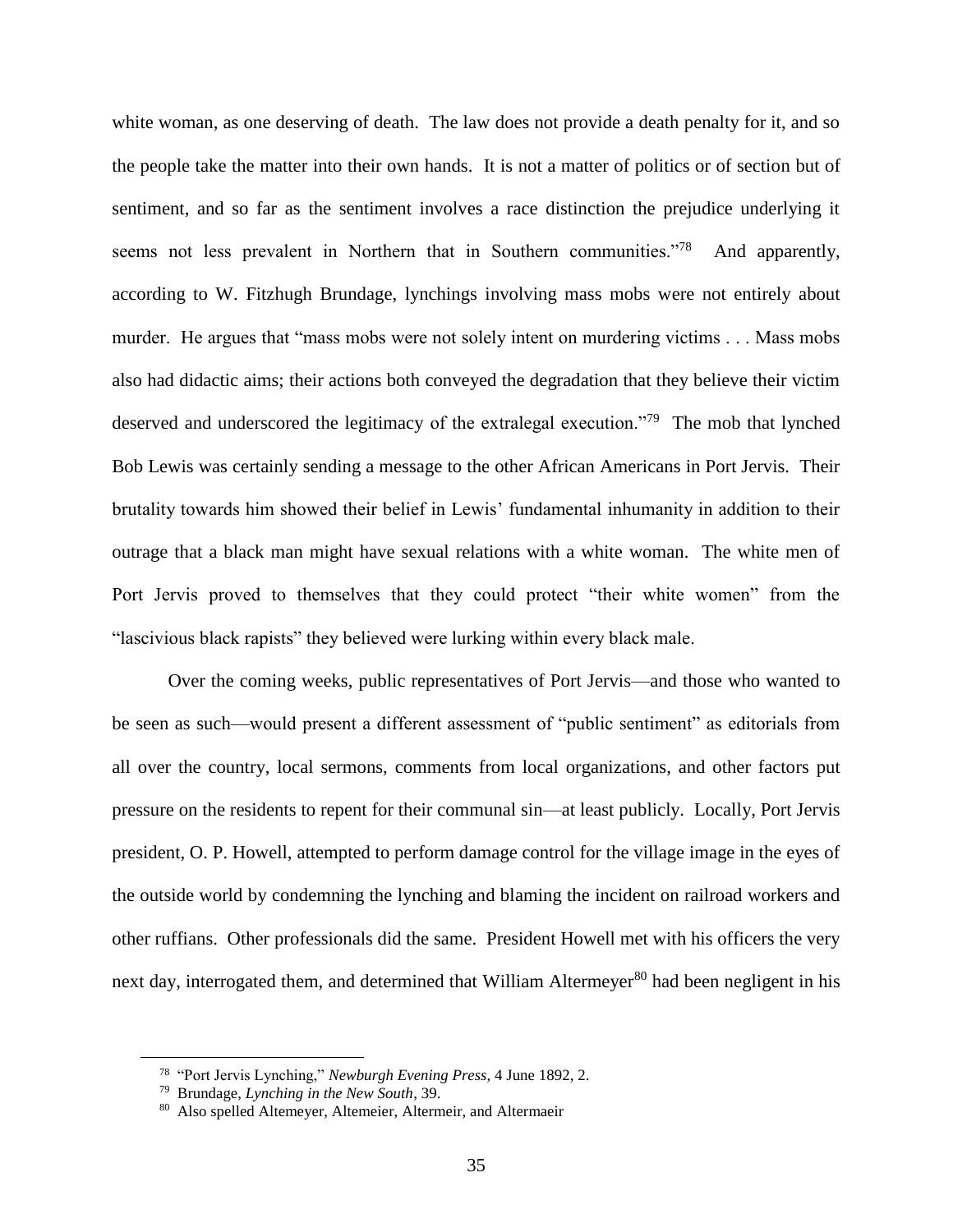duties. Howell replaced Altermeyer with William Bonar who had tried to assist police in

stopping the lynching. $81$ 

By June 4, the reported "public sentiment" in Port Jervis had done a complete 180-degree

turn. An extended citation from the *Newburgh Daily Journal* is necessary.

The lynching of a miserable Negro here yesterday by an angry and, to a limited extent, a drunken mob was denounced as a disgrace and an outrage by all the respectable people in [Port Jervis] to-day. That in a civilized community in the State of New York a mob of men should ignore the officers of the law, drag a wretched Negro through the public thoroughfares, choke him, kick him and club him, and then in the view of 2,000 people string him up to the limb of a tree, almost in the shadow of a church—this the better element in Port Jervis say they can only denounce as shameful and disgraceful.

The majority of the men who went to make up the crowd which has brought such dishonor upon Port Jervis and New York State were not men engaged in the respectable walks of life. The Tribune reporter has the statements of some of the most trustworthy officials and citizens of the place that many of the men who assisted and incited the mob to bring about the tragic scene were thieves and loafers. Others of them were railroad employees who chanced to be in the town.

The respectable people who took a hand in this affair at all did everything in their power to persuade the mob to permit the police authorities to take charge of the culprit, but they were scoffed at, stoned and assaulted by several men in the crowd, who had spent the day in the liquor stores of the town....

The people of Port Jervis admit that the crime of which the brutal Negro was guilty was a most heinous one, but they believe that the law should have been allowed to take its course.<sup>82</sup>

This passage is illustrative of several themes. First was the attempt to disassociate the

"respectable" citizens of Port Jervis from the lynching. It was claimed that the "respectable

people" only tried to assist the police. Public officials attempted to shift the blame for the

lynching to "thieves and loafers" and other transients before it could be proven otherwise with a

criminal investigation.

<sup>&</sup>lt;sup>81</sup> "Echoes of the Lynching." Interestingly, Officer Altermeyer appears nowhere else in the records of the lynching.

<sup>82</sup> "The Lynching Denounced," *Newburgh Daily Journal*, 4 June 1892, 2. This same article was also printed on the same day in the *New York Tribune*.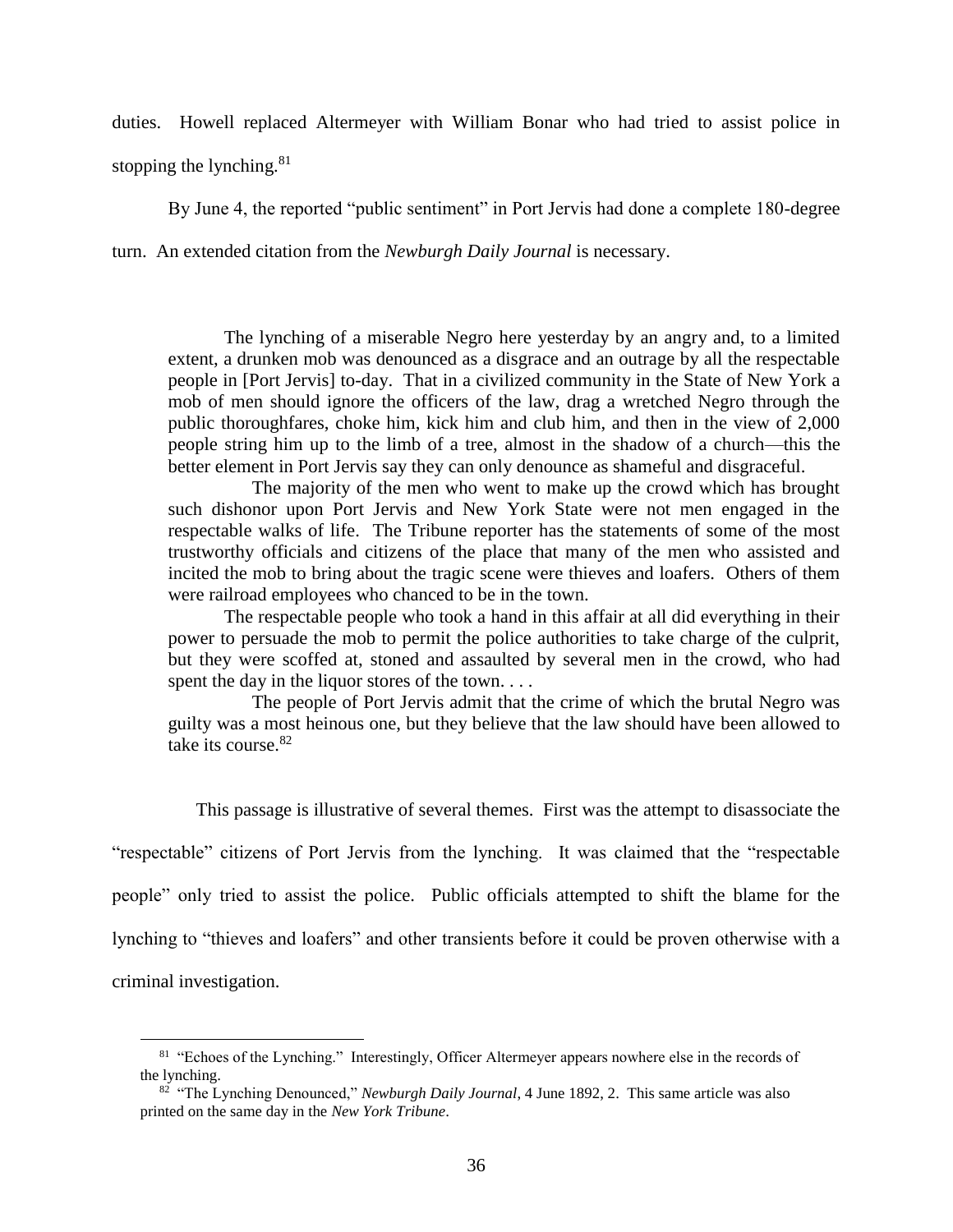Second, the role of alcohol was key in trying to sway public opinion back in favor of the village. Influential residents of Port Jervis, while benefiting materially from the presence of the railroad, despised the working-class culture that accompanied it and consistently refused to acknowledge railroad workers as members of the community. The mob was described as "drunken" and full of transient "railroad employees." Whether or not this was true, of the leaders that were implicated by Officer Yaples during the inquest, only one worked for the railroad. The class division that public officials attempted to create using the phrase "respectable people," between the middle-class residents who only tried to assist the police and the workingclass inhabitants, who were drunken and violent, did not bear itself out in this instance. As we saw, however, the inquest brought to light that several prominent residents of the village played leading roles in the lynching.

Third, the passage reflects that people did not denounce the lynching because they believed that Bob Lewis was innocent. Quite the contrary, residents presumed he was guilty. Instead, they argued that nevertheless, the law should have been allowed to deal with him.

Fourth, this illustrates how important the axioms of "civilization" and being "unsouthern" were to the residents of Port Jervis. Both the use of the word "civilized" and its linkage with New York State was deliberate. For the people of Port Jervis, lynchings only occurred in "uncivilized" communities, or in earlier times long since past. As long as villagers could associate lynchings exclusively with the South, they could believe they existed in a higher state of "civilization." That Port Jervis would now be included in the "United States of Lyncherdom" forced residents to take an uncomfortable collective look in the mirror at what type of community they lived in. Where residents may not have wanted to turn the reflective glass on themselves, editorials from all over the region and the country did it for them.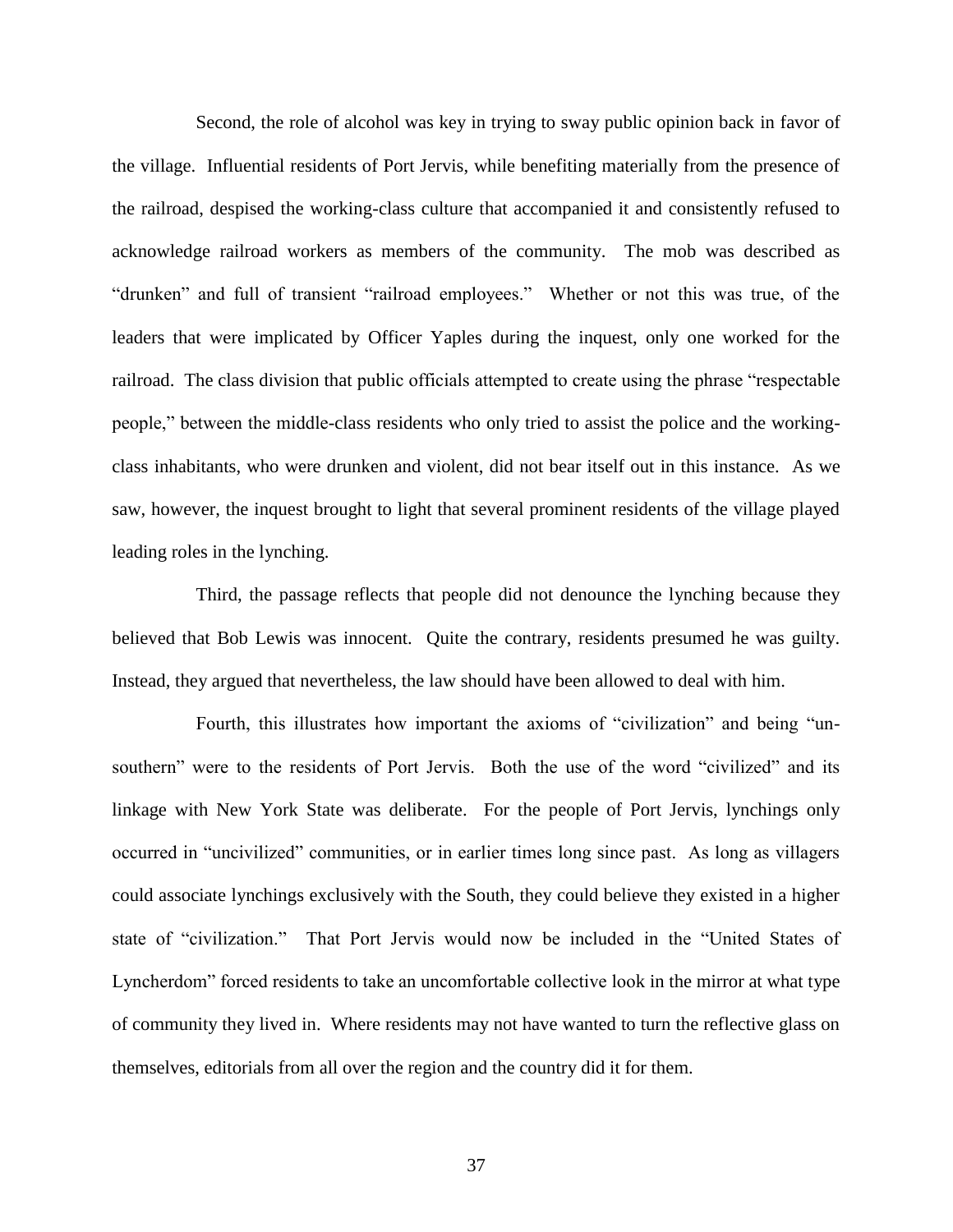This was an early attempt at public atonement for the lynching, but the explanation for Bob Lewis' death did not satisfy many. Editorials came from as far south as Memphis and the majority either castigated Port Jervis residents for participating in such a barbaric practice or took a moderate position condemning the lynching because they now believed that Peter Foley, who they considered to be the viler criminal, was more likely to go free.

Many of the editorials condemned the lynching in strong terms and questioned the validity of northern communities arguing for sectional differences when lynchings seemed to be on the rise in the North. The *New York Daily Press* commented "for the murder of the colored criminal at Port Jervis there may be palliation; there can be no excuse. . . . They were guilty of an act which will be a lasting stain upon their community, and which is a blot on the State of New York." The editorial went on to say that "the lynching was a disgrace to the wealthiest and most *highly civilized* [italics mine] state in the Union. Lynch law is barbarism everywhere. There is no justification for it whatever in any community, North or South, where the machinery of justice exists . . . "83 Again the rhetoric of civilization appeared and again it was linked with New York State. Among other things, northerners prided themselves on being civilized and, therefore, better than southerners. Lynching was considered by many northerners to be barbaric. It was also supposed to be a "southern" practice. As long as lynchings did not occur in the North then northerners could maintain the fiction of moral superiority over the South. Now that a lynching had scandalized New York State and appeared to be on the rise throughout the section, that myth was becoming increasingly difficult to maintain.

The belief among northerners that the North was more enlightened than the South took a serious blow after the Bob Lewis lynching. Several editorials from around the region picked up the theme of sectional distinctiveness and challenged it. One editorial, in particular, put many

<sup>83</sup> Quoted in "What is Said of it," *Middletown Daily Times*, 4 June 1892, n.pa., file of the MVHS.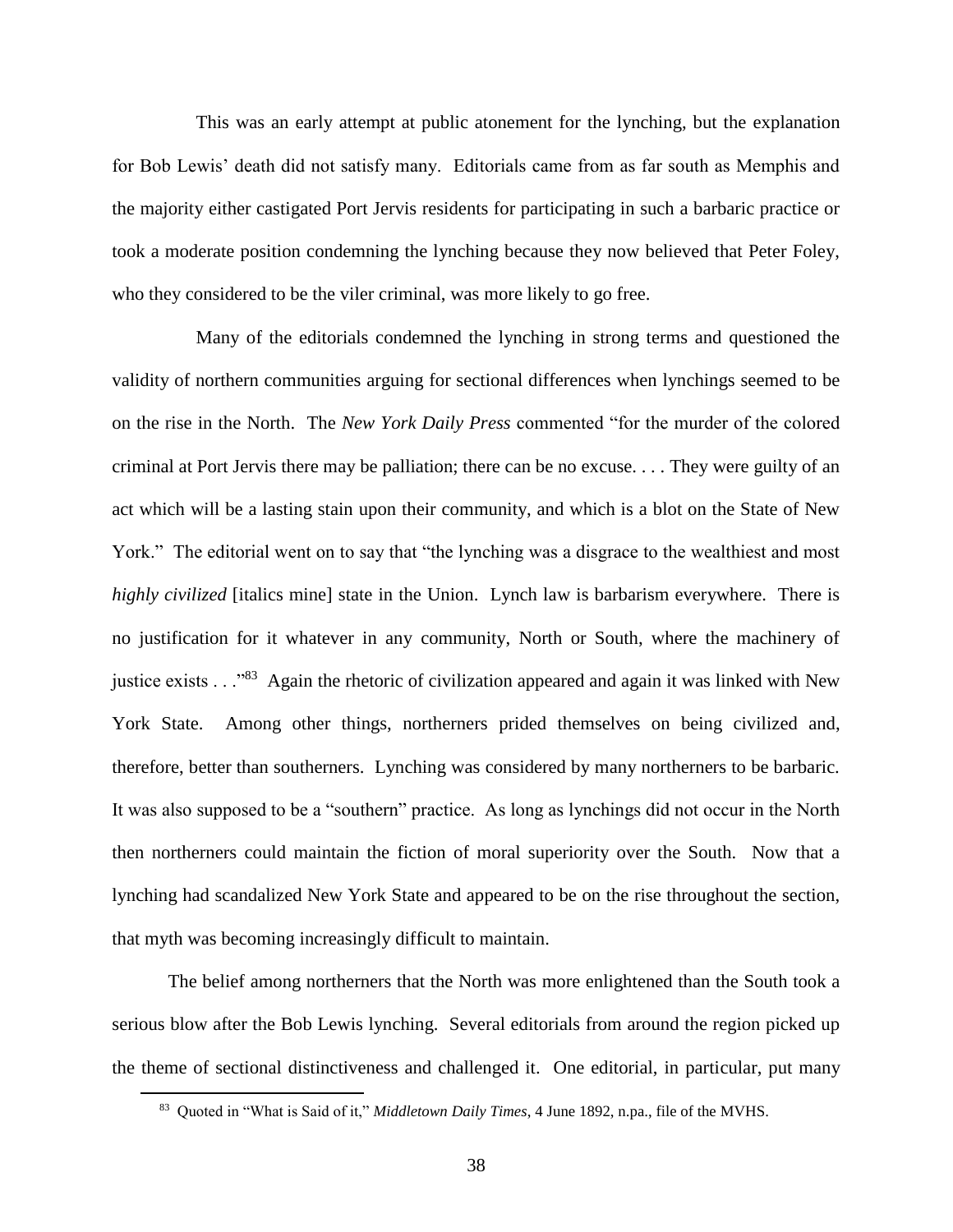widely held beliefs about lynching at the time under scrutiny and found that they did not hold up

in the Port Jervis case. The *Philadelphia Press* wrote,

The State of New York has been disgraced by one of the most cowardly lynchings that has occurred in 1892—a year in which lynching appears to have become more popular as a punishment for crime than ever. . . .

The fact that such a lawless event could take place in such an orderly community as Port Jervis is much more discouraging than if it had occurred in the South. The reasons which it is held justify mob violence in the South when revolting crimes are committed have no force when applied to this Port Jervis case. The people number only a small minority of the population in that neighborhood. In the main they are peaceful and law-abiding, and are as worthy of protection. The courts are also well organized, and there is no reason to suppose that any unnecessary leniency would have been extended to the prisoner. It is useless to denounce such violence in the South if it is to be encouraged in the North. $84$ 

In one fell swoop the editorial slashes away at many of the rationalizations that were used for lynching; that blacks were threatening to take over the community and that they needed to be kept in their "places," that all blacks were criminals, that the justice system would have been incapable of prosecuting Lewis, and that the North can continue to stand in righteous indignation, rebuking the South, when the same peculiar practices also occur in the North. Port Jervis was indeed a "citadel of national culture," although not for the reasons it hoped.

Other editorials were more moderate in denouncing the lynching. They condemned mob violence generally, but were most upset that Lewis' death made it unlikely that Foley would be punished for his alleged role in Lena McMahon's assault. A *New York Times* editorial addressed the dangers of the mobocratic spirit allowing passion and "indignation" to take precedence over law and truth. But ultimately, the editorialist was more upset that "the greater criminal [Foley], if he be a criminal at all, is likely to go scot free because the people of Port Jervis have hastily

<sup>84</sup> Quoted in "The Lynching of Lewis: How it is Viewed by the Press Elsewhere," *Port Jervis Evening Gazette*, 5 June 1892, n.pa., file of the MVHS.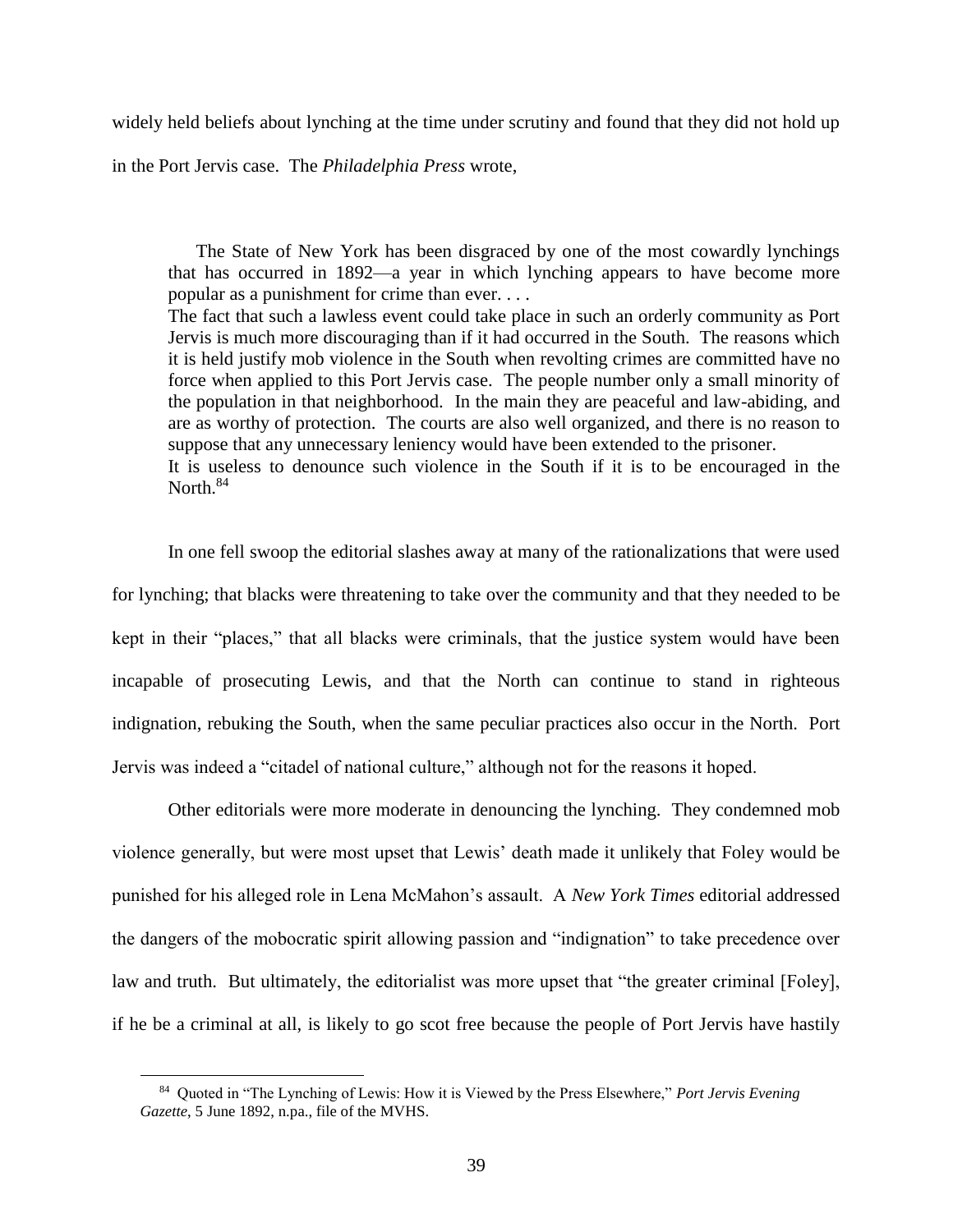and carelessly hanged a man who, if he had been spared, might have proved a valuable witness<sup>"85</sup>

There were also editorials that applauded the actions of the mob, or at least resigned themselves to the belief that until New York made rape a capital offense lynchings would continue. Several of the editorials cited above also advocated for the law to be changed to make the penalty stiffer for rape, even though they came out against the lynching. An *Elmira Star* editorial praised the lynching. "[T]he hanging seems to have been as justifiable as such executions ever are. The people are supposed to make all laws, and they do not always have time to stop and have them sanctioned by their representatives in the legislature."<sup>86</sup> A *Philadelphia Times* editorial quipped, "[t]he theory of the majesty of the law is undisputed; but the peculiar condition sets it aside, and lynching is excused even when none can justify it. . . . [U]ntil some system of government shall be devised to restrain the brutes who assault women, there will be little practical resistance to the enforcement of lynch law where a helpless woman's dishonor is to be avenged."<sup>87</sup> Besides acquiescing to the mob's action, and invoking the rhetoric of protecting white womanhood, these editorials point to another important theme in the evolution of the practice of lynching in America and that is the relationship between Americans and the law.

James Cutler, in *Lynch-Law: An Investigation into the History of Lynching in the United States* (1905), the first major scholarly study of lynching in the twentieth century, discussed the relationship between American attitudes towards the law and lynching. Cutler argued that lynching, particularly the way it manifested itself after the Civil War, was a uniquely American

<sup>85</sup> "The Dangers of Lynching," *New York Times*, 4 June 1892, 4.

<sup>86</sup> Quoted in "Seems to Have Been Justified," *Middletown Daily Times*, 4 June 1892, n.pa., file of the MVHS.

<sup>87</sup> Quoted in "The Port Jervis Lynching," *New York Evening Press*, 6 June 1892, 5.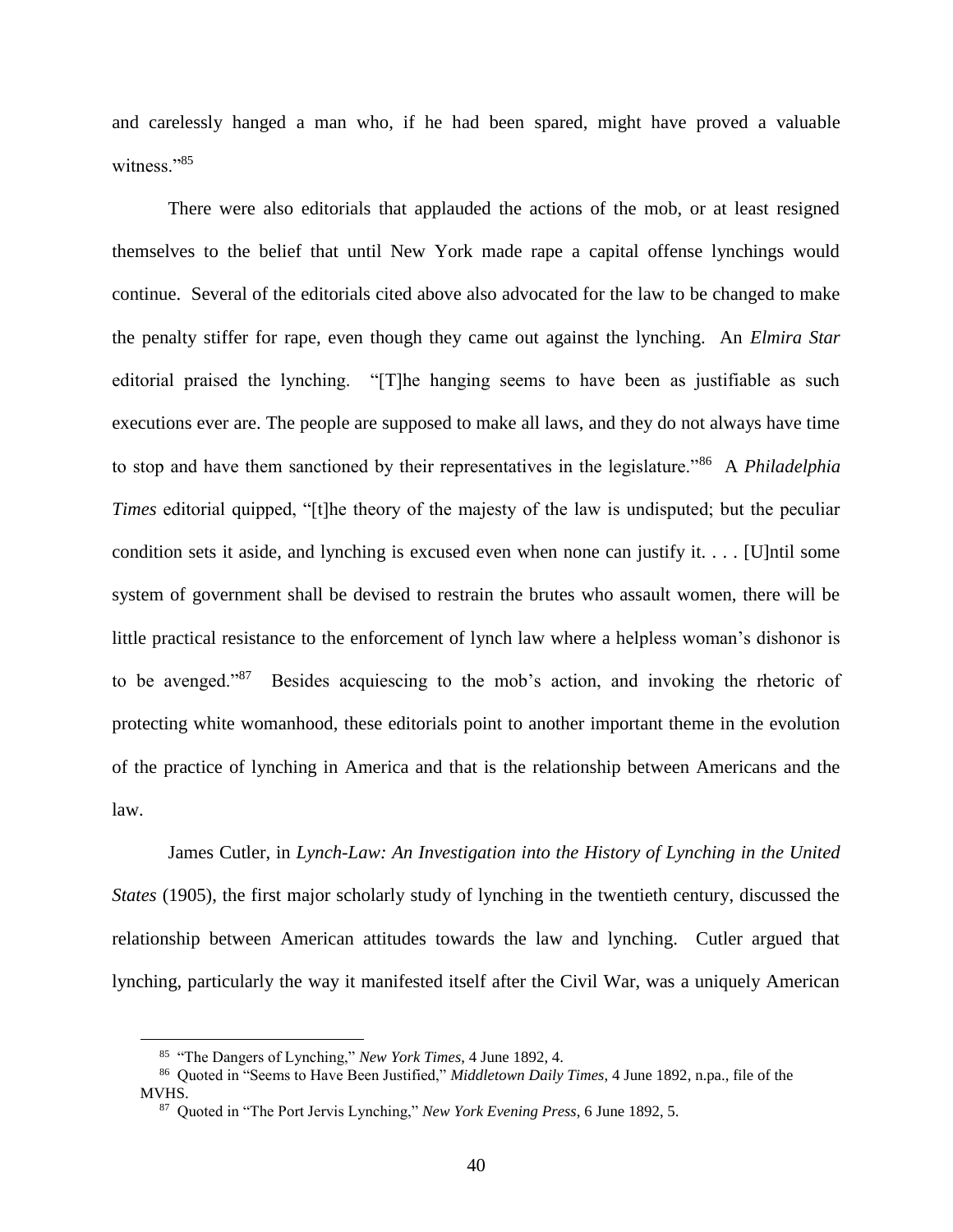quasi-institution. The peculiar practice persisted not because Americans were any more predisposed to violence or lawlessness than Europeans, but because they had a fundamentally different attitude toward the law. While British common law was based upon centuries of tradition therefore making it "something in itself to reverence and respect," American law lacked that long tradition and, creating new governing structures, Americans grew to view the law as "little more than a device for securing freedom."88

White Americans used the law as a device for securing their freedom at the expense of African Americans. James McGovern argued, "whites were conscious of their unlimited power over blacks and were willing to administer it through lynchings because they knew they could do it with impunity."<sup>89</sup> The mob members in Port Jervis were confident that they would receive communal sanction for Bob Lewis' lynching. As a previous editorial made clear, these men did not attempt to conceal their identities and even joked about Lewis' death at the scene of the crime. That no one was ever convicted was the ultimate sign of communal approval.

Besides editorials, local ministers sermonized against the peculiar practice to their congregations and the Newburgh, New York branch of the Afro-American League also came out with resolutions condemning the lynching. Reverend Ame Vennema, pastor of the Reformed Church in Port Jervis, preached against the lynching by affirming the unique heterogeneity of the American population and all Americans as "fellow citizens with saints in the household of faith."<sup>90</sup> Vennema also spoke about American's relationship with the law. He censured both Lewis' crime and the crime of the mob leaders. "I therefore repeat and emphasize the truth, that

<sup>88</sup> James E. Cutler, *Lynch-Law: An Investigation into the History of Lynching in the United States* (Montclair, N.J.: Patterson Smith Publishing Corporation, 1905, 1969), 267-9.

<sup>89</sup> James R. McGovern, *Anatomy of a Lynching: The Killing of Claude Neal* (Baton Rouge: Louisiana State University Press, 1982), 151; quoted in W. Fitzhugh Brundage, *Lynching in the New South: Georgia and Virginia, 1880-1930* (Urbana: University of Illinois Press, 1993), 10.

<sup>90</sup> "Ministers of the Gospel," *Port Jerivs Evening Gazette*, 6 June 1892, n.pa., file of the MVHS.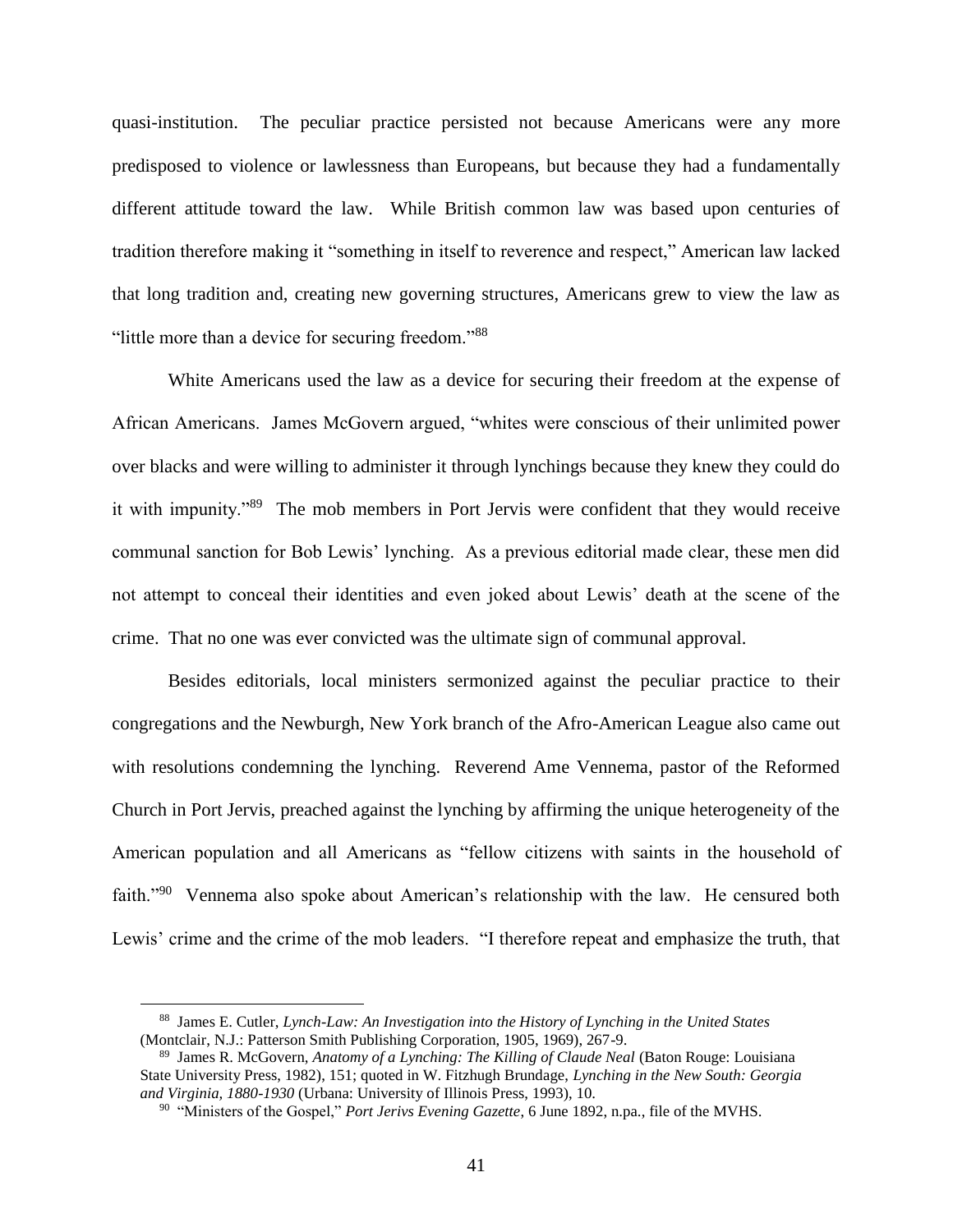in a Republic like ours where the people govern in order to enjoy good government, it is essential that every citizen should learn to control his passion and prejudice in subjection to reason and conscience and to law and order."<sup>91</sup>

Reverend W. H. Hudnut, pastor of the Presbyterian Church in the village, told his congregation "he did not know what injustice was until the other night." Outraged by the assault on Lena McMahon and admitting that he believed that the state laws were not stringent enough when it came to rape, he still reminded his parishioners "the place to rectify them is in Albany. No frenzied mob in a village street is a legislative body. Untried, this man was uncondemned, and uncondemned he was punished far in excess of the extremest legal penalty. He had the right of trial by a jury of fair men whose reason should not be affected by prejudice and passion." Reverend Hudnut went on not only to chide the leaders of the mob, but also those who stood passively by and did nothing to interfere. He told them that their "deed was not justifiable in the eyes of Heaven . . . "92"

Both ministers spoke against the lynching in strong terms, but Vennema was still uncomfortable discussing the event. If he had it his way, he "should rather have passed this disgraceful affair without comment." But he was compelled to speak because the lynching occurred in front of his church. Public officials would also have rather had the publicity simply fade away, but it would not. Port Jervis was on the U.S. of L. map and the village now aroused the ire of anti-lynching activists near and far.

The Afro-American League (AAL) was an organization established by T. Thomas Fortune, editor of the *New York Age*, in 1890. He had been calling for a national organization of African Americans to fight for their rights as American citizens since 1887. He listed six

<sup>91</sup> Ibid.

<sup>92</sup> "Rev. W. H. Hundnut's Sermon," *Port Jervis Evening Gazette*, 6 June 1892, n.pa., file of the MVHS.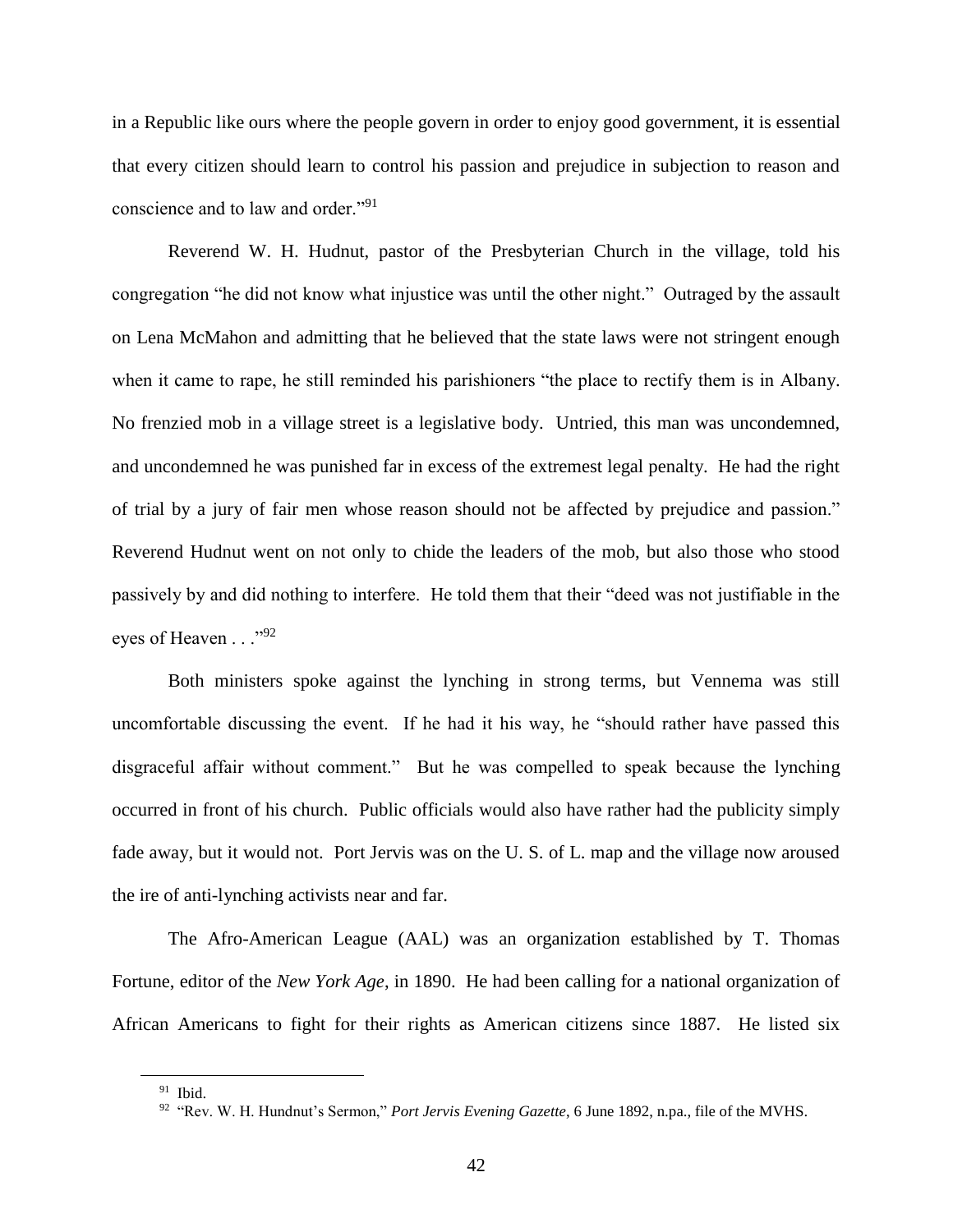grievances in his initial appeal for the League and second among them was '"the universal and lamentable reign of lynch and mob law."<sup>93</sup> That combating lynching was second on the list of grievances articulated by Fortune was significant because, as Donald Grant argues in his book, *The Anti-Lynching Movement, 1883-1932*, between the 1880s and 1930s anti-lynching was the cause that rallied the most support within the black community.<sup>94</sup>

By 1892 the Afro-American League had branches all over New York State and around the country. In response to Bob Lewis' lynching, the Newburgh branch issued two resolutions repudiating the lynching and released them to all the area newspapers. On June 7, the Newburgh Afro-American League resolutions were printed in several papers across New York State. It read:

We the members of the said league have seriously considered the action of the angry mob upon Bob Lewis, at Port Jervis, county of Orange, State of New York, and do hereby

 *Resolved*, To express our indignation in the treatment that was perpetrated upon the said Bob Lewis, being drawn or dragged through the streets of the said city, finally and disgracefully lynched without law or justice.

Be it *Resolved*, that we, the members of the said League, do hereby offer our thanks to the President of the village for the efforts to protect the prisoner in such a perilous predicament. And we do earnestly appeal to the citizens of the Empire States as American citizens to give us the protection that is due American citizens.<sup>95</sup>

Little else is known about the Newburgh Afro-American League. Nevertheless, the

Newburgh branch as well as the national AAL were the predecessors to the National Association

for the Advancement of Colored People in the anti-lynching movement.

<sup>93</sup> Emma Lou Thornbrough, "The National Afro-American League, 1887-1908," *Journal of Southern History* 17 (Nov. 1961), 495; quoting T. Thomas Fortune, *New York Freeman*, 4 June 1887.

<sup>94</sup> Donald Grant, *The Anti-Lynching Movement, 1883-1932* (San Francisco: R and E Research Associates, 1975), introduction.

<sup>95</sup> "The Afro-American League," *Newburgh Daily Journal*, 7 June 1892, 4.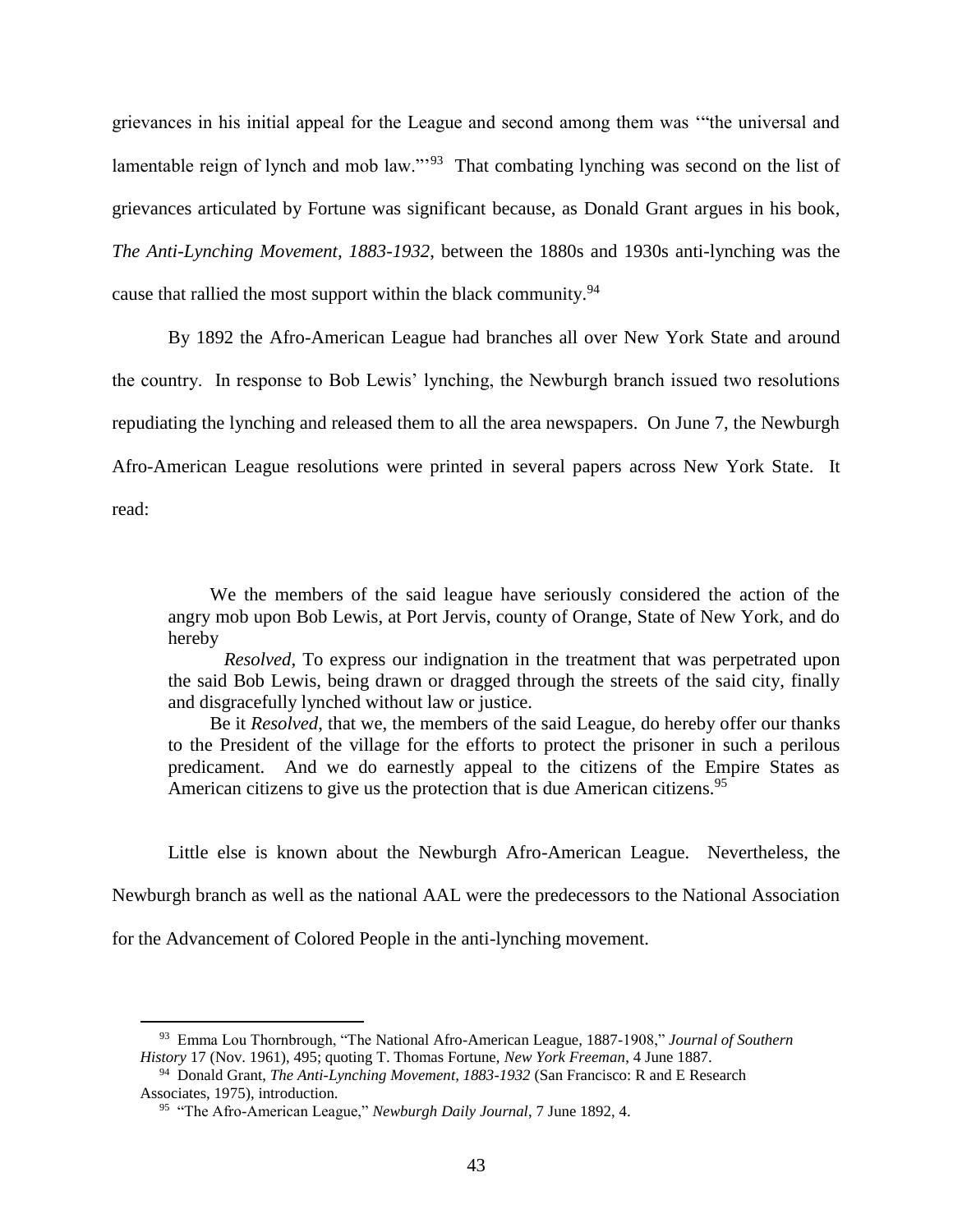No less a figure than Ida B. Wells commented on the Port Jervis incident. A vigorous anti-lynching activist, she asserted that sexuality was an important theme in provoking lynchings in the South, but that the stereotype of the black male rapist was a myth. In that vein, Wells called attention to the fact that Foley had written McMahon on several occasions asking for money and that she gave it to him even though they were supposedly no longer dating. Lena McMahon did it, Wells pointed out, because Foley threatened to expose secrets about McMahon to her father. Wells inferred that the only sensible hypothesis was that Foley knew a relationship existed between McMahon and Lewis and the money was to keep Foley quiet.<sup>96</sup> Well's claim was provocative but no evidence supported her claim.<sup>97</sup>

#### Historiography and Conclusions

The lynching of Bob Lewis in Port Jervis touches on several themes that are prominent in the literature on lynching. Interracial sex, mob violence, communal sanction of violence against African Americans, and the relationship between white Americans and the law are some of those subjects. Although it is possible to discuss these topics when writing about northern or southern lynchings, it does not necessarily follow that historians can therefore analyze northern and southern lynchings using the same paradigms. While the historiography of southern lynchings is

<sup>96</sup> Ida B. Wells, "Southern Horrors: Lynch Law in all its Phases," 1892, 23; in Wells, *On Lynchings: Southern Horrors, A Red Record, and Mob Rule in New Orleans* (Salem, N.H.: Ayer Company, Publishers, Inc., reprint 1990).

<sup>&</sup>lt;sup>97</sup> The details that Wells focused on, the letters between McMahon and Foley as well as the money she continued to give him after they were supposedly no longer seeing one another were troubling to me as well. The nature of the relationship between Foley and Lewis as well as between Lewis and McMahon, if there indeed was a relationship between them, has been a question of mine throughout this investigation. However, there are far too many holes in the evidentiary base to make definite conclusions about whether McMahon and Lewis had been involved in a romantic relationship before June 2, 1892. Wells' hypothesis may well be plausible if she was privy to other information that has since been lost in the historical record, but while my gut believes that Wells may be on to something, I cannot put forth that theory in my argument.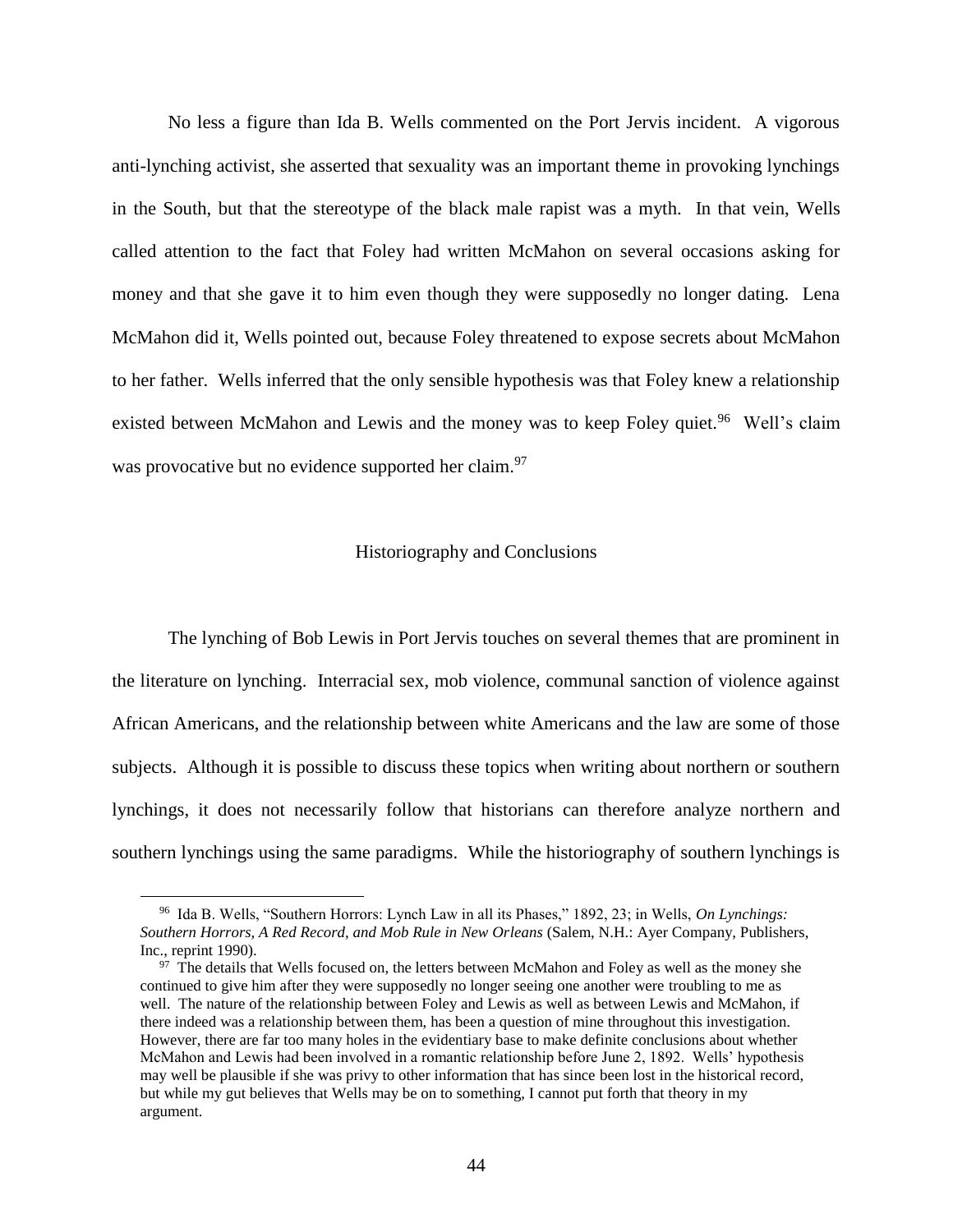vast and scholars from the fields of sociology, psychology, as well as history have contributed greatly to our current understanding of the phenomenon,<sup>98</sup> aspects of northern lynchings have to be contextualized in the North.

The historiography of northern lynchings is limited. There is much more room for work. Of the four book length studies of lynching in the North, one is an unpublished dissertation and of the other three, only one is a scholarly study. *"They Was Just Niggers,"* by Michael Fedo, does an excellent job of reconstructing the events around a lynching in Duluth, Minnesota in 1920. Fedo placed the event in the context of an increasingly urbanizing, but demobilizing city in the wake of World War I at the very beginning of the book. However, he does not sustain this most important thread throughout. Fedo also touches on the theme of civility, but again all too briefly. Using newspaper accounts, police records and interviews of elderly residents who were alive at the time of the lynching, Fedo pieces together the details of the incident that led to the lynching of three young black men. A mob of thousands murdered the men for assaulting a white woman. With the necessary ambiguity to illustrate both the specious nature of the stories of the alleged crimes as well as the process that brought the young men to "justice," Fedo writes

<sup>&</sup>lt;sup>98</sup> Examples of early works on lynching in the South which tended to put forth, according to Brundage, a "frustration-aggression thesis" include Arthur F. Raper, *The Tragedy of Lynching* (Chapel Hill: University of North Carolina Press, 1933); John Dollard, *Caste and Class in a Small Southern Town* (New Haven: Yale University Press, 1937); Earl Fiske Young, "The Relation of Lynchings to the Size of Population Areas," *Sociology and Social Research* 12 (March-April, 1928); and W. E. Wimpy, "Lynchings: An Evil of County Government," *Manufacturers Record* 76 (Dec. 25, 1919). Studies of the 1950s through the 1970s tended to attempt to explain mob violence in general. Examples include John Caughey, *Their Majesties The Mob* (Chicago: University of Chicago Press, 1960) and Richard Hofstadter and Michelle Wallace (eds.), *American Violence: A Documentary History* (New York: 1970). Later works have reexamined southern lynching with the new ideas about social and cultural history. Some of these include Jacqueline Dowd Hall, *Revolt Against Chivalry: Jesse Daniel Ames and the Women's Campaign Against Lynching* (New York: Columbia University Press, 1979); George Wright, *Racial Violence in Kentucky, 1865-1940* (Baton Rouge: Louisiana State University Press, 1990); and W. Fitzhugh Brundage, ed. *Under Sentence of Death: Lynching in the South* (Chapel Hill: University of North Carolina Press, 1997).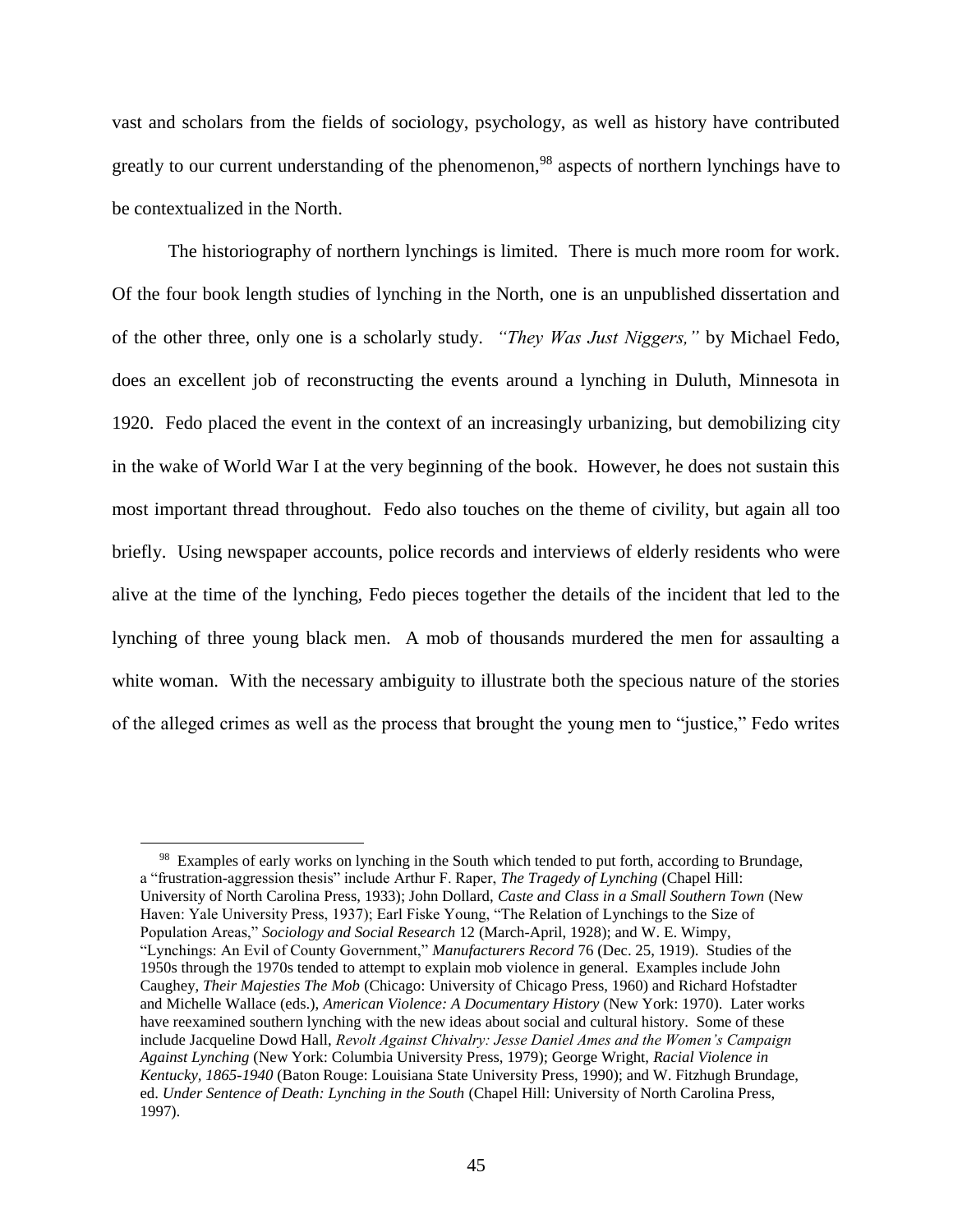a book that reads like a novel. Nevertheless, there is little larger discussion of northern lynchings or of the practice of lynching more generally.<sup>99</sup>

Along the same lines, James Cameron's, *A Time of Terror*, is a survivor's tale of his near fatal encounter with "the great death" in Marion, Indiana. Again, Cameron renders a compelling account of his experiences and the less fortunate experience of his two friends who were lynched. However, *A Time of Terror* is also not a scholarly work on northern lynchings. It is rather, an account of a lynching in a northern state. $100$ 

The two scholarly works on northern lynchings are *No Crooked Death: Coatesville, Pennsylvania, and the Lynching of Zachariah Walker* by Dennis Downey and Raymond Hyser and "'They Lynched Jim Cullen:' New England's Only Lynching" by Dena Winslow York. In *No Crooked Death* Downey and Hyser challenge historians to "come to terms with the subjective element of lynching, the moment of individual choice when persons willfully turn thought into action and engage in the hanging, burning, or mutilation of a human being."<sup>101</sup> Downey and Hyser rely heavily on social theory, particularly the work of Kai Erikson and Emile Durkheim. As Downey and Hyser explain Erikson's theory of boundary maintenance,

In any localized society there is an accepted pattern of relationships, a sense of "communality" that gives to each member and group a place in the larger social structure. Traditionally, these relationships are defined by law *and* by custom [Italics author's]. This sense of community, or communality, is, in Erikson's words, a state of mind based on a "network of understandings" that has endured over time. The "deviant," according to Erikson, "is a person whose activities have moved outside the margins of the group, and when the community calls him to account for the vagrancy it is making a statement about the nature and placement of its boundaries." The issue of acceptable conduct is clearly related to that of power and authority, but it is also intimately tied to the shared

<sup>99</sup> Michael Fedo, *"They Was Just Niggers"* (Ontario, CA: Brasch and Brasch, Publishers, Inc., 1979)

<sup>100</sup> James Cameron, *A Time of Terror* (Baltimore: Black Classic Press, 1982, 1994)

<sup>101</sup> Dennis Downey, and Raymond Hyser, *No Crooked Death: Coatesville, Pennsylvania, and the Lynching of Zachariah Walker* (Urbana: University of Illinois Press, 1991), 4.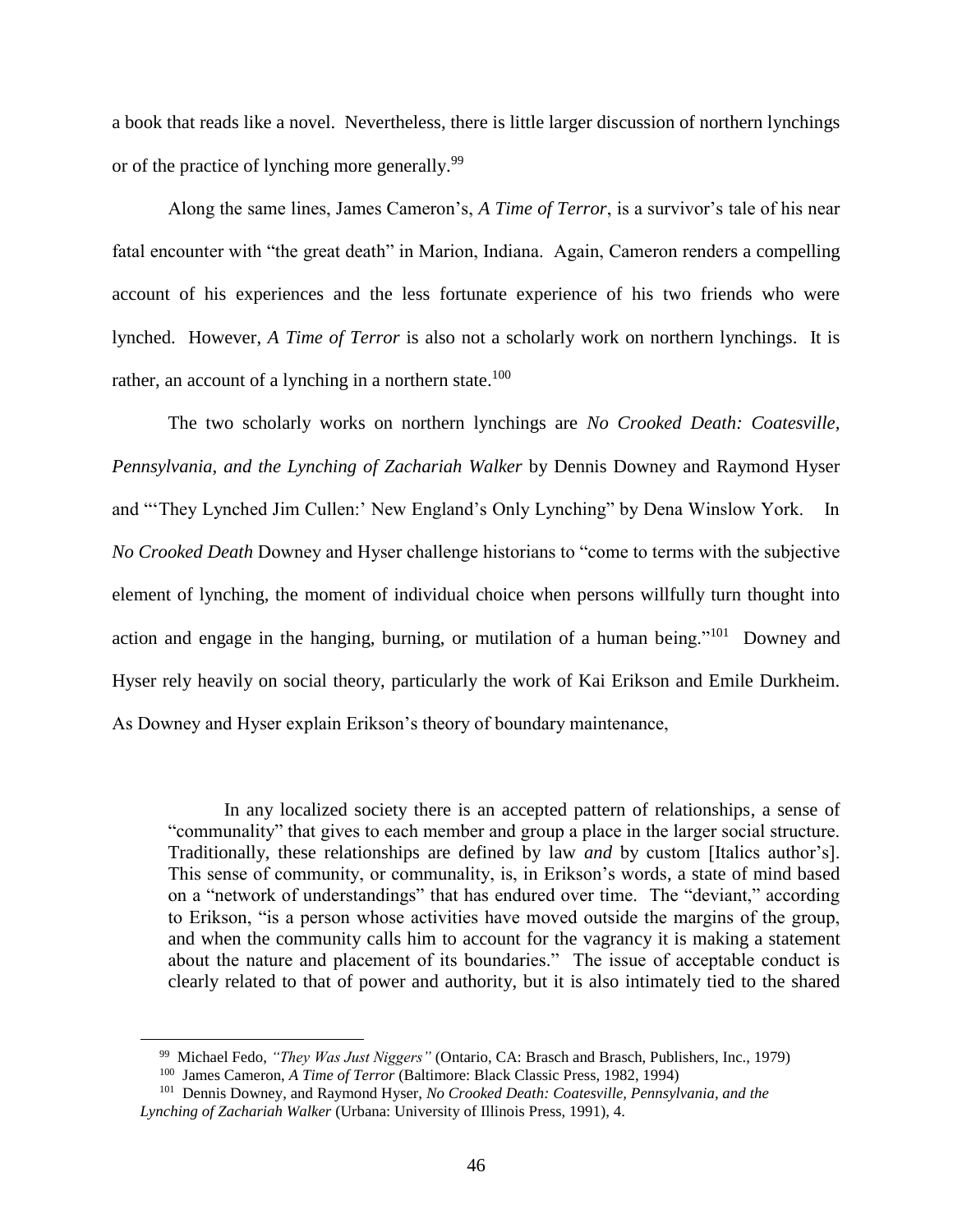values of the community. It is possible for a person to be within the law but to have transgressed the custom(s) of a community.<sup>102</sup>

They argue that the lynching of Zachariah Walker was intimately bound up with the local white community's desire to come to grips with the changing social, economic, and demographic makeup of Coatesville in the first decade of the twentieth century. They concluded "that in many respects Coatesville was also a community in the midst of a boundary crisis."<sup>103</sup> Showing that the first decade of the twentieth century was the most transformative in the history of the town with regards to industrial and demographic growth, long time white residents, feeling that their way of life was threatened, recaptured a sense of community in the aftermath of Zachariah Walker's lynching. Coatesville residents reaffirmed the boundaries of acceptable behavior and race relations in their community and, henceforth, engaged in communal self-delusion.<sup>104</sup>

Downey and Hyser put forth Erikson's theory of boundary maintenance not only as a way of understanding why Zachariah Walker was lynched, but also to understand white solidarity in the aftermath of the lynching in order to protect one another from prosecution for Walker's death. Historians always have to be careful when trying to apply psychological theories to historical figures or events. It is very difficult, if not impossible, to uncover the psychological state of individuals or mental profiles without having examined them personally over an extended period of time. However, if historians are ever to come to grips with the "subjective elements of lynching," perhaps applying psychological concepts is necessary—as long as they do not become the sole explanatory device.

These works are important for debunking the prevailing perception that the peculiar practice only occurred in the South. They also help us understand how northern lynchings were

<sup>102</sup> Downey and Hyser, *No Crooked Death*, 127-8.

<sup>103</sup> Ibid., 128.

<sup>&</sup>lt;sup>104</sup> Ibid., Chapter 5.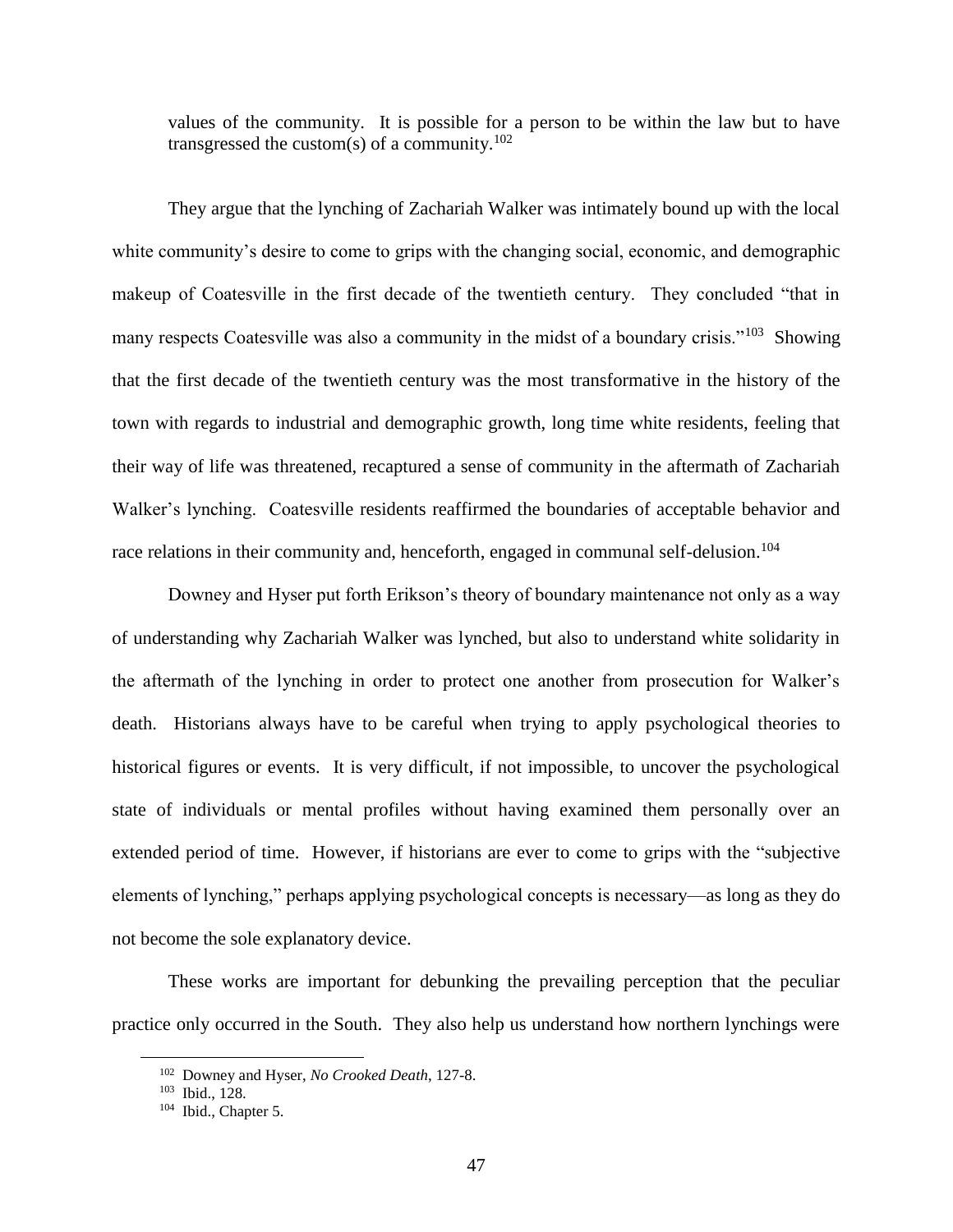both similar and different from southern lynchings. However, all the authors deal with twentieth century lynchings. The lean towards the twentieth century probably has to do with the availability of sources, but the 1890s was the decade with the most lynchings in American history. In fact, in New York, New Jersey and Pennsylvania there were six lynchings between 1891 and 1900 alone.<sup>105</sup> There are only fourteen reported lynchings in the histories of these three states.<sup>106</sup> In addition to the three states already mentioned, broadening the number to include those of New England and the north central plains (Illinois, Indiana, Iowa, Michigan, Minnesota, Ohio, and Wisconsin), 49 of the 164 total lynchings between 1882 and 1968<sup>107</sup> occurred during the period between 1891 and 1900. Just fewer than thirty percent of the lynchings taking place in these states occurred in this single ten-year span. This figure is close to the nation wide figure of a fraction under thirty-three percent.<sup>108</sup> This suggests that something quite national happening here in terms of lynching.

The Bob Lewis case enhances our understanding of northern lynchings as a national practice with similarities and differences based on race and place. In the literature, whether the lynching took place in the North or South, there was a higher incidence of torture and/or mutilation among African American victims. "Lynch mobs seldom tortured or mutilated their white victims. Although bodies were perforated with gunfire, an equal number were not. . . . In

<sup>105</sup> National Association for the Advancement of Colored People, *Thirty Years of Lynching in the United States, 1899-1918* (New York: Arno Press, Inc., 1969), 34, 83, 88. Three of the victims were white and three were African American.

<sup>106</sup> This figure is compiled from several sources. NAACP, *Thirty Years of Lynching*, 34; York, *"'*They Lynched Jim Cullen'"; "A War-Time Lynching," *Newburgh Daily Journal*, 9 June 1892, 2; and the Archives at Tuskegee Institute for Lynchings by state at [http://www.law.umkc.edu/faculty/projects/ftrials/shipp/lynchingsstate.html,](http://www.law.umkc.edu/faculty/projects/ftrials/shipp/lynchingsstate.html) 10 December 2001.

<sup>&</sup>lt;sup>107</sup> Figure compiled by author using data from

[http://www.law.umkc.edu/faculty/projects/ftrials/shipp/lynchingsstate.html,](http://www.law.umkc.edu/faculty/projects/ftrials/shipp/lynchingsstate.html) 10 December 2001 and NAACP, *Thirty Years of Lynching*, Appendix 2.

<sup>&</sup>lt;sup>108</sup> Figure compiled by author using data from [http://www.law.umkc.edu/faculty/projects/ftrials/shipp/lynchingyear.html,](http://www.law.umkc.edu/faculty/projects/ftrials/shipp/lynchingyear.html) 10 December 2001. The percentage of lynchings occurring between 1891 and 1900 is nearly identical whether one includes the states of New England and the north central plains (32.8%) or not (32.9%).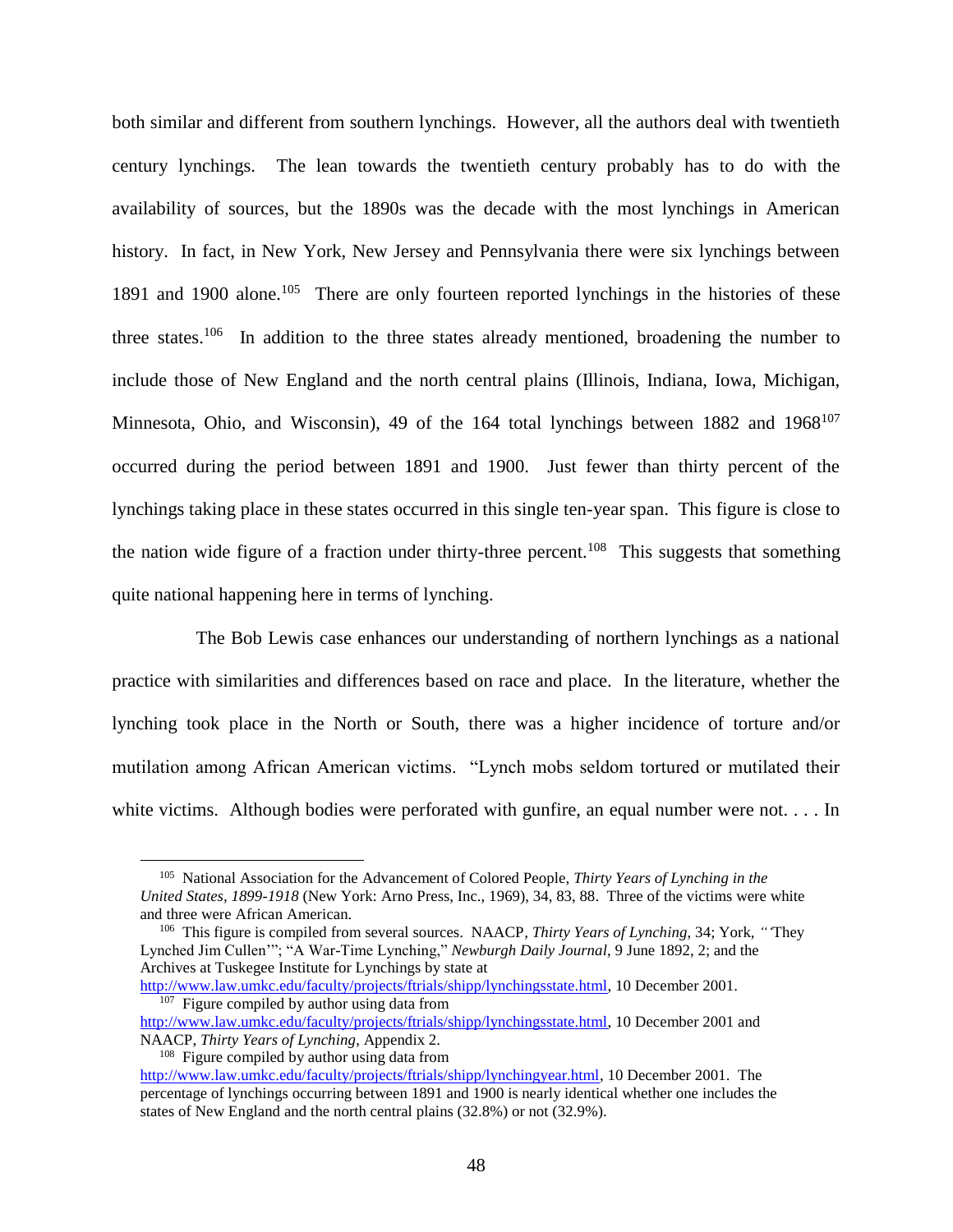contrast, the bodies of most black victims were riddled by gunfire, if not mutilated in some more grisly manner . . ." This was true for Bob Lewis as well as in the cases of the other African American victims reported in the historiography. There seemed to be a line drawn on the basis of race that mobs, even in the frenzy of vigilantism did not cross with white victims, still suggesting even in death, that white lives were more sacred than black lives.<sup>109</sup>

Along these same lines, lynchings of African Americans often became communal entertainment. Bob Lewis, just as all the other black victims were lynched by what W. Fitzhugh Brundage characterized as mass mobs.<sup>110</sup> The mobs, containing thousands, took great pride in carrying out "justice" and vengeance. Part of the ceremony was torturing the victim and another part was collecting relics and or souvenirs from the lynching site. This type of communal ritual was prevalent in both the North and the South.

The theme of protecting white womanhood from black rapists is common in the literature of lynchings in both sections. Even though early African American activists including Ida B. Wells and Walter White worked to refute this claim and recent scholarship has succeeded in characterizing this justification as a myth, the rhetoric of protecting white female virtue was rife in contemporary editorials and played a prominent role in the lynching of Bob Lewis. In discussing the notion of southern honor, Brundage writes, " in a society where skin color determined status, white women, regardless of class, were enshrined on the pedestal of ladyhood and became the symbol and repository of white racial purity. The defense of white feminine virtue, especially against sexual aggression by black men, was at the heart of southern honor."<sup>111</sup>

<sup>109</sup> W. Fitzhugh Brundage, *Lynching*, 92.

<sup>110</sup> Brundage, *Lynching in the New South*, 18-9. Mass mobs "numbering from fifty to hundreds and even thousands of members, punished alleged criminals with extraordinary ferocity and, on occasion, great ceremony."

 $111$  Ibid., 4-5.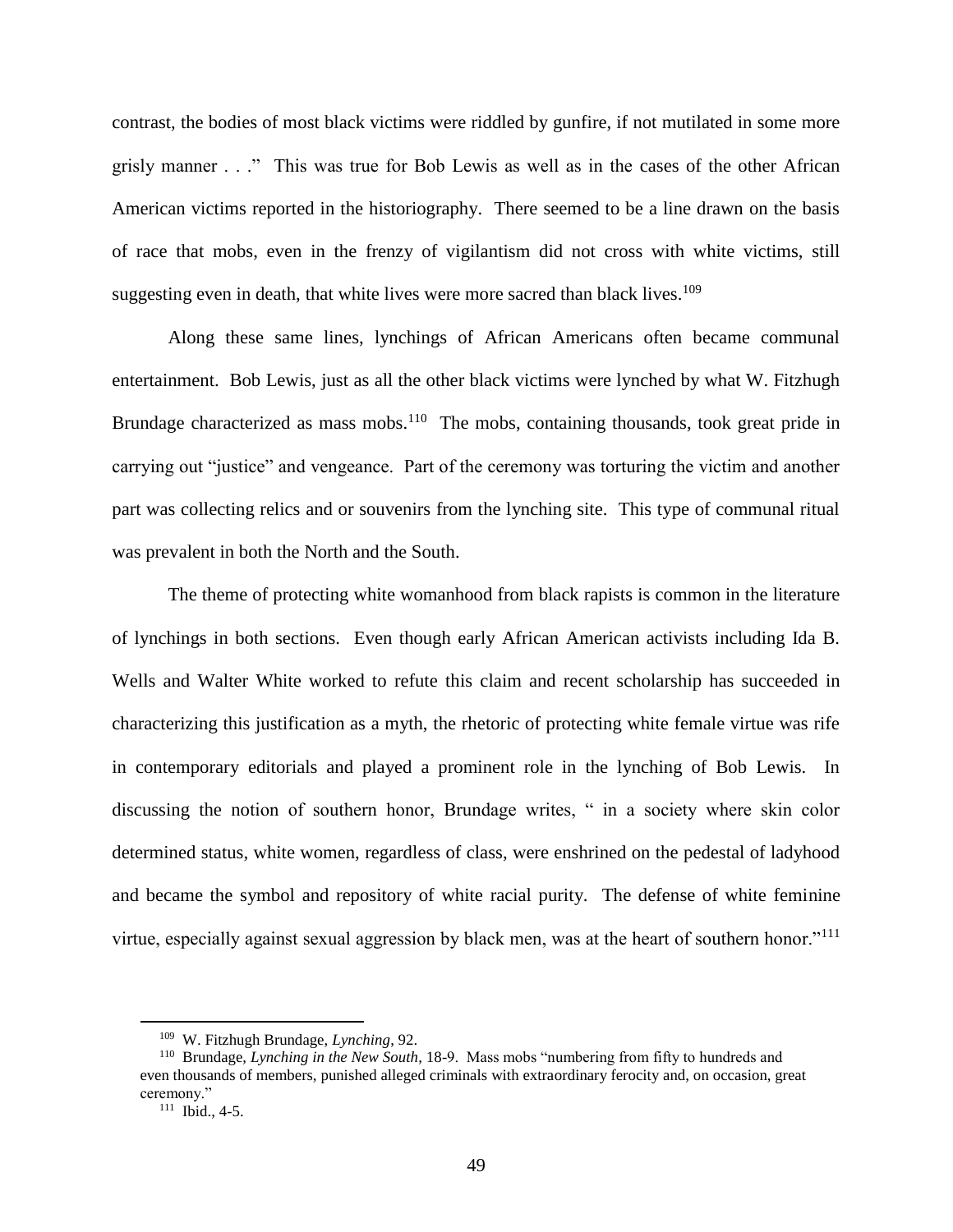Apparently, defending "white feminine virtue" was a concept national in scope and capable of breaking through northern notions of civilization.

Another prominent theme common to both northern and southern lynchings was that of the perceived inefficacy of the law. Commentators in the Bob Lewis case believed that the legal punishment for rape was inadequate whether or not they condoned the lynching. This same belief also showed up in Coatesville, Pennsylvania, and Duluth, Minnesota, as well as all over the South.

But there are two important themes that make northern lynchings different. They are the twofold importance of the notion of "civility." One part of this concept has to do with the different character of race relations between blacks and whites in the North. The omnipresence of stark terrorism that African Americans lived with in rural areas of the South was much less visible in the urban North. The divergences in the economic systems of the two regions resulted in different types of relationships between white and black workers as well as between white employers and black employees. The agricultural economy of the South required a much larger supply of manual labor than the factories of the North. Both systems required a certain division of labor, and the racial outlook in both regions determined that African Americans would fulfill the menial positions, but the factory system made African Americans somewhat less beholden to individual whites for their livelihoods, unlike the sharecroppers of the South. In Port Jervis, many blacks were servants to white families but rarely were these blacks enmeshed in cycles of debt to their employers.

The second part of the notion of civility had to do with the belief in a higher level of "civilization" in the North than the South. The idea of "civility" in race relations was key to the idea of an "enlightened" North. Whites would have used Mrs. Crane's school for Negro women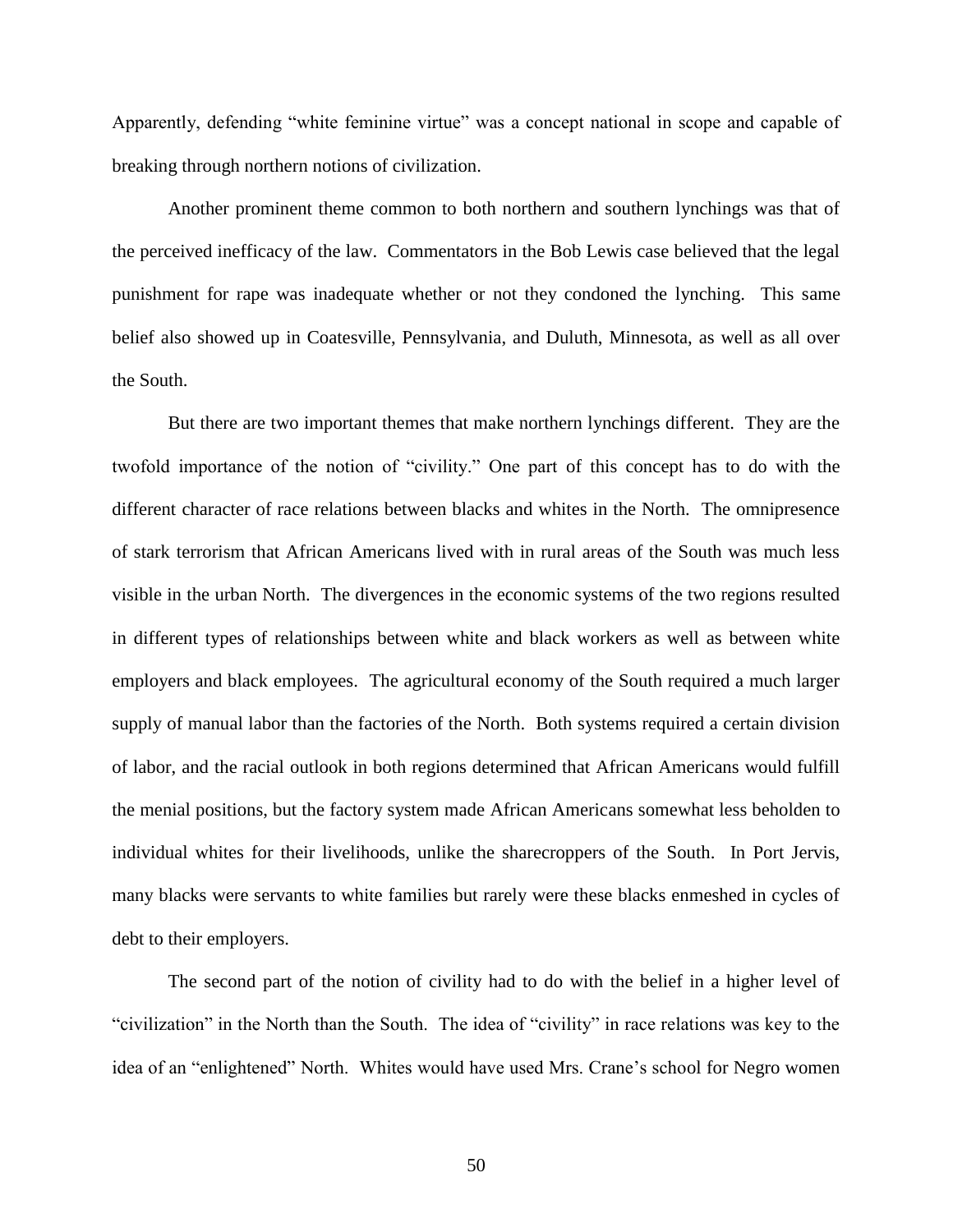as one example of their benevolence towards blacks. Local whites may have also cited the nearly three decades of relative calm in race relations between the 1863 and 1892 lynchings in Orange County as another marker of northern civility when compared to the South where perhaps dozens of lynchings may have occurred in a single county over the same period. As evidenced by many of the editorials in the aftermath of the Lewis lynching, northerners defined themselves, in large measure, in opposition to the South.

Industrialization played a significant role in the organization of northern society, from where people worked, to where they lived, to what they produced, and how they produced it. Duluth, Coatesville, and Port Jervis were rapidly industrializing communities when their lynchings took place. The influx of wealth also attracted many different groups of people and significantly changed the racial and ethnic makeup of those communities. Long-time residents felt threatened by what was happening and exacerbated tensions that already existed around issues of wealth and poverty, factories and farms, technology and traditional modes of production, and immigration and race. Prosperity was, in many instances, a double-edged sword to the inhabitants of these places. The lynchings, in some ways, served as a way for the white communities of Duluth, Coatesville, and Port Jervis to reassert a sense of control over what was happening in their cities. Powerless to stop the advance of mechanization, they sought to assert control in any way they could. White residents in these rapidly changing cities fought to make sure that the racial hierarchy remained in tact.

There is still more work that needs to be done on lynchings in general, but more in particular needs to be done on northern lynchings examining ideas of civility and the distinctive aspects of northern culture that made lynchings less numerous there. However, historians should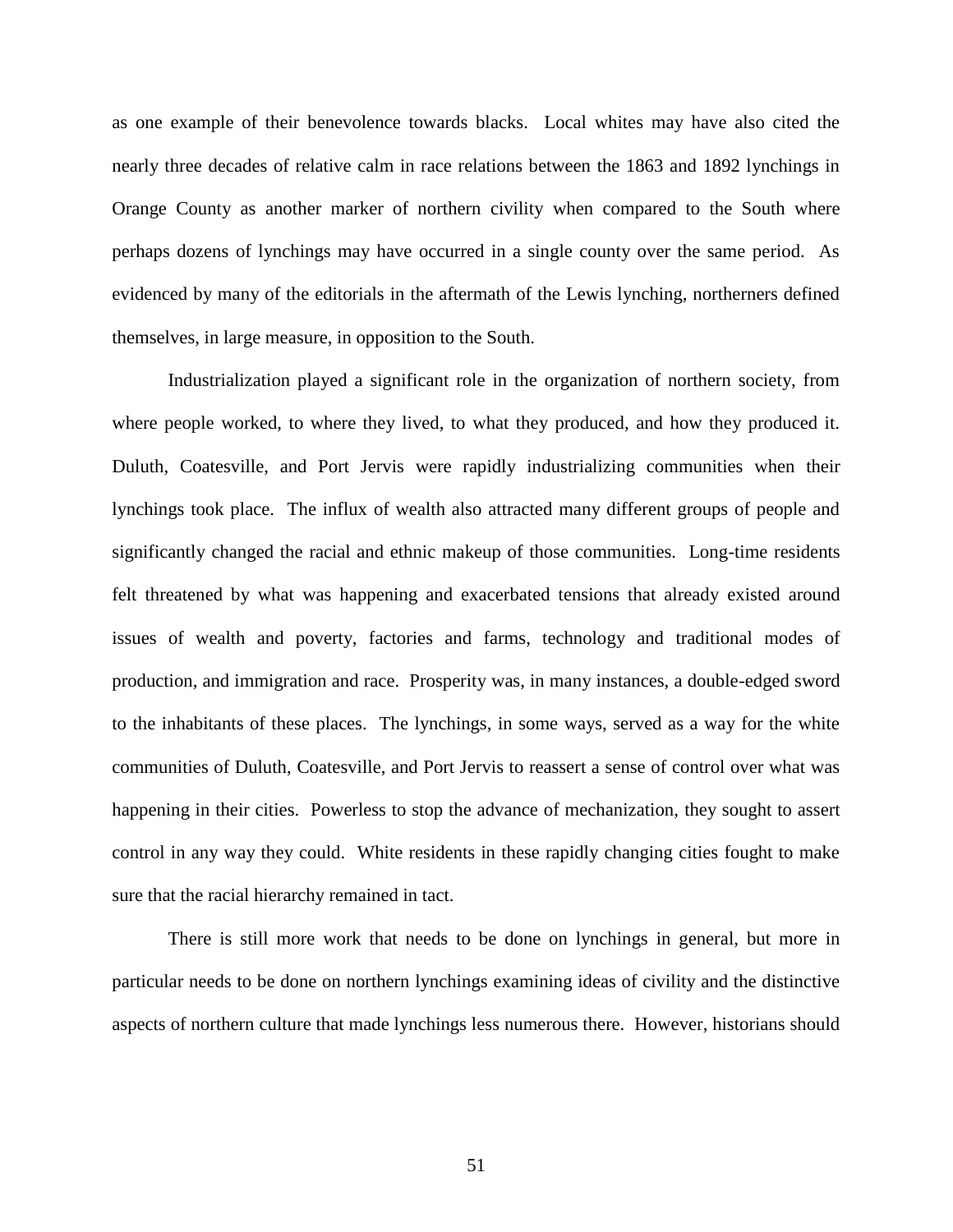not directly equate the relatively small percentage of lynchings in the North with insignificance. Northern lynchings are a worthwhile topic of study.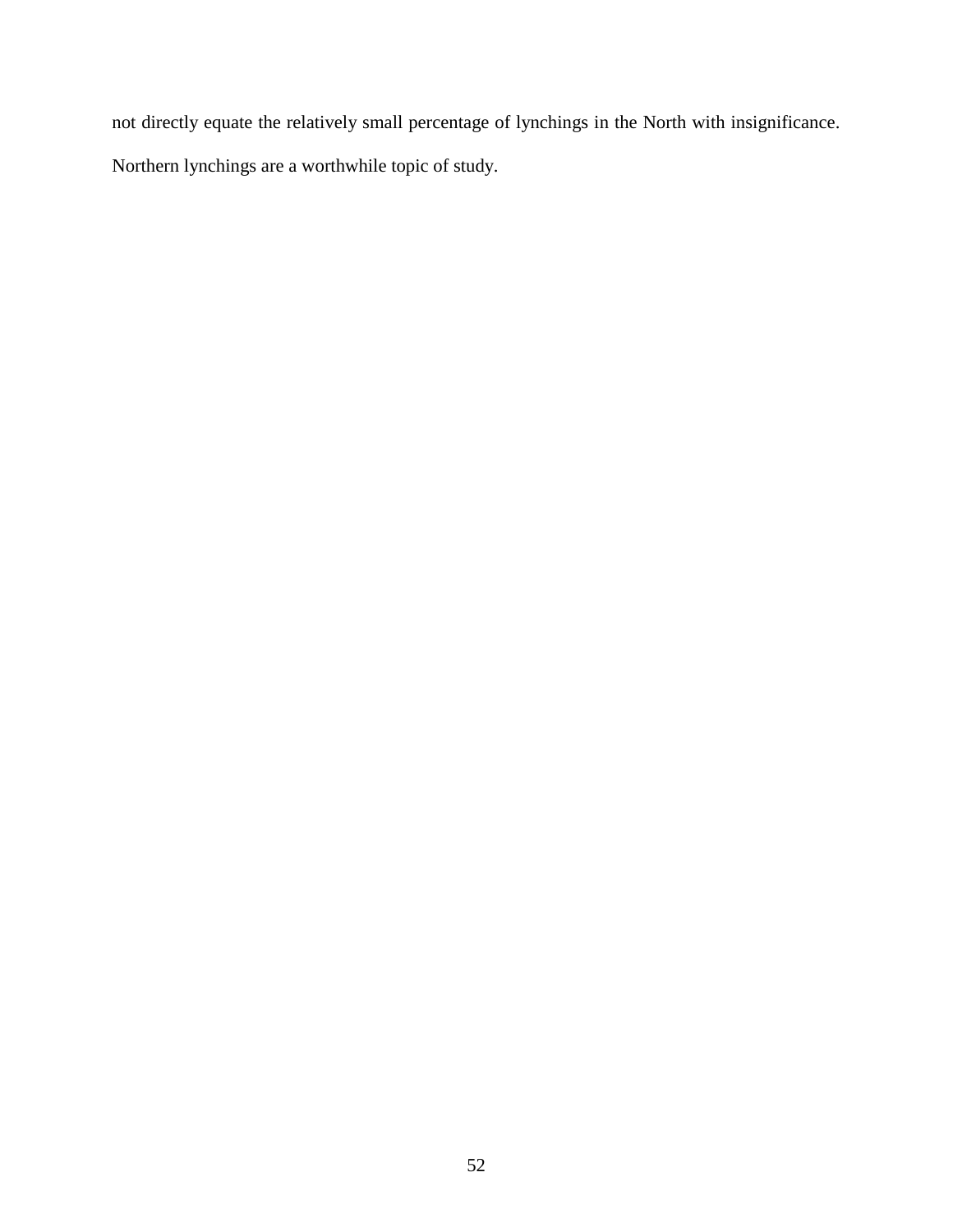#### **Bibliography**

#### **Primary Sources**

#### **Archival Sources**

Drew United Methodist Episcopal Church Archives Stewards and Senders Meetings Book 302—3/19/1870-10/27/1886 Methodist Episcopal Sabbath School, 1875-1881 Johnathan Townley Crane, Sr.—Pastor April 1878-February 1880

Minisink Valley Historical Society Archives Robert Lewis Lynching Port Jervis Index (NY) Port Jervis Evening Gazette (NY) Orange County Farmer (NY) Railroad—Erie Railroad—Labor and Strikes Railroad—Erie Railroad—Employees and Unions

#### **Newspapers and Periodicals**

Middletown Daily Times (NY) Newburgh Daily Journal (NY) Newburgh Evening Press (NY) Newburgh News (NY) New York Age New York Evening Post New York Herald New York Times New York Tribune

#### **Monographs**

- Crane, Stephen. "The Monster," in J. C. Levenson, ed., *Stephen Crane: Prose and Poetry*. New York: The Library of America, 1984.
- Mott, Edward H. *Between the Oceans and the Lakes: The Story of the Erie*. New York: Ticker Publishing Co., 1908.
- Wells-Barnett, Ida B. *On Lynchings: Southern Horrors, A Red Record, Mob Rule in New Orleans*. New York: Arno Press, 1969.

#### **Secondary Sources**

Brundage, W. Fitzhugh. *Lynching in the New South: Georgia and Virginia, 1880-1930*. Urbana, IL: University of Illinois Press, 1993.